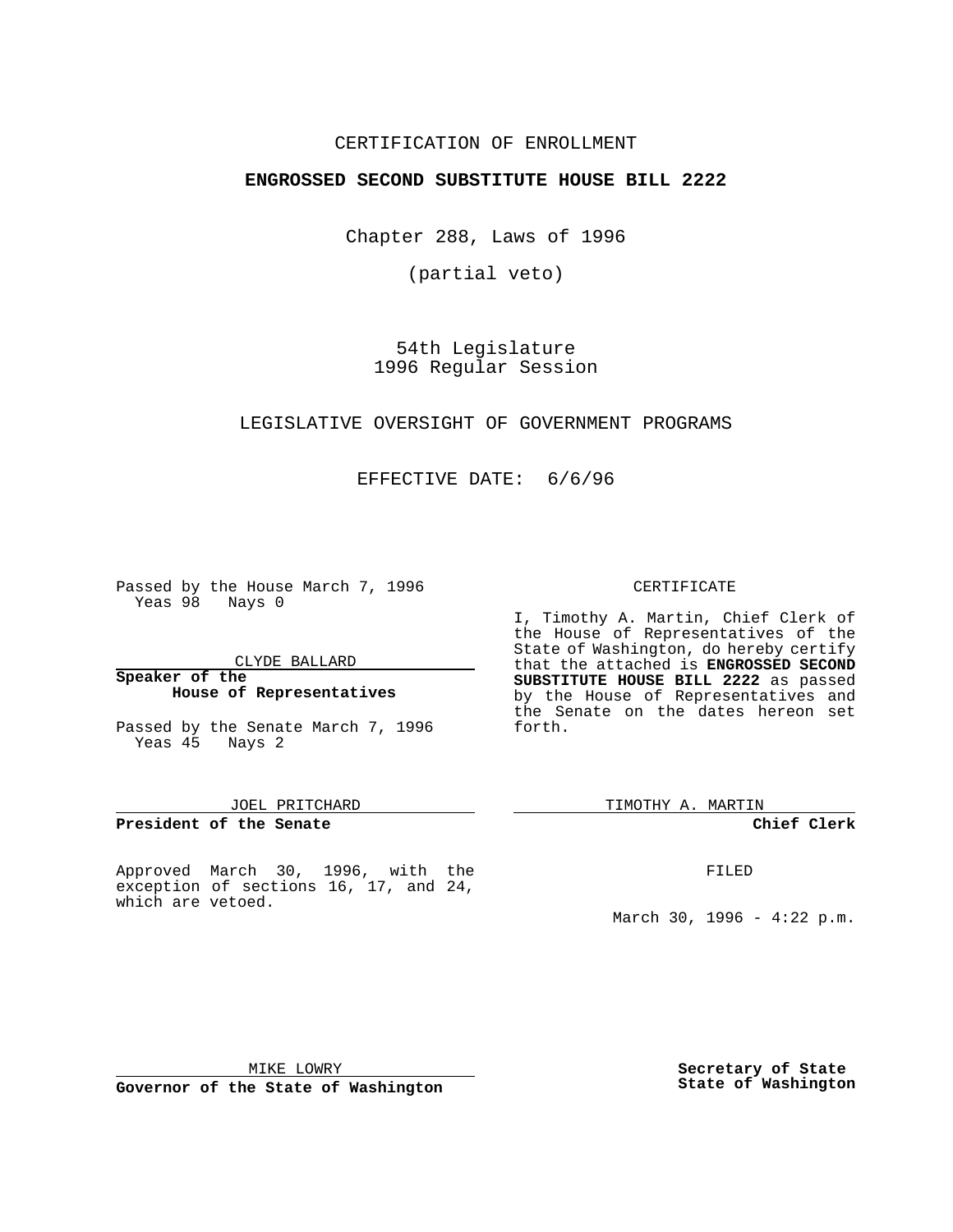# **ENGROSSED SECOND SUBSTITUTE HOUSE BILL 2222** \_\_\_\_\_\_\_\_\_\_\_\_\_\_\_\_\_\_\_\_\_\_\_\_\_\_\_\_\_\_\_\_\_\_\_\_\_\_\_\_\_\_\_\_\_\_\_

\_\_\_\_\_\_\_\_\_\_\_\_\_\_\_\_\_\_\_\_\_\_\_\_\_\_\_\_\_\_\_\_\_\_\_\_\_\_\_\_\_\_\_\_\_\_\_

# AS AMENDED BY THE SENATE

Passed Legislature - 1996 Regular Session

## **State of Washington 54th Legislature 1996 Regular Session**

**By** House Committee on Appropriations (originally sponsored by Representatives Backlund, Huff, Foreman, B. Thomas, Smith, Horn, Hymes, Honeyford, Fuhrman, Lambert, Thompson and McMahan)

Read first time 02/03/96. Referred to Committee on .

 AN ACT Relating to legislative oversight of state and local government programs; amending RCW 44.28.010, 44.28.020, 44.28.030, 44.28.040, 44.28.060, 44.28.140, 44.28.080, 44.28.180, 44.28.087, 44.28.100, 44.28.120, 44.28.130, 44.28.150, 43.88.020, 43.88.090, 43.88.160, 28A.630.830, 28B.20.382, 39.19.060, 39.29.016, 39.29.018, 39.29.025, 39.29.055, 41.06.070, 42.48.060, 43.09.310, 43.21J.800, 43.79.270, 43.79.280, 43.88.205, 43.88.230, 43.88.310, 43.88.510, 43.131.050, 43.131.060, 43.131.070, 43.131.080, 43.131.110, 43.250.080, 9 44.40.025, 67.70.310, 79.01.006, 44.--.--- (1996 c . . . (ESSB 6680) s 4), and 43.88.030; adding new sections to chapter 44.28 RCW; creating new sections; recodifying RCW 44.28.140, 44.28.180, and 44.28.087; and repealing RCW 44.28.085 and 44.28.086.

13 BE IT ENACTED BY THE LEGISLATURE OF THE STATE OF WASHINGTON:

 NEW SECTION. **Sec. 1.** The public expects the legislature to address citizens' increasing demand for the basic services of state government, while limiting the growth in spending. The public demands that public officials and state employees be accountable to provide maximum value for every dollar entrusted to state government. The public believes that it is possible to improve the responsiveness of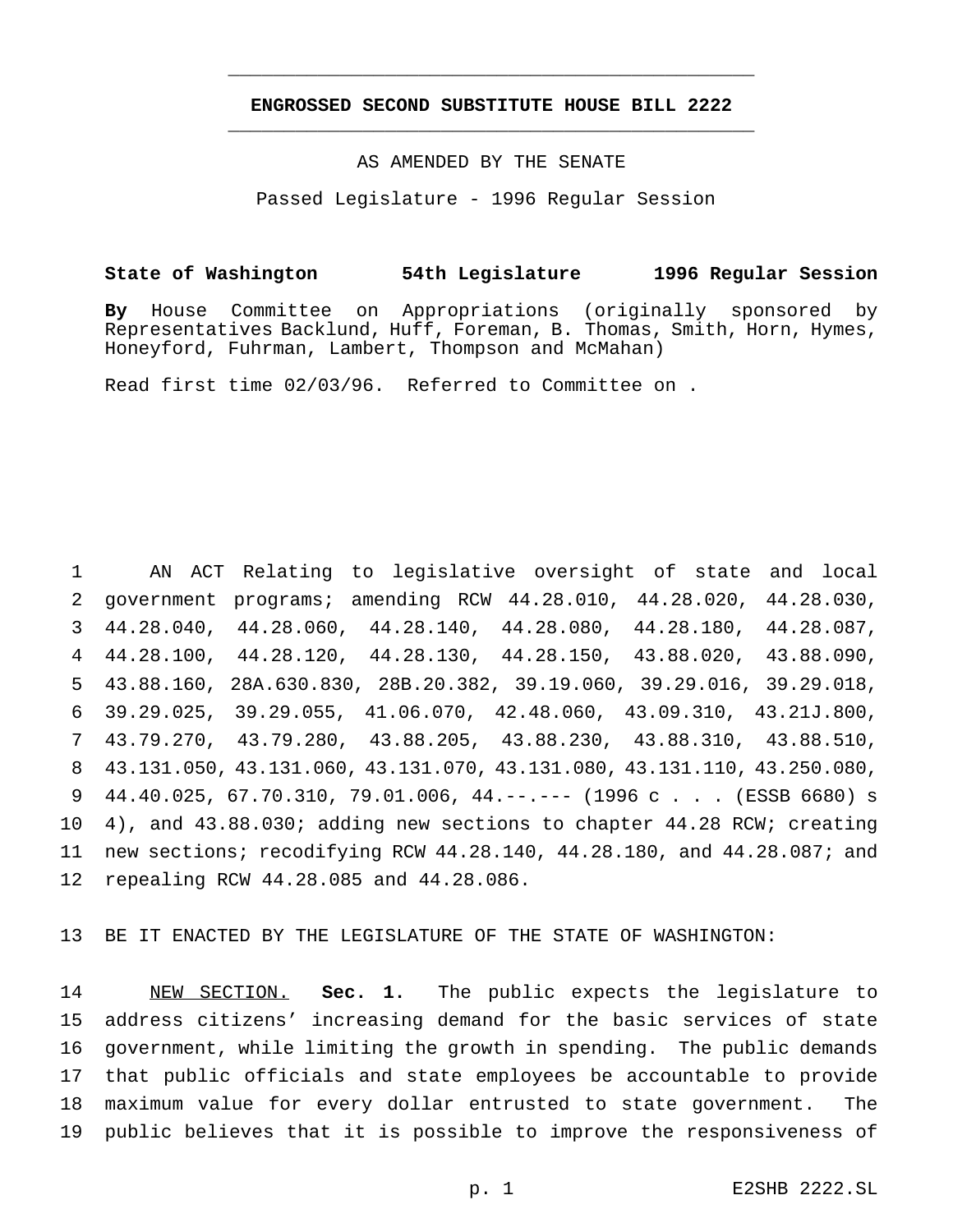state government and to save the taxpayers' money, and that efficiency and effectiveness should result in savings.

 The legislature, public officials, state employees, and citizens need to know the extent to which state agencies, programs, and activities are achieving the purposes for which they were created. It is essential to compare the conditions, problems, and priorities that led to the creation of government programs with current conditions, problems, and priorities, and to examine the need for and performance of those programs in the current environment.

 Along with examining the performance of state agencies and programs, the legislature, public officials, state employees, and citizens must also consider the effect that state government programs can reasonably expect to have on citizens' lives, how the level of programs and services of Washington state government compares with that of other states, and alternatives for service delivery, including other levels of government and the private sector including not-for-profit organizations. It is essential that the legislature, public officials, state employees, and citizens share a common understanding of the role of state government. The performance and relative priority of state agency programs and activities must be the basis for managing and allocating resources within Washington state government.

 It is the intent of the legislature to strengthen the role of the current legislative budget committee so that it may more effectively examine how efficiently state agencies perform their responsibilities and whether the agencies are achieving their goals, and whether units of local government are using state funds for their intended purpose in an efficient and effective manner. It is also the intent of the legislature to enact a clear set of definitions for different types of audits in order to eliminate confusion with regard to government reviews.

 NEW SECTION. **Sec. 2.** Unless the context clearly requires otherwise, the definitions in this section apply throughout this chapter.

 (1) "Legislative auditor" means the executive officer of the joint legislative audit and review committee.

 (2) "Economy and efficiency audits" means performance audits that establish: (a) Whether a state agency or unit of local government receiving state funds is acquiring, protecting, and using its resources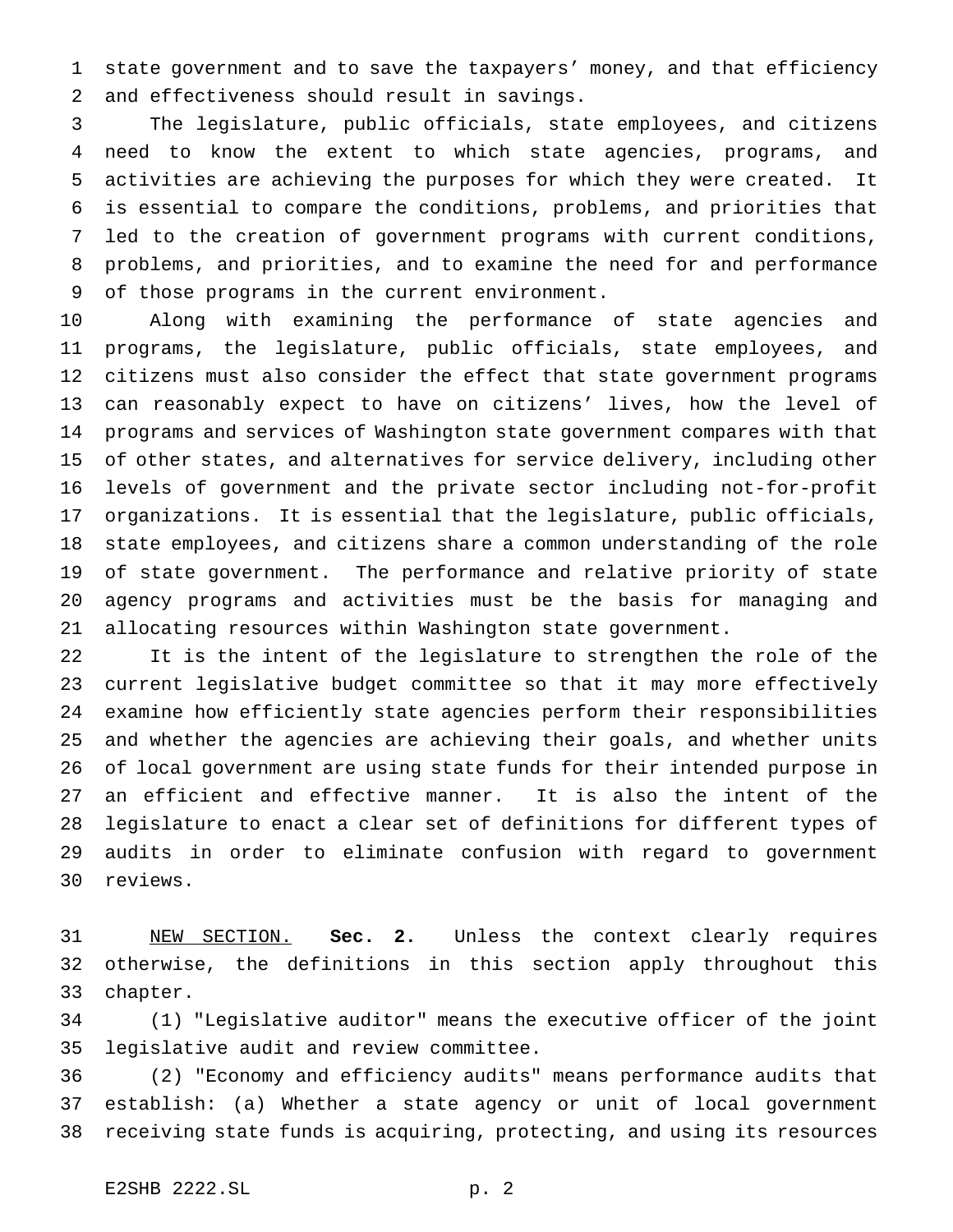such as personnel, property, and space economically and efficiently; (b) the causes of inefficiencies or uneconomical practices; and (c) whether the state agency or local government has complied with significant laws and rules in acquiring, protecting, and using its resources.

 (3) "Final compliance report" means a written document, as approved by the joint committee, that states the specific actions a state agency or unit of local government receiving state funds has taken to implement recommendations contained in the final performance audit report and the preliminary compliance report. Any recommendations, including proposed legislation and changes in the agency's rules and practices or the local government's practices, based on testimony received, must be included in the final compliance report.

 (4) "Final performance audit report" means a written document adopted by the joint legislative audit and review committee that contains the findings and proposed recommendations made in the preliminary performance audit report, the final recommendations adopted by the joint committee, any comments to the preliminary performance audit report by the joint committee, and any comments to the preliminary performance audit report by the state agency or local government that was audited.

 (5) "Joint committee" means the joint legislative audit and review committee.

 (6) "Local government" means a city, town, county, special purpose district, political subdivision, municipal corporation, or quasi- municipal corporation, including a public corporation created by such an entity.

 (7) "Performance audit" means an objective and systematic assessment of a state agency or any of its programs, functions, or activities, or a unit of local government receiving state funds, by an independent evaluator in order to help public officials improve efficiency, effectiveness, and accountability. Performance audits include economy and efficiency audits and program audits. A performance audit of a local government may only be made to determine whether the local government is using state funds for their intended purpose in an efficient and effective manner.

 (8) "Performance measures" are a composite of key indicators of a program's or activity's inputs, outputs, outcomes, productivity, timeliness, and/or quality. They are means of evaluating policies and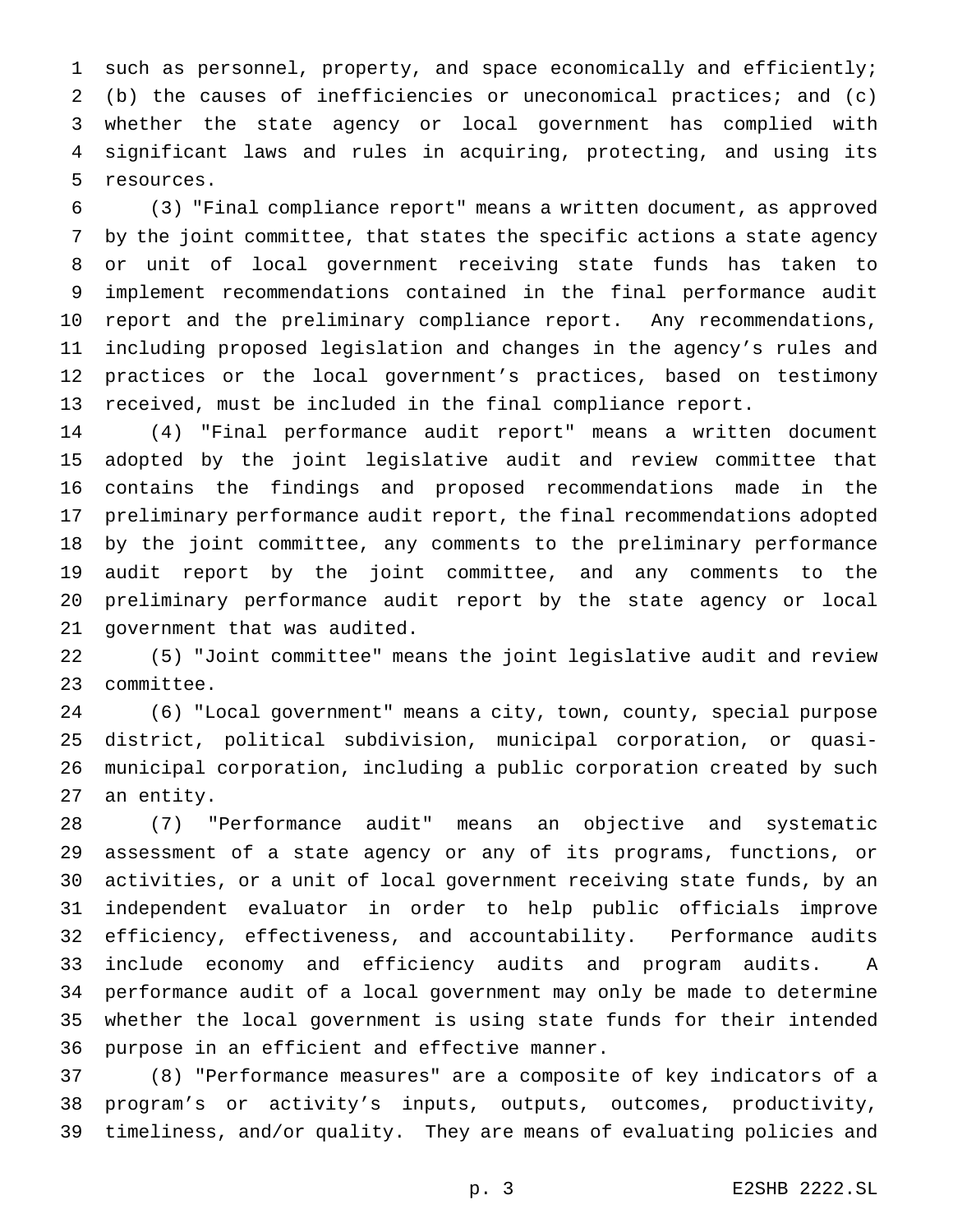programs by measuring results against agreed upon program goals or standards.

 (9) "Preliminary compliance report" means a written document that states the specific actions a state agency or unit of local government receiving state funds has taken to implement any recommendations contained in the final performance audit report.

 (10) "Preliminary performance audit report" means a written document prepared for review and comment by the joint legislative audit and review committee after the completion of a performance audit. The preliminary performance audit report must contain the audit findings and any proposed recommendations to improve the efficiency, effectiveness, or accountability of the state agency or local government audited.

 (11) "Program audits" means performance audits that determine: (a) The extent to which desired outcomes or results are being achieved; (b) the causes for not achieving intended outcomes or results; and (c) compliance with significant laws and rules applicable to the program. (12) "State agency" or "agency" means a state agency, department, office, officer, board, commission, bureau, division, institution, or institution of higher education. "State agency" includes all elective offices in the executive branch of state government.

 **Sec. 3.** RCW 44.28.010 and 1983 c 52 s 1 are each amended to read as follows:

24 ((There is hereby created a)) The joint legislative ((budget)) 25 audit and review committee is created, which shall consist of eight senators and eight representatives from the legislature. The senate members of the committee shall be appointed by the president of the 28 senate, and the house members of the committee shall be appointed by the speaker of the house. Not more than four members from each house shall be from the same political party. Members shall be appointed before the close of each regular session of the legislature during an 32 odd-numbered year( $\left(\div\right)$  PROVIDED, That if prior to)). If before the close of a regular session during an odd-numbered year, the governor issues a proclamation convening the legislature into special session, or the legislature by resolution convenes the legislature into special session, following such regular session, then such appointments shall be made as a matter of closing business of such special session. Members shall be subject to confirmation, as to the senate members by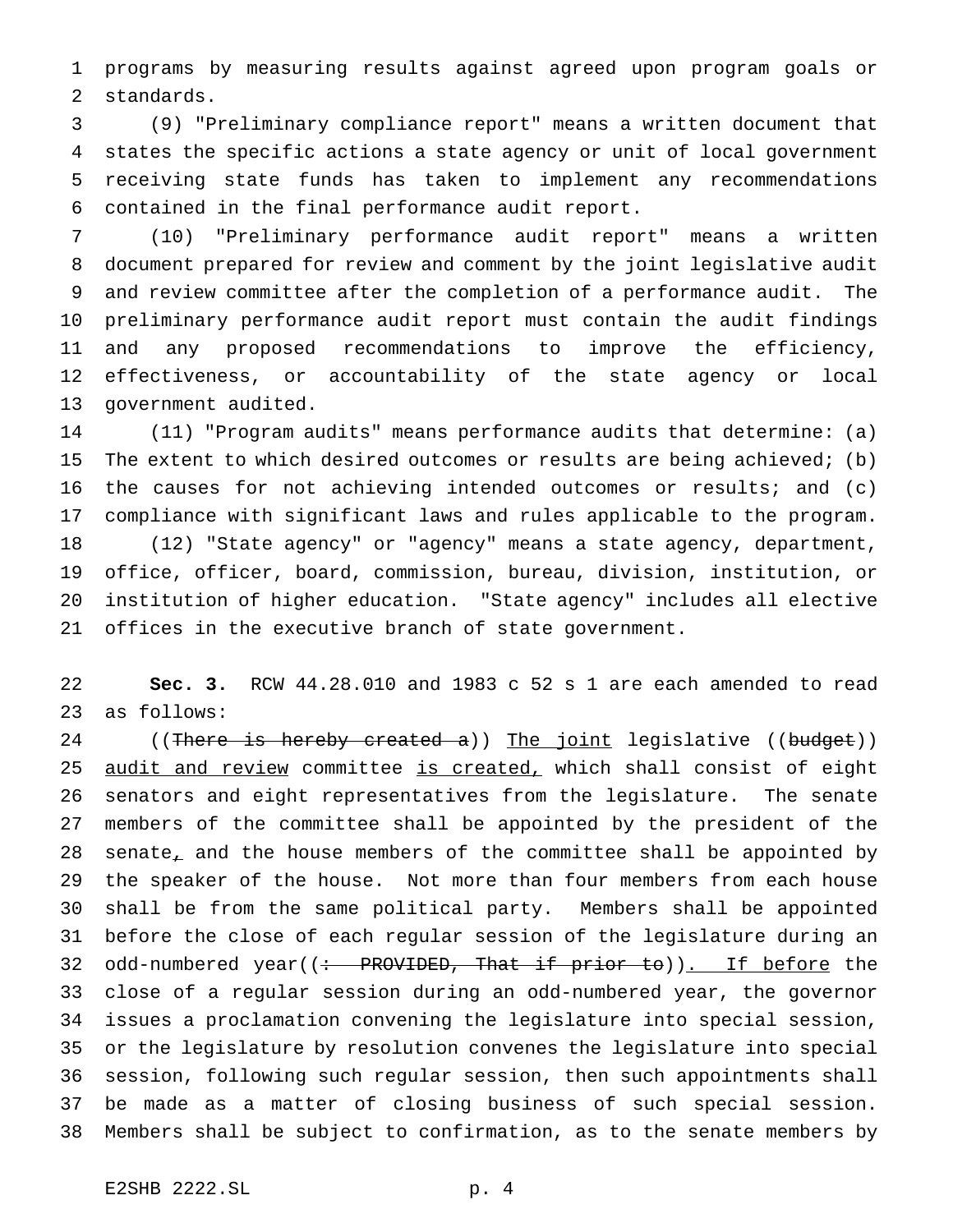the senate, and as to the house members by the house. In the event of 2 a failure to appoint or confirm joint committee members, ((either on 3 the part of the president of the senate or on the part of the speaker 4 of the house, or in the event of a refusal by either the senate or the 5 house to confirm appointments on the committee, then)) the members of the joint committee from either house in which there is a failure to 7 appoint or confirm shall be elected ((forthwith)) by the members of such house.

 **Sec. 4.** RCW 44.28.020 and 1980 c 87 s 31 are each amended to read as follows:

11 The term of office of the members of the joint committee who continue to be members of the senate and house shall be from the close of the session in which they were appointed or elected as provided in RCW 44.28.010 until the close of the next regular session during an odd-numbered year or special session following such regular session, or, in the event that such appointments or elections are not made, until the close of the next regular session during an odd-numbered year during which successors are appointed or elected. The term of office 19 of ((such)) joint committee members ((as shall)) who do not continue to 20 be members of the senate and house  $((shall))$  ceases upon the convening of the next regular session of the legislature during an odd-numbered year after their confirmation, election or appointment. Vacancies on 23 the joint committee shall be filled by appointment by the remaining members. All such vacancies shall be filled from the same political party and from the same house as the member whose seat was vacated.

 **Sec. 5.** RCW 44.28.030 and 1955 c 206 s 6 are each amended to read as follows:

 On and after the commencement of a succeeding general session of 29 the legislature, those members of the joint committee who continue to be members of the senate and house, respectively, shall continue as members of the joint committee as indicated in RCW 44.28.020 and the 32 joint committee shall continue with all its powers, duties, authorities, records, papers, personnel and staff, and all funds made available for its use.

 **Sec. 6.** RCW 44.28.040 and 1975-'76 2nd ex.s. c 34 s 134 are each amended to read as follows: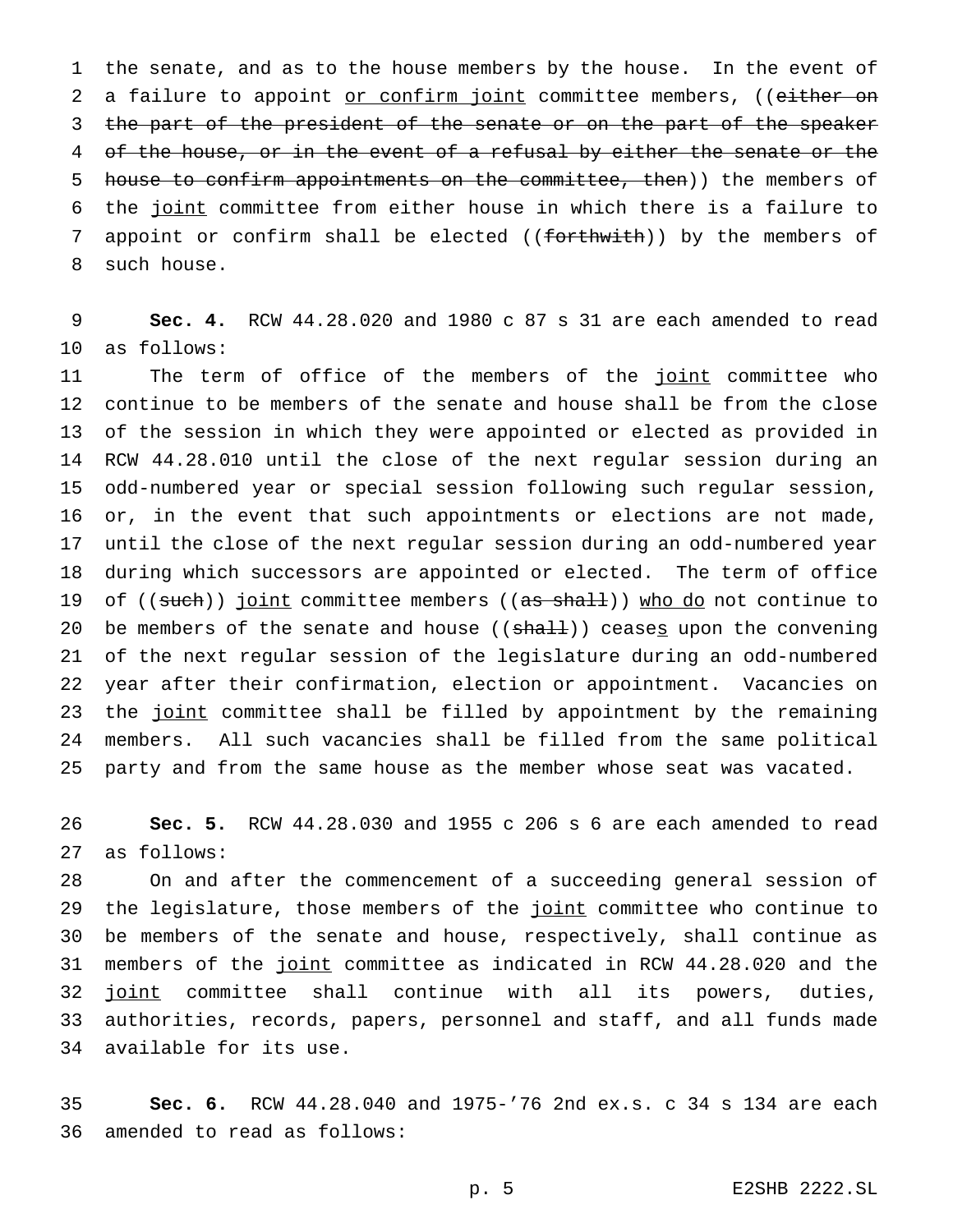1 The members of the joint committee shall serve without additional 2 compensation, but shall be reimbursed for their travel expenses( $(\tau)$ ) in 3 accordance with RCW 44.04.120 ((as now existing or hereafter amended, 4 incurred while)) for attending ((sessions)) meetings of the joint 5 committee or ((meetings of any)) a subcommittee of the joint committee, 6 or while engaged on other ((committee)) business authorized by the 7 joint committee((, and while going to and coming from committee 8 sessions or committee meetings)).

9 **Sec. 7.** RCW 44.28.060 and 1975 1st ex.s. c 293 s 13 are each 10 amended to read as follows:

11 The members of the joint committee shall ((have the power and duty 12 to appoint its own chairman, vice chairman, and other officers; to make 13 rules and regulations for orderly procedure; to perform, either through 14 the legislative budget committee or through subcommittees of the 15 legislative budget committee, all duties and functions relating to 16 improving the economy, efficiency, and effectiveness of state agency 17 management by performance audits and other staff studies of state 18 government, its officers, boards, committees, commissions, 19 institutions, and other state agencies)) form an executive committee 20 consisting of one member from each of the four major political 21 caucuses, which shall include a chair and a vice-chair. The chair and 22 vice-chair shall serve for a period not to exceed two years. The chair 23 and the vice-chair may not be members of the same political party. The 24 chair shall alternate between the members of the majority parties in 25 the senate and the house of representatives.

26 The executive committee is responsible for performing all general 27 administrative and personnel duties assigned to it in the rules and 28 procedures adopted by the joint committee, as well as other duties 29 delegated to it by the joint committee. The executive committee shall 30 recommend applicants for the position of the legislative auditor to the 31 membership of the joint committee. The legislative auditor shall be 32 hired with the approval of a majority of the membership of the joint 33 committee. The executive committee shall set the salary of the 34 legislative auditor. 35 The joint committee shall adopt rules and procedures for its

36 orderly operation. The joint committee may create subcommittees to

37 perform duties under this chapter.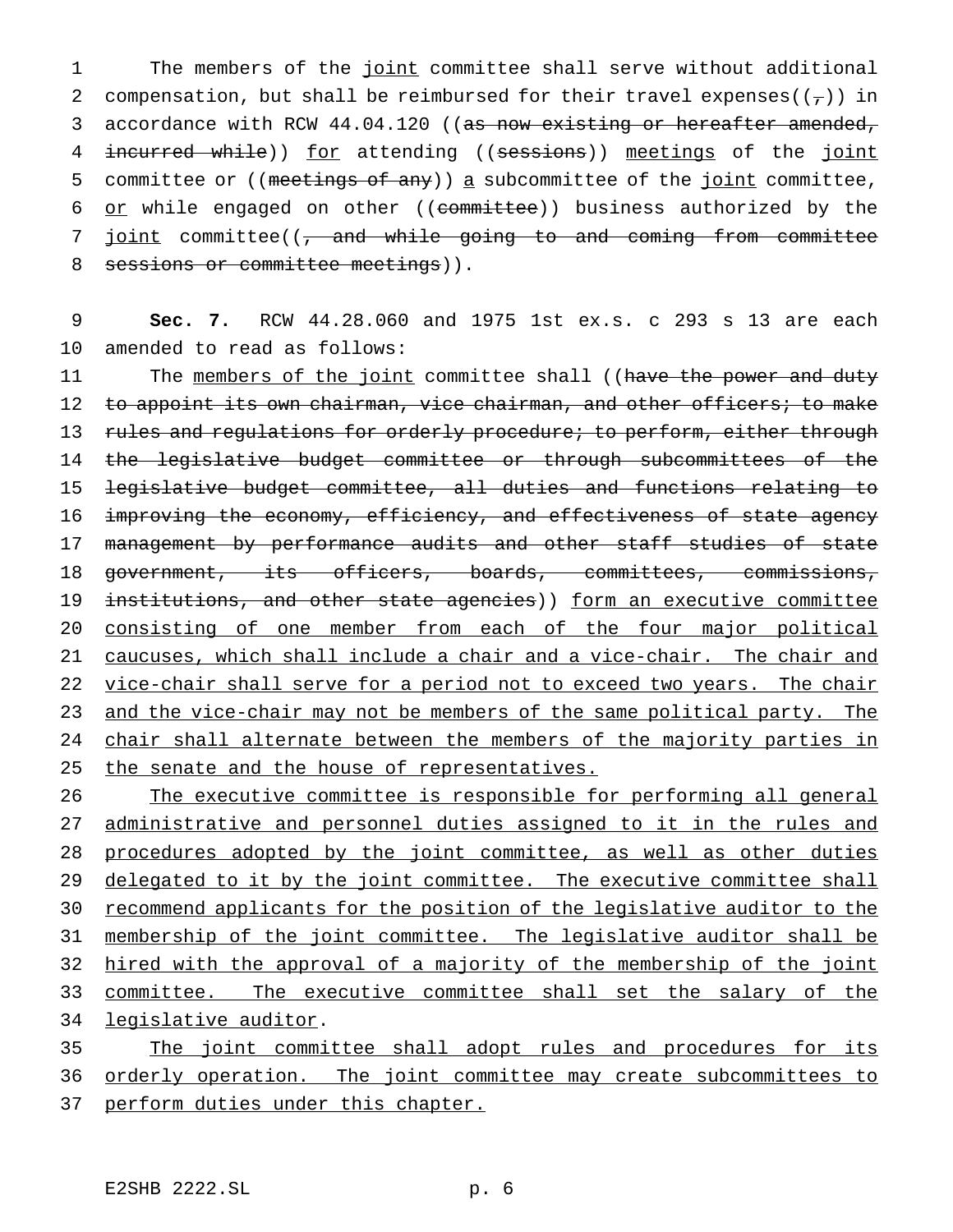1 **Sec. 8.** RCW 44.28.140 and 1975 1st ex.s. c 293 s 17 are each 2 amended to read as follows:

 ((The committee is hereby authorized and empowered to appoint an officer to be known as the legislative auditor, and to fix his compensation, who shall be the executive officer of the committee and assist in its duties and shall compile information for the committee. The committee is hereby authorized and empowered to select and employ 8 other clerical, legal, accounting, research and other personnel that it 9 may deem desirable in the performance of its duties, and the compensation and salaries shall be fixed by the legislative budget committee.))

12 The ((duties of the)) legislative auditor shall ((be as follows)): 13 (1) ((To ascertain the facts and make recommendations to the 14 committee and under their direction to the committees of the state 15 legislature concerning

16  $(a)$  revenues and expenditures of the state; and

17 (b) the organization and functions of the state, its departments, 18 subdivisions and agencies.

19 (2) To)) Establish and manage the office of the joint legislative 20 audit and review committee to carry out the functions of this chapter; 21 (2) Direct the audit and review functions described in this chapter 22 and ensure that performance audits are performed in accordance with the 23 "Government Auditing Standards" published by the comptroller general of 24 the United States as applicable to the scope of the audit;

 (3) Make findings and recommendations to the joint committee and 26 under its direction to the committees of the state legislature concerning the organization and operation of state agencies and the expenditure of state funds by units of local government;

29 (4) In consultation with and with the approval of the executive 30 committee, hire staff necessary to carry out the purposes of this 31 chapter. Employee salaries, other than the legislative auditor, shall 32 be set by the legislative auditor with the approval of the executive 33 committee;

34 (5) Assist the several standing committees of the house and senate 35 in consideration of legislation affecting state departments and their 36 efficiency; ((to)) appear before other legislative committees; and 37 ( $(\pm \theta)$ ) assist any other legislative committee upon instruction by the 38 joint legislative ((budget)) audit and review committee.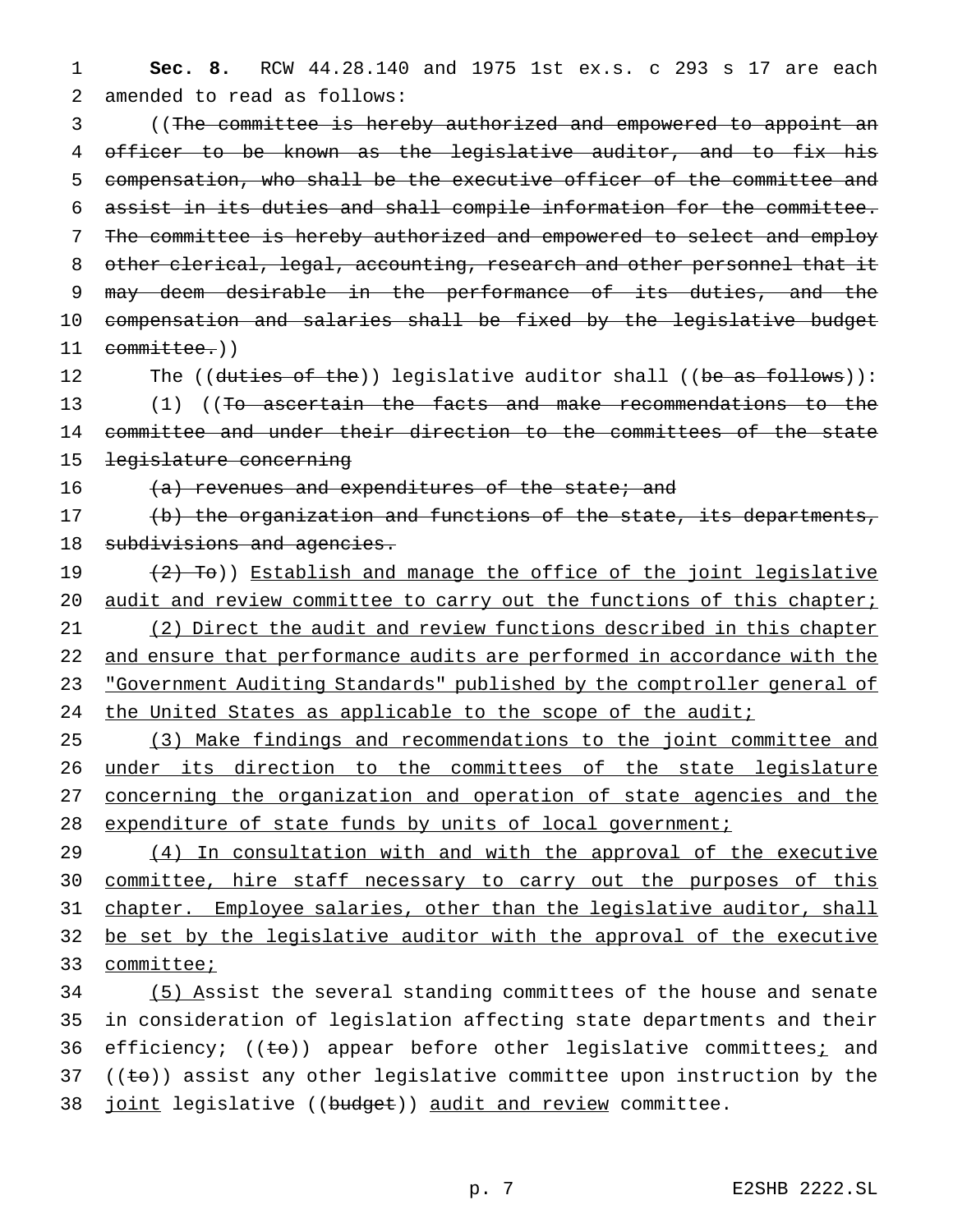1  $((+3)$  To)) (6) Provide the legislature with information obtained 2 under the direction of the joint legislative ((budget)) audit and 3 review committee( $(-)$ )  $i$ 

4 (( $(4)$  To)) (7) Maintain a record of all work performed by the 5 legislative auditor under the direction of the joint legislative 6 (( $b$ udget)) audit and review committee and ( $\text{te}$ )) keep and make 7 available all documents, data<sub> $\perp$ </sub> and reports submitted to (( $him$ )) the 8 legislative auditor by any legislative committee.

 NEW SECTION. **Sec. 9.** (1) In conducting performance audits and other reviews, the legislative auditor shall work closely with the chairs and staff of standing committees of the senate and house of representatives, and may work in consultation with the state auditor and the director of financial management.

 (2) The legislative auditor may contract with and consult with public and private independent professional and technical experts as necessary in conducting the performance audits. The legislative auditor should also involve front-line employees and internal auditors in the performance audit process to the highest possible degree.

 (3) The legislative auditor shall work with the legislative evaluation and accountability program committee and the office of financial management to develop information system capabilities necessary for the performance audit requirements of this chapter.

 (4) The legislative auditor shall work with the legislative office of performance review and the office of financial management to facilitate the implementation of effective performance measures throughout state government. In agencies and programs where effective systems for performance measurement exist, the measurements incorporated into those systems should be a basis for performance audits conducted under this chapter.

 NEW SECTION. **Sec. 10.** (1) Subject to the requirements of the performance audit work plan approved by the joint committee under RCW 44.28.180, as recodified by this act, performance audits may, in addition to the determinations that may be made in such an audit as specified in section 2 of this act, include the following:

 (a) An examination of the costs and benefits of agency programs, functions, and activities;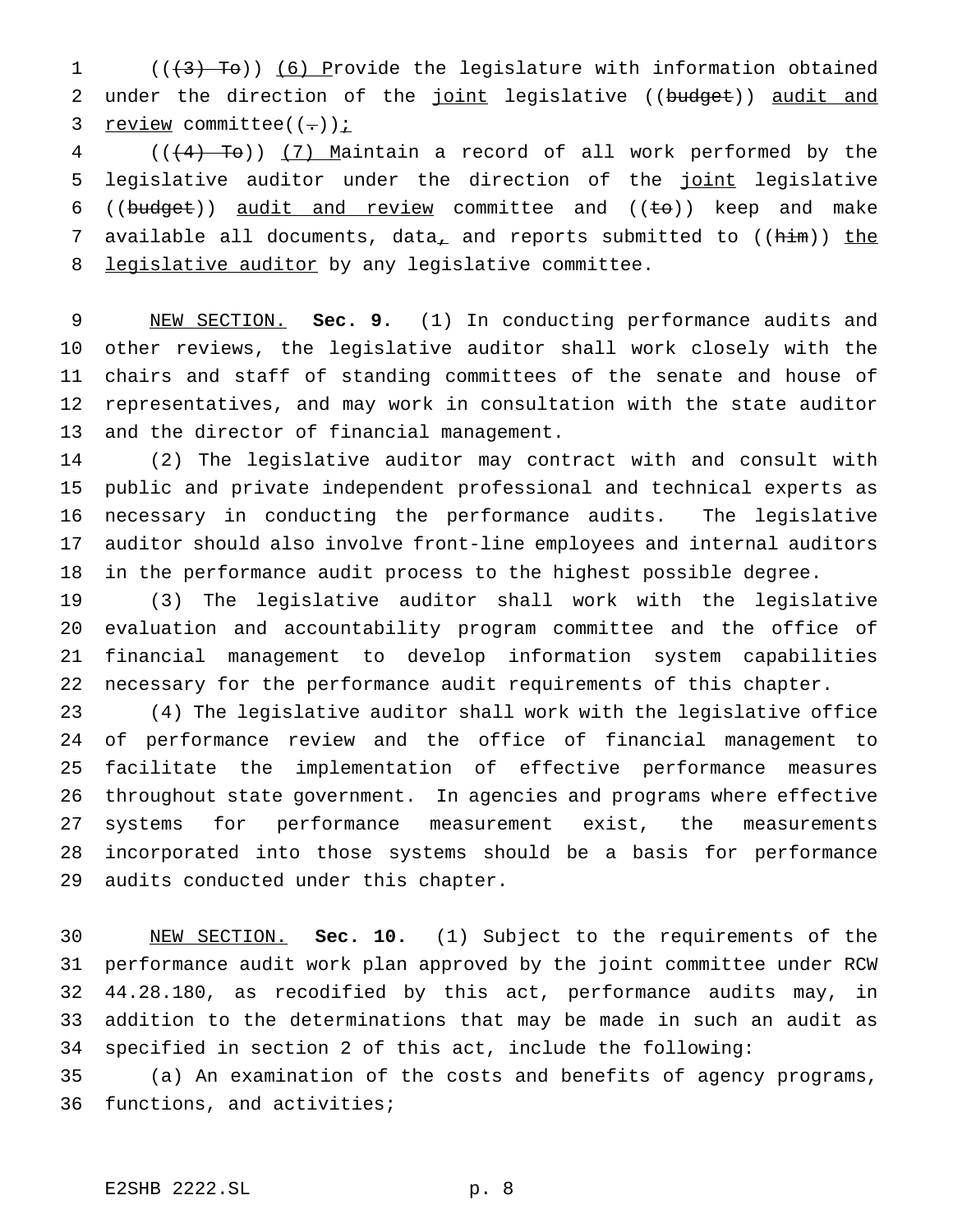(b) Identification of viable alternatives for reducing costs or improving service delivery;

 (c) Identification of gaps and overlaps in service delivery, along with corrective action; and

 (d) Comparison with other states whose agencies perform similar functions, as well as their relative funding levels and performance.

 (2) As part of a performance audit, the legislative auditor may review the costs of programs recently implemented by the legislature to compare actual agency costs with the appropriations provided and the cost estimates that were included in the fiscal note for the program at the time the program was enacted.

 **Sec. 11.** RCW 44.28.080 and 1975 1st ex.s. c 293 s 14 are each amended to read as follows:

14 The joint committee ((shall have)) has the following powers:

 (1) To make examinations and reports concerning whether or not appropriations are being expended for the purposes and within the 17 statutory restrictions provided by the legislature; ((concerning the 18 economic outlook and estimates of revenue to meet expenditures;)) and concerning the organization and operation of procedures necessary or desirable to promote economy, efficiency, and effectiveness in state government, its officers, boards, committees, commissions, 22 institutions, and other state agencies, and to make recommendations and reports to the legislature.

 (2) To make such other studies and examinations of economy, efficiency, and effectiveness of state government and its state agencies as it may find advisable, and to hear complaints, hold hearings, gather information, and make findings of fact with respect thereto.

29 (3) ((The committee shall have the power)) To conduct program and 30 fiscal reviews of any state agency or program scheduled for termination under the process provided under chapter 43.131 RCW.

 (4) To perform other legislative staff studies of state government 33 or the use of state funds.

 (5) To conduct performance audits in accordance with the work plan 35 adopted by the joint committee under RCW 44.28.180.

(6) To receive a copy of each report of examination or audit issued

by the state auditor for examinations or audits that were conducted at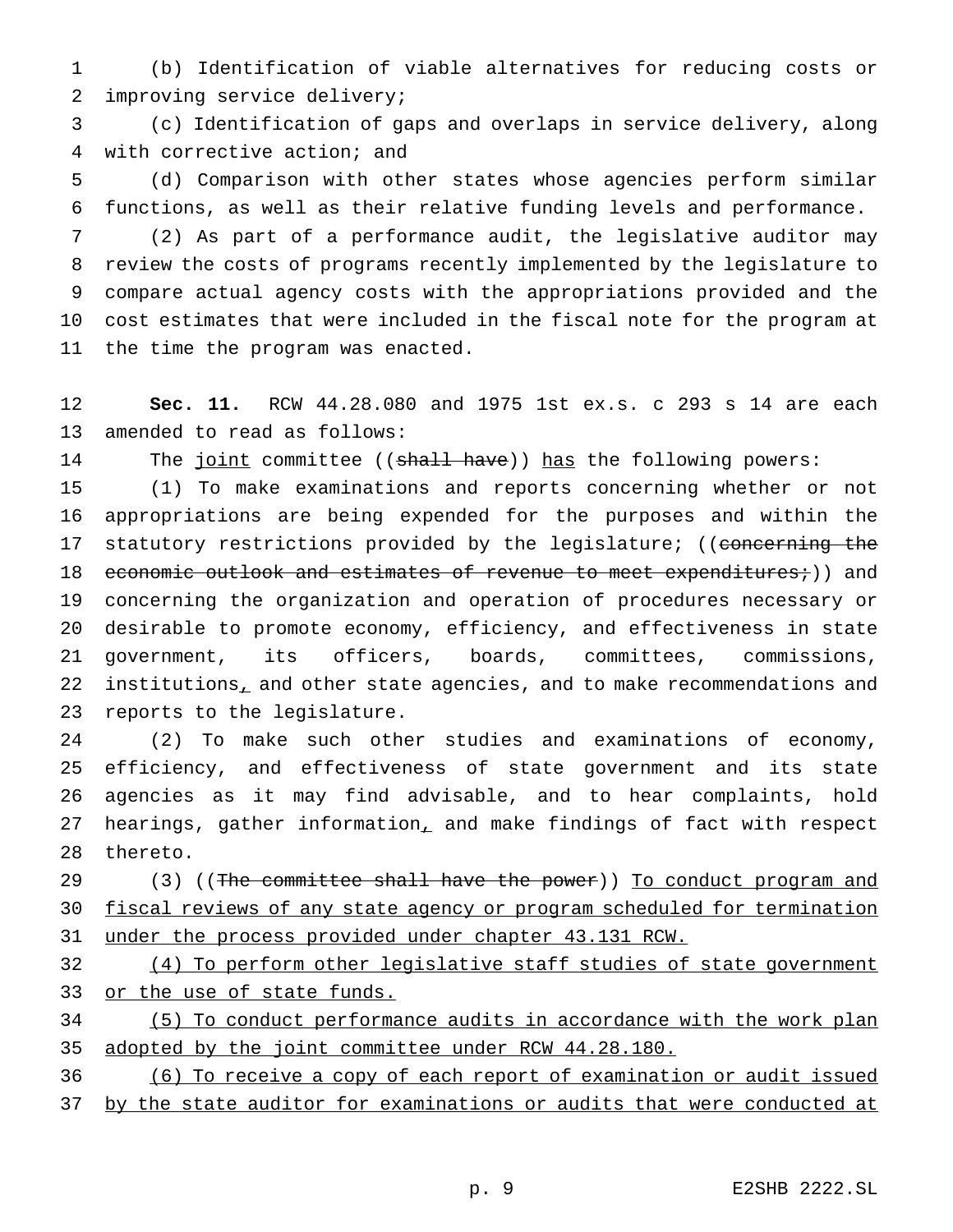1 the request of the joint committee and to make recommendations as it 2 deems appropriate as a separate addendum to the report or audit.

 (7) To develop internal tracking procedures that will allow the 4 legislature to measure the effectiveness of performance audits conducted by the joint committee including, where appropriate, measurements of cost-savings and increases in efficiency and effectiveness in how state agencies deliver their services.

8 (8) To receive messages and reports in person or in writing from the governor or any other state officials and to study generally any and all business relating to economy, efficiency, and effectiveness in state government and state agencies.

12 **Sec. 12.** RCW 44.28.180 and 1993 c 406 s 5 are each amended to read 13 as follows:

14 (1) ((In conducting program evaluations as defined in RCW 15 43.88.020, the legislative budget committee may establish a biennial 16 work plan)) During the regular legislative session of each odd-numbered 17 year, beginning with 1997, the joint legislative audit and review 18 committee shall develop and approve a performance audit work plan for 19 the subsequent sixteen to twenty-four-month period and an overall work 20 plan that identifies state agency programs for which formal evaluation 21 appears necessary. Among the factors to be considered in preparing the 22 work plans are:

 (a) Whether a program newly created or significantly altered by the legislature warrants continued oversight because (i) the fiscal impact of the program is significant, or (ii) the program represents a relatively high degree of risk in terms of reaching the stated goals 27 and objectives for that program;

28 (b) Whether implementation of an existing program has failed to 29 meet its goals and objectives by any significant degree; and

30 (c) Whether a follow-up audit would help ensure that previously 31 identified recommendations for improvements were being implemented.

32 (2) The project description for each ((<del>program evaluation shall</del>)) 33 performance audit must include start and completion dates, the proposed 34 ((research)) approach, and cost estimates.

35 (3) The legislative auditor may consult with the chairs and staff 36 of appropriate legislative committees, the state auditor, and the 37 director of financial management in developing the performance audit 38 work plan.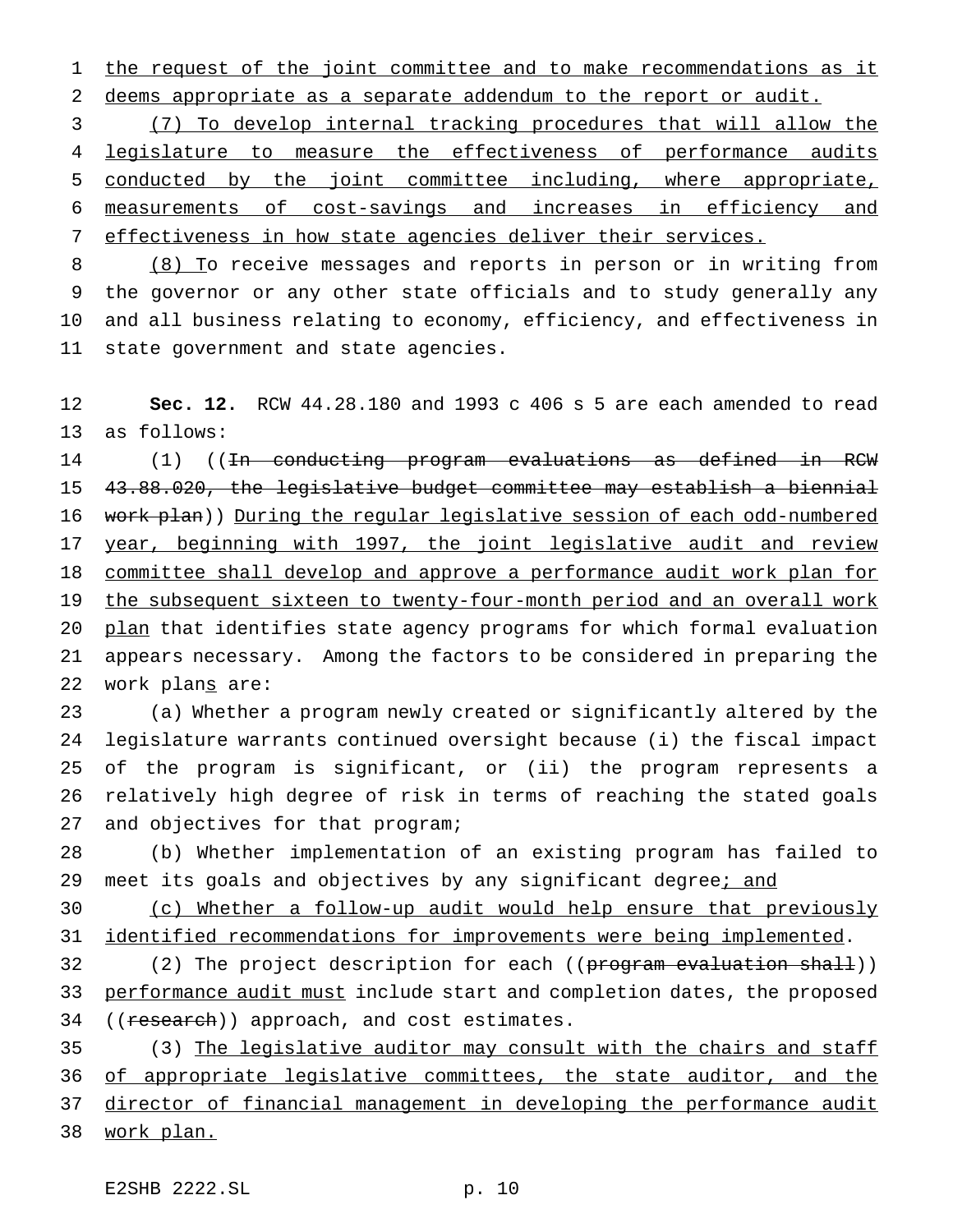1 (4) The performance audit work plan and the overall work plan may 2 include proposals to employ contract ((evaluators)) resources. As 3 conditions warrant, the ((program evaluation)) performance audit work 4 plan and the overall work plan may be amended from time to time. All ((biennial)) performance audit work plans shall be transmitted to the appropriate fiscal and policy committees of the senate and the house of 7 representatives no later than the sixtieth day of the regular legislative session of each odd-numbered year, beginning with 1997. 9 All overall work plans shall be transmitted to the appropriate fiscal 10 and policy committees of the senate and the house of representatives.

 NEW SECTION. **Sec. 13.** (1) When the legislative auditor has completed a performance audit authorized in the performance audit work plan, the legislative auditor shall transmit the preliminary performance audit report to the affected state agency or local government and the office of financial management for comment. The agency or local government and the office of financial management shall provide any response to the legislative auditor within thirty days after receipt of the preliminary performance audit report unless a different time period is approved by the joint committee. The legislative auditor shall incorporate the response of the agency or local government and the office of financial management into the final performance audit report.

 (2) Before releasing the results of a performance audit to the legislature or the public, the legislative auditor shall submit the preliminary performance audit report to the joint committee for its review, comments, and final recommendations. Any comments by the joint committee must be included as a separate addendum to the final performance audit report. Upon consideration and incorporation of the review, comments, and recommendations of the joint committee, the legislative auditor shall transmit the final performance audit report to the affected agency or local government, the director of financial management, the leadership of the senate and the house of representatives, and the appropriate standing committees of the house of representatives and the senate and shall publish the results and make the report available to the public. For purposes of this section, "leadership of the senate and the house of representatives" means the speaker of the house, the majority leaders of the senate and the house of representatives, the minority leaders of the senate and the house of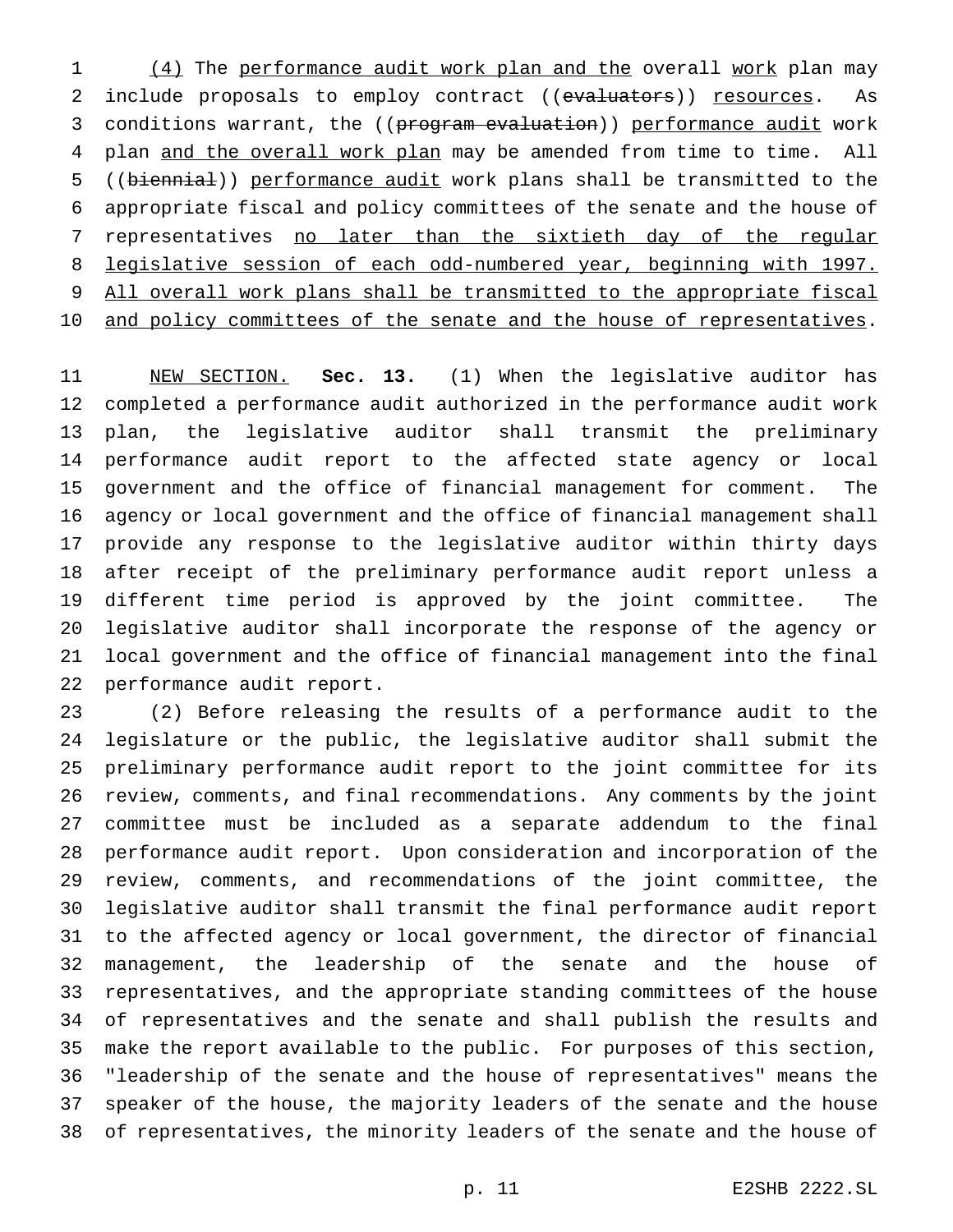representatives, the caucus chairs of both major political parties of the senate and the house of representatives, and the floor leaders of both major political parties of the senate and the house of representatives.

 NEW SECTION. **Sec. 14.** (1) No later than nine months after the final performance audit has been transmitted by the joint committee to the appropriate standing committees of the house of representatives and the senate, the joint committee in consultation with the standing committees may produce a preliminary compliance report on the agency's or local government's compliance with the final performance audit recommendations. The agency or local government may attach its comments to the joint committee's preliminary compliance report as a separate addendum.

 (2) Within three months after the issuance of the preliminary compliance report, the joint committee may hold at least one public hearing and receive public testimony regarding the findings and recommendations contained in the preliminary compliance report. The joint committee may waive the public hearing requirement if the preliminary compliance report demonstrates that the agency or local government is in compliance with the audit recommendations. The joint committee shall issue any final compliance report within four weeks after the public hearing or hearings. The legislative auditor shall transmit the final compliance report in the same manner as a final performance audit is transmitted under section 13 of this act.

 NEW SECTION. **Sec. 15.** Subject to the joint committee's approval, the office of the joint committee shall undergo an external quality control review within three years of the effective date of this act and at regular intervals thereafter. The review must be conducted by an independent organization that has experience in conducting performance audits. The quality control review must include, at a minimum, an evaluation of the quality of the audits conducted by the joint committee, an assessment of the audit procedures used by the joint committee, and an assessment of the qualifications of the joint committee staff to conduct performance audits.

35 \*NEW SECTION. Sec. 16. (1) The performance audit revolving fund is established in the state treasury. Expenditures from the fund may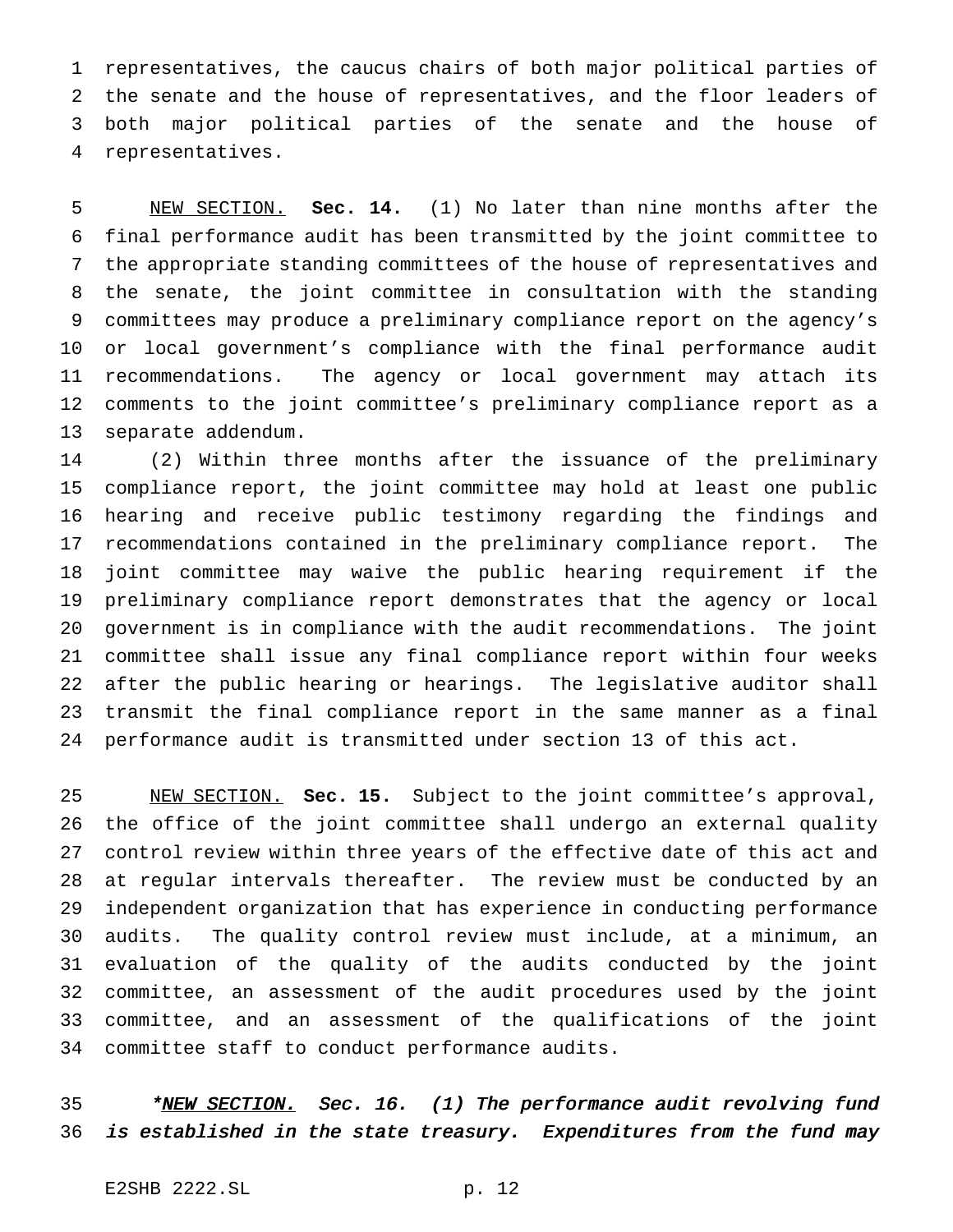only be used for payment of the costs of performance audits performed pursuant to the performance audit work plan approved by the joint legislative audit and review committee under RCW 44.28.180. The costs of <sup>a</sup> performance audit shall include all direct and indirect costs. Moneys in the fund may only be spent after appropriation.

 (2) The legislative auditor shall assess state agencies all or <sup>a</sup> portion of the costs of <sup>a</sup> performance audit from funds appropriated to the agencies for administrative expenses. Agencies operating in whole or in part from nonappropriated funds must pay into the revolving fund such funds as will fully reimburse for the costs of <sup>a</sup> performance audit.

 (3) The costs of performance audits may also be paid from 13 appropriations made for that purpose.

**\*Sec. 16 was vetoed. See message at end of chapter.**

15 \*NEW SECTION. Sec. 17. To ensure the accuracy and timeliness of information used as the basis for performance audits and other responsibilities of the legislature, the legislative auditor or the legislative auditor's staff must be provided direct access to information held by any state agency. Agencies shall submit directly to the joint legislative audit and review committee all data and other information requested, including tax records and client data. Any confidential data or information provided to the committee must be kept confidential by the joint committee.

**\*Sec. 17 was vetoed. See message at end of chapter.**

 **Sec. 18.** RCW 44.28.087 and 1973 1st ex.s. c 197 s 2 are each amended to read as follows:

 All agency reports concerning program performance, including administrative review, quality control, and other internal audit or 29 performance reports, as requested by the ((<del>legislative budget</del>)) joint committee, shall be furnished by the agency requested to provide such report.

 **Sec. 19.** RCW 44.28.100 and 1987 c 505 s 45 are each amended to read as follows:

34 The joint committee ((shall have the power to)) may make reports from time to time to the members of the legislature and to the public 36 with respect to any of its findings or recommendations. The joint committee shall keep complete minutes of its meetings.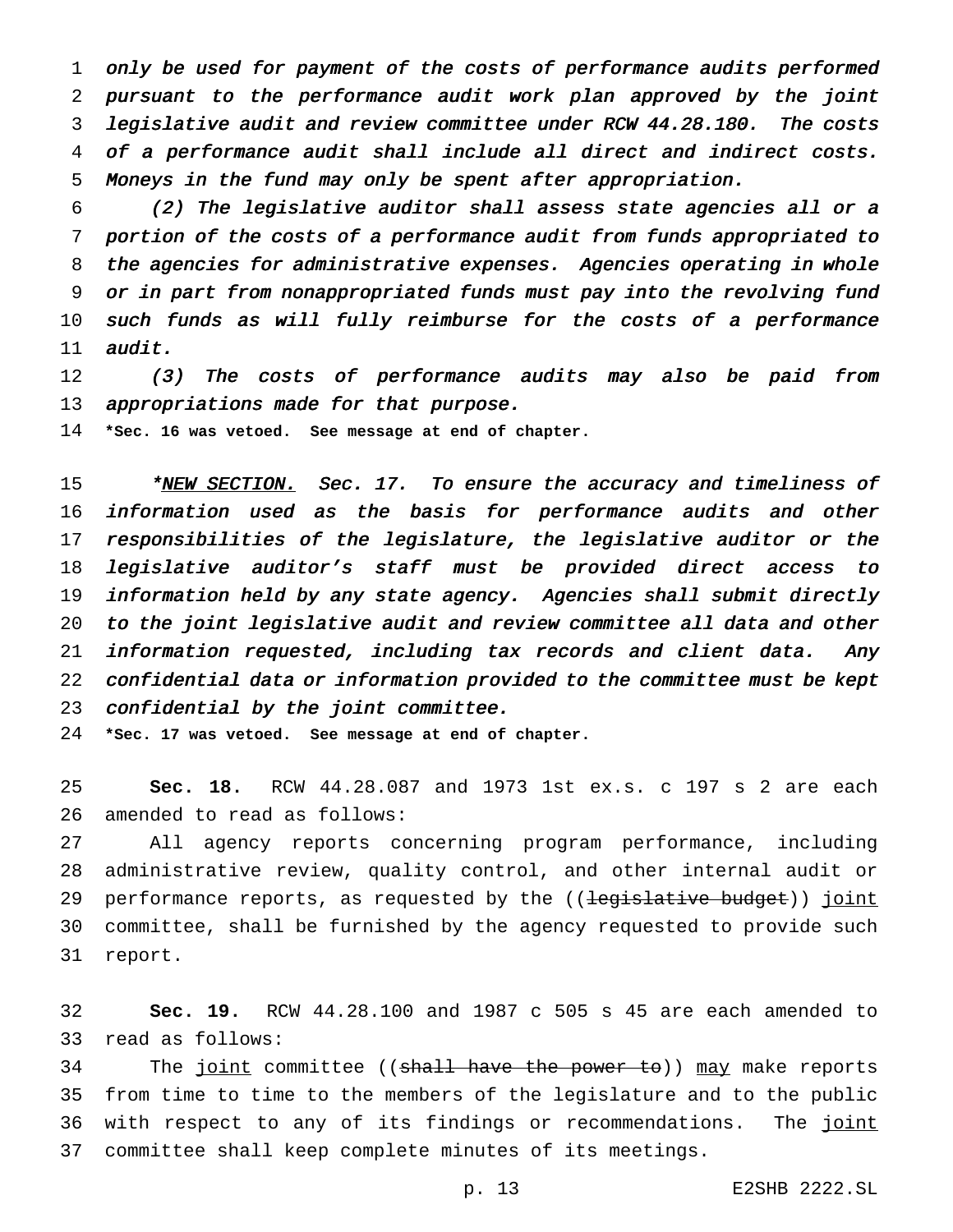**Sec. 20.** RCW 44.28.120 and 1951 c 43 s 9 are each amended to read as follows:

 In case of the failure on the part of any person to comply with any 4 subpoena issued in behalf of the joint committee, or on the refusal of 5 any witness to testify to any matters regarding which he or she may be lawfully interrogated, it shall be the duty of the superior court of 7 any county, or of the judge thereof, on application of the joint committee, to compel obedience by proceedings for contempt, as in the case of disobedience of the requirements of a subpoena issued from such court or a refusal to testify therein.

 **Sec. 21.** RCW 44.28.130 and 1951 c 43 s 10 are each amended to read as follows:

13 Each witness who appears before the joint committee by its order, 14 other than a state official or employee, shall receive for his or her attendance the fees and mileage provided for witnesses in civil cases in courts of record, which shall be audited and paid upon the 17 presentation of proper vouchers signed by such witness, verified by the 18 legislative auditor, and approved by the ((secretary and chairman)) 19 chair and the vice-chair of the joint committee.

 **Sec. 22.** RCW 44.28.150 and 1975 1st ex.s. c 293 s 18 are each amended to read as follows:

22 The joint committee shall cooperate, act, and function with legislative committees and with the councils or committees of other 24 states similar to this joint committee and with other interstate research organizations.

 **Sec. 23.** RCW 43.88.020 and 1995 c 155 s 1 are each amended to read as follows:

 (1) "Budget" means a proposed plan of expenditures for a given period or purpose and the proposed means for financing these expenditures.

 (2) "Budget document" means a formal statement, either written or provided on any electronic media or both, offered by the governor to the legislature, as provided in RCW 43.88.030.

 (3) "Director of financial management" means the official appointed by the governor to serve at the governor's pleasure and to whom the governor may delegate necessary authority to carry out the governor's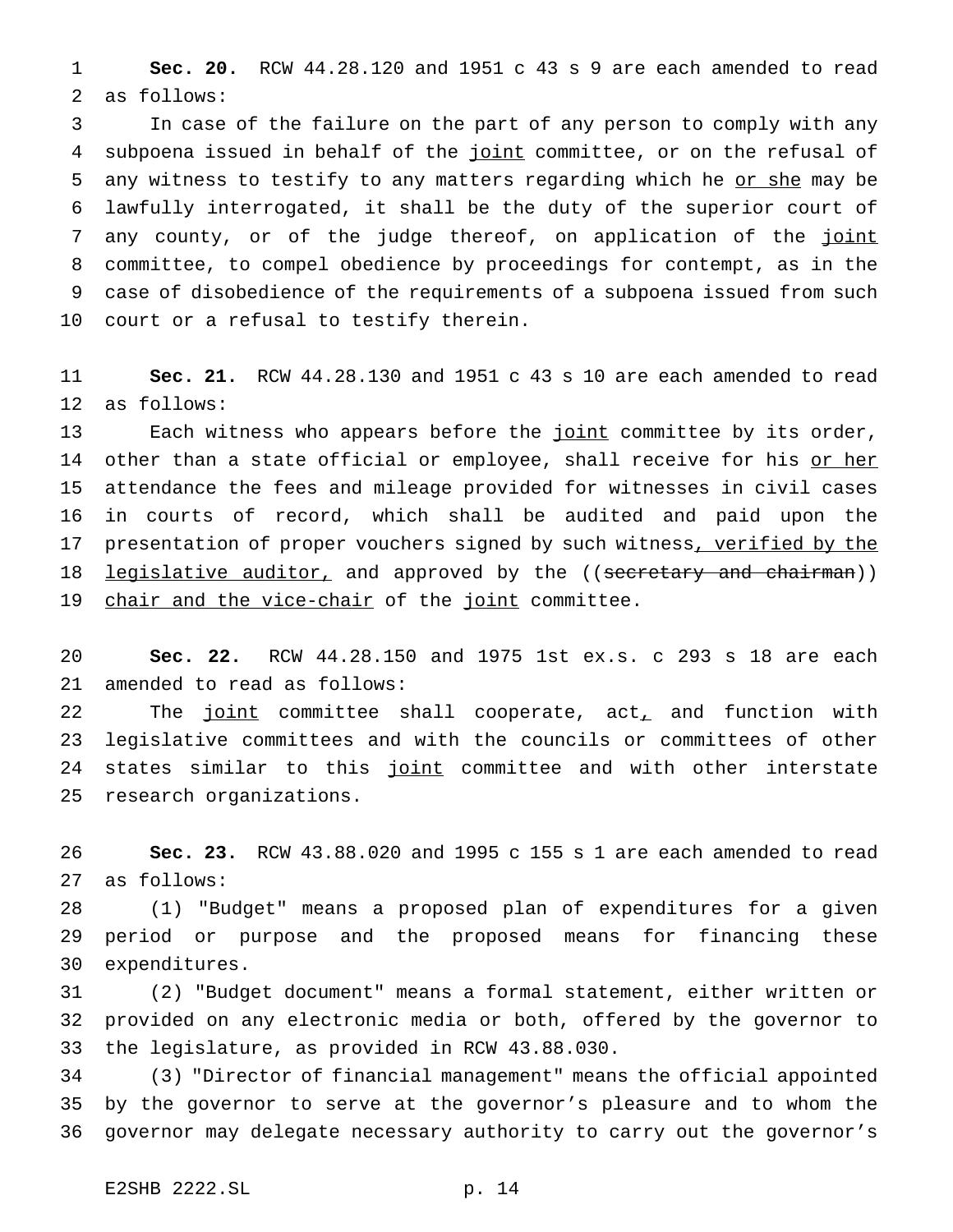duties as provided in this chapter. The director of financial management shall be head of the office of financial management which shall be in the office of the governor.

 (4) "Agency" means and includes every state office, officer, each 5 institution, whether educational, correctional, or other, and every department, division, board, and commission, except as otherwise provided in this chapter.

 (5) "Public funds", for purposes of this chapter, means all moneys, including cash, checks, bills, notes, drafts, stocks, and bonds, whether held in trust, for operating purposes, or for capital purposes, and collected or disbursed under law, whether or not such funds are otherwise subject to legislative appropriation, including funds maintained outside the state treasury.

 (6) "Regulations" means the policies, standards, and requirements, stated in writing, designed to carry out the purposes of this chapter, as issued by the governor or the governor's designated agent, and which shall have the force and effect of law.

 (7) "Ensuing biennium" means the fiscal biennium beginning on July 1st of the same year in which a regular session of the legislature is held during an odd-numbered year pursuant to Article II, section 12 of the Constitution and which biennium next succeeds the current biennium. (8) "Dedicated fund" means a fund in the state treasury, or a separate account or fund in the general fund in the state treasury, 24 that by law is dedicated, appropriated, or set aside for a limited object or purpose; but "dedicated fund" does not include a revolving fund or a trust fund.

 (9) "Revolving fund" means a fund in the state treasury, established by law, from which is paid the cost of goods or services furnished to or by a state agency, and which is replenished through charges made for such goods or services or through transfers from other accounts or funds.

 (10) "Trust fund" means a fund in the state treasury in which designated persons or classes of persons have a vested beneficial interest or equitable ownership, or which was created or established by a gift, grant, contribution, devise, or bequest that limits the use of the fund to designated objects or purposes.

 (11) "Administrative expenses" means expenditures for: (a) Salaries, wages, and related costs of personnel and (b) operations and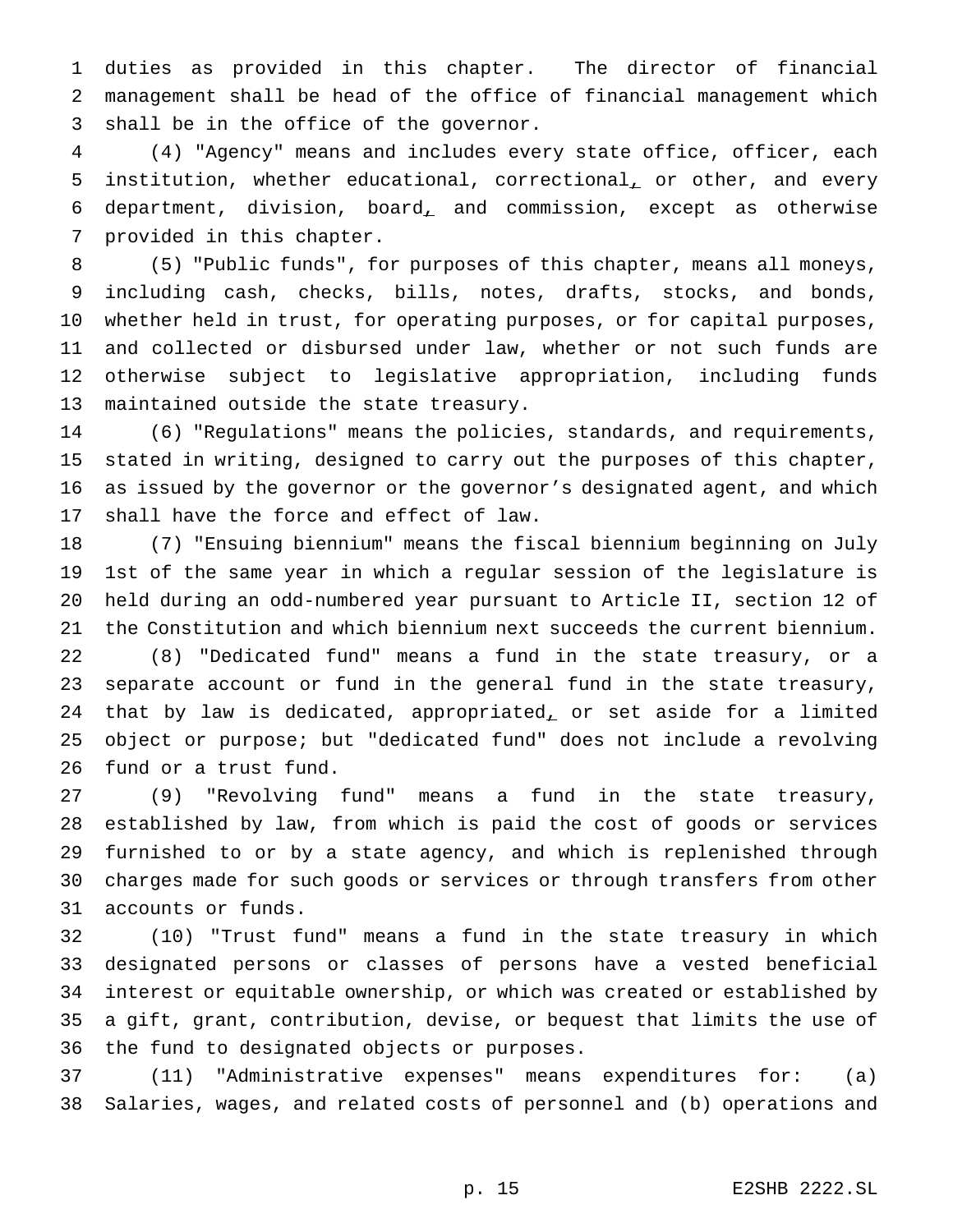maintenance including but not limited to costs of supplies, materials, services, and equipment.

 (12) "Fiscal year" means the year beginning July 1st and ending the following June 30th.

 (13) "Lapse" means the termination of authority to expend an appropriation.

 (14) "Legislative fiscal committees" means the joint legislative 8 ((budget)) audit and review committee, the legislative evaluation and accountability program committee, the ways and means committees of the senate and house of representatives, and, where appropriate, the legislative transportation committee.

 (15) "Fiscal period" means the period for which an appropriation is made as specified within the act making the appropriation.

 (16) "Primary budget driver" means the primary determinant of a budget level, other than a price variable, which causes or is associated with the major expenditure of an agency or budget unit within an agency, such as a caseload, enrollment, workload, or population statistic.

 (17) (("Stabilization account" means the budget stabilization 20 account created under RCW 43.88.525 as an account in the general fund 21 of the state treasury.

22  $(18)$ ) "State tax revenue limit" means the limitation created by chapter 43.135 RCW.

 $((+19))$   $(18)$  "General state revenues" means the revenues defined by Article VIII, section 1(c) of the state Constitution.

 ( $(\frac{20}{19})$   $(19)$  "Annual growth rate in real personal income" means the estimated percentage growth in personal income for the state during the current fiscal year, expressed in constant value dollars, as published by the office of financial management or its successor agency.

 $((21))$   $(20)$  "Estimated revenues" means estimates of revenue in the most recent official economic and revenue forecast prepared under RCW 82.33.020, and prepared by the office of financial management for those funds, accounts, and sources for which the office of the economic and revenue forecast council does not prepare an official forecast including estimates of revenues to support financial plans under RCW 44.40.070, that are prepared by the office of financial management in consultation with the interagency task force.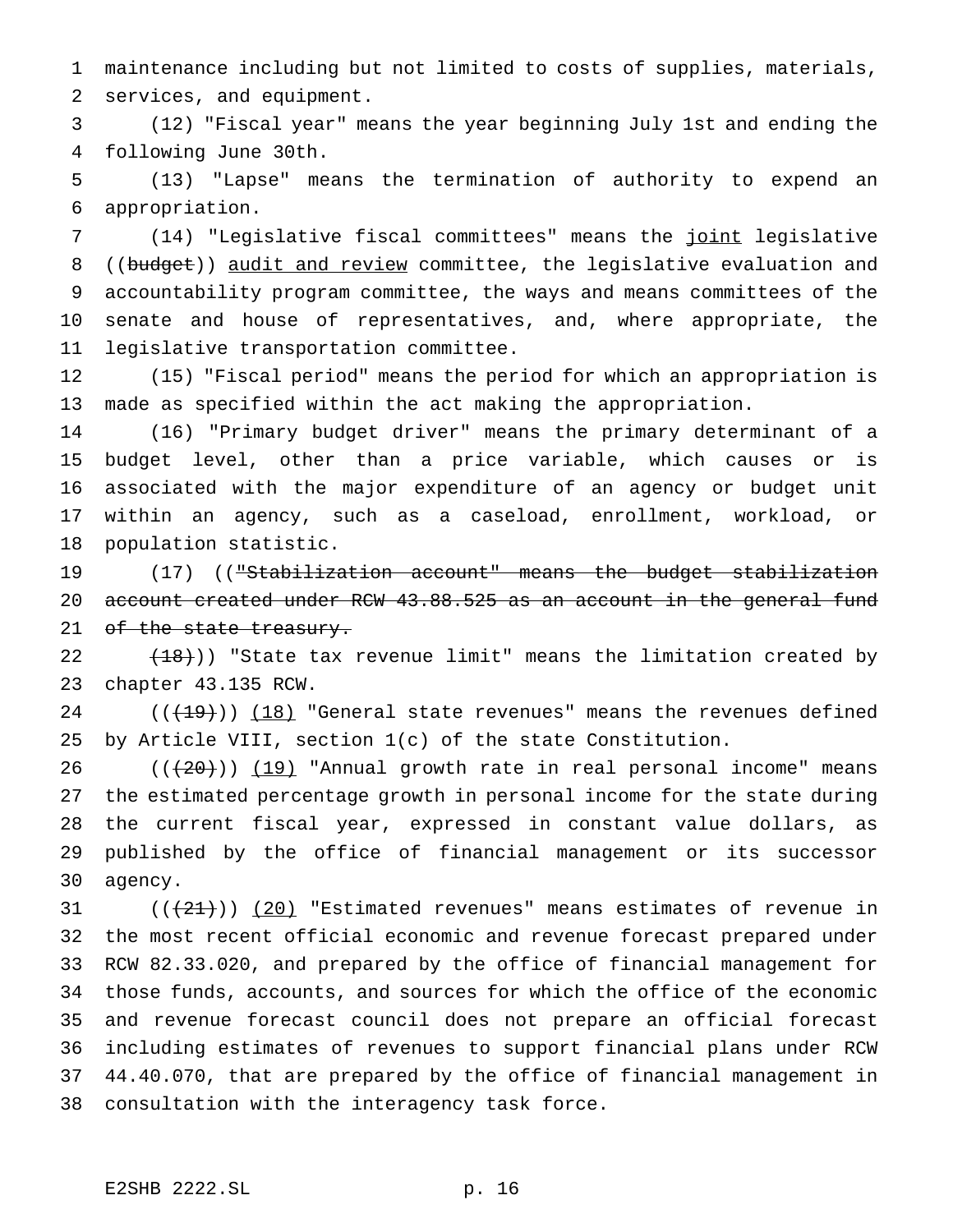1 (( $(22)$ )) (21) "Estimated receipts" means the estimated receipt of cash in the most recent official economic and revenue forecast prepared under RCW 82.33.020, and prepared by the office of financial management for those funds, accounts, and sources for which the office of the economic and revenue forecast council does not prepare an official forecast.

 ( $(\frac{23}{})$ ) (22) "State budgeting, accounting, and reporting system" means a system that gathers, maintains, and communicates fiscal information. The system links fiscal information beginning with development of agency budget requests through adoption of legislative appropriations to tracking actual receipts and expenditures against approved plans.

 $((+24))$   $(23)$  "Allotment of appropriation" means the agency's statement of proposed expenditures, the director of financial management's review of that statement, and the placement of the approved statement into the state budgeting, accounting, and reporting system.

 $((+25))$   $(24)$  "Statement of proposed expenditures" means a plan prepared by each agency that breaks each appropriation out into monthly detail representing the best estimate of how the appropriation will be expended.

 $((+26))$   $(25)$  "Undesignated fund balance (or deficit)" means unreserved and undesignated current assets or other resources available for expenditure over and above any current liabilities which are expected to be incurred by the close of the fiscal period.

26 (( $(27)$ )) (26) "Internal audit" means an independent appraisal activity within an agency for the review of operations as a service to management, including a systematic examination of accounting and fiscal controls to assure that human and material resources are guarded against waste, loss, or misuse; and that reliable data are gathered, maintained, and fairly disclosed in a written report of the audit findings.

33 ( $(\frac{28}{12})$ ) (27) "Performance verification" means an analysis that (a) verifies the accuracy of data used by state agencies in quantifying intended results and measuring performance toward those results, and (b) verifies whether or not the reported results were achieved.

 (((29) "Program evaluation" means the use of a variety of policy and fiscal research methods to (a) determine the extent to which a program is achieving its legislative intent in terms of producing the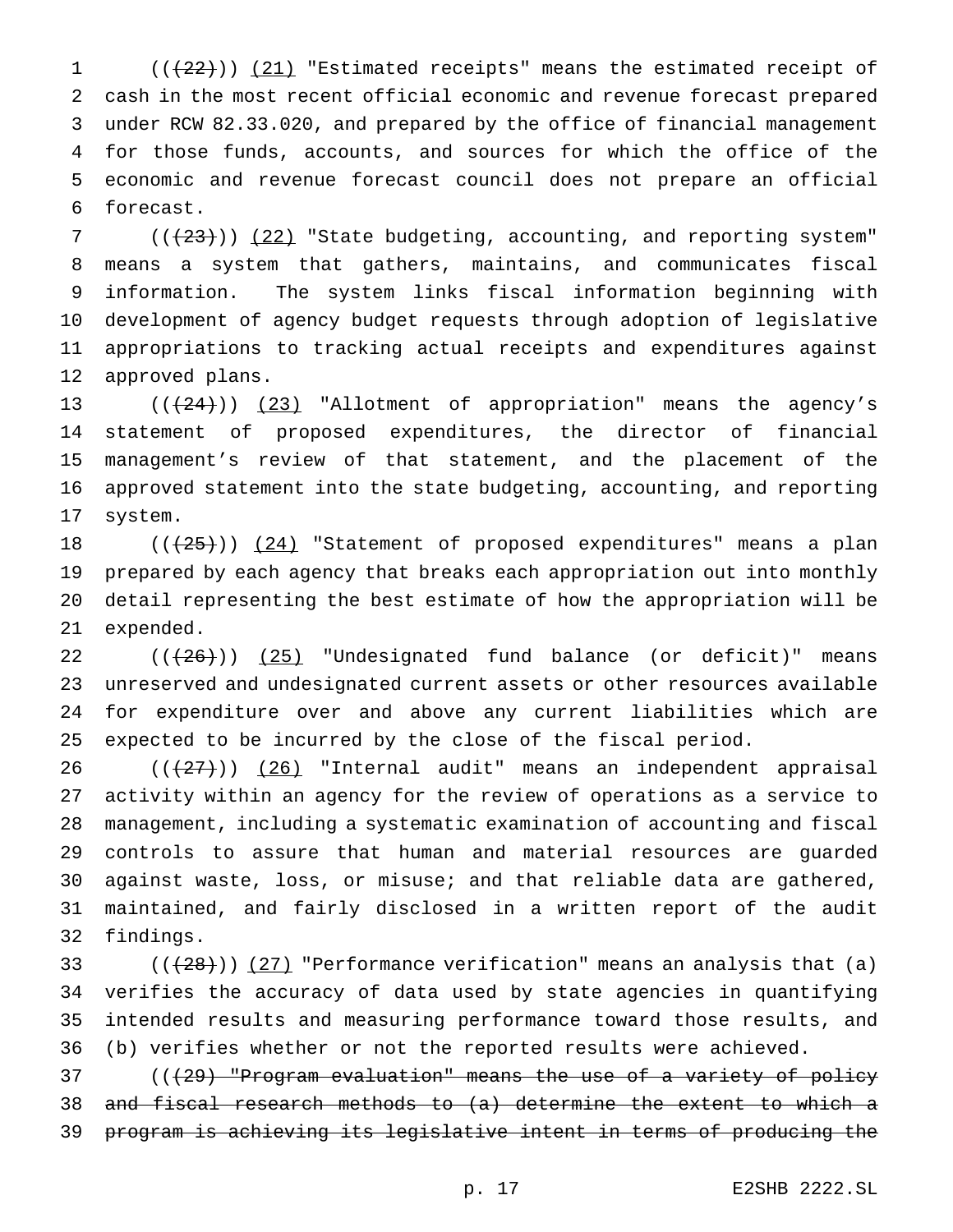effects expected, and (b) make an objective judgment of the implementation, outcomes, and net cost or benefit impact of programs in the context of their goals and objectives. It includes the application 4 of systematic methods to measure the results, intended or unintended, of program activities.))

 (28) "Performance audit" has the same meaning as it is defined in section 2 of this act.

 \*Sec. 24. RCW 43.88.090 and <sup>1994</sup> <sup>c</sup> <sup>184</sup> <sup>s</sup> <sup>10</sup> are each amended to read as follows:

 (1) For purposes of developing budget proposals to the legislature, 11 the governor shall have the power, and it shall be the governor's duty, to require from proper agency officials such detailed estimates and 13 other information in such form and at such times as the governor shall direct. The estimates for the legislature and the judiciary shall be 15 transmitted to the governor and shall be included in the budget without revision. The estimates for state pension contributions shall be based on the rates provided in chapter 41.45 RCW. Copies of all such estimates shall be transmitted to the standing committees on ways and 19 means of the house and senate at the same time as they are filed with the governor and the office of financial management.

 The estimates shall include statements or tables which indicate, by agency, the state funds which are required for the receipt of federal 23 matching revenues. The estimates shall be revised as necessary to reflect legislative enactments and adopted appropriations and shall be included with the initial biennial allotment submitted under RCW 43.88.110. The estimates must include consideration of findings made 27 by the legislative auditor of the office of the joint legislative audit 28 and review committee under a performance audit of the agency.

 (2) In the year of the gubernatorial election, the governor shall invite the governor-elect or the governor-elect's designee to attend all hearings provided in RCW 43.88.100; and the governor shall furnish the governor-elect or the governor-elect's designee with such information as will enable the governor-elect or the governor-elect's designee to gain an understanding of the state's budget requirements. The governor-elect or the governor-elect's designee may ask such questions during the hearings and require such information as the governor-elect or the governor-elect's designee deems necessary and may make recommendations in connection with any item of the budget which,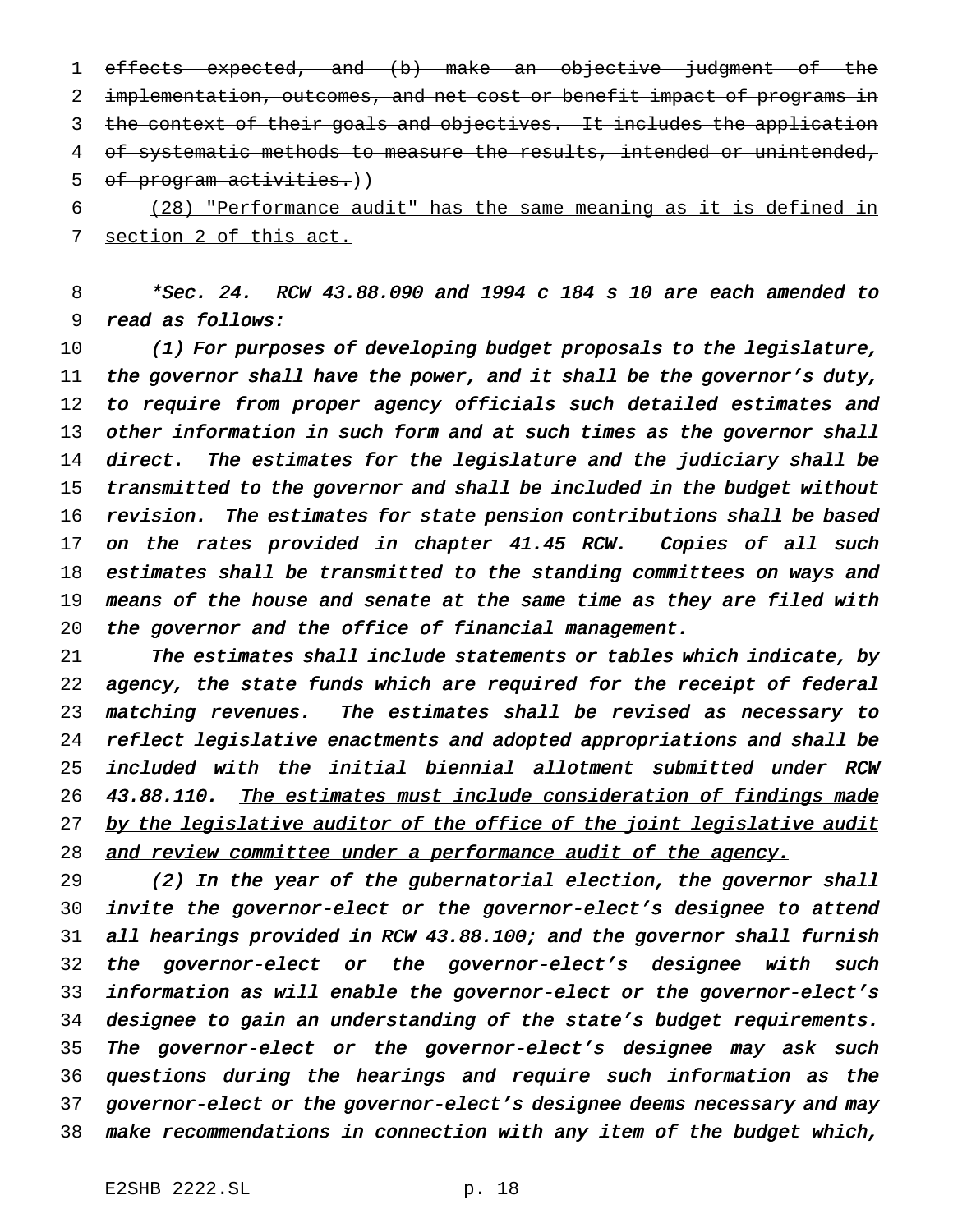with the governor-elect's reasons therefor, shall be presented to the legislature in writing with the budget document. Copies of all such estimates and other required information shall also be submitted to the standing committees on ways and means of the house and senate.

**\*Sec. 24 was vetoed. See message at end of chapter.**

 **Sec. 25.** RCW 43.88.160 and 1994 c 184 s 11 are each amended to read as follows:

 This section sets forth the major fiscal duties and responsibilities of officers and agencies of the executive branch. The regulations issued by the governor pursuant to this chapter shall provide for a comprehensive, orderly basis for fiscal management and control, including efficient accounting and reporting therefor, for the executive branch of the state government and may include, in addition, such requirements as will generally promote more efficient public management in the state.

 (1) Governor; director of financial management. The governor, through the director of financial management, shall devise and supervise a modern and complete accounting system for each agency to the end that all revenues, expenditures, receipts, disbursements, resources, and obligations of the state shall be properly and systematically accounted for. The accounting system shall include the development of accurate, timely records and reports of all financial affairs of the state. The system shall also provide for central accounts in the office of financial management at the level of detail deemed necessary by the director to perform central financial management. The director of financial management shall adopt and periodically update an accounting procedures manual. Any agency maintaining its own accounting and reporting system shall comply with the updated accounting procedures manual and the rules of the director adopted under this chapter. An agency may receive a waiver from complying with this requirement if the waiver is approved by the director. Waivers expire at the end of the fiscal biennium for which they are granted. The director shall forward notice of waivers granted to the appropriate legislative fiscal committees. The director of financial management may require such financial, statistical, and other reports as the director deems necessary from all agencies covering any period.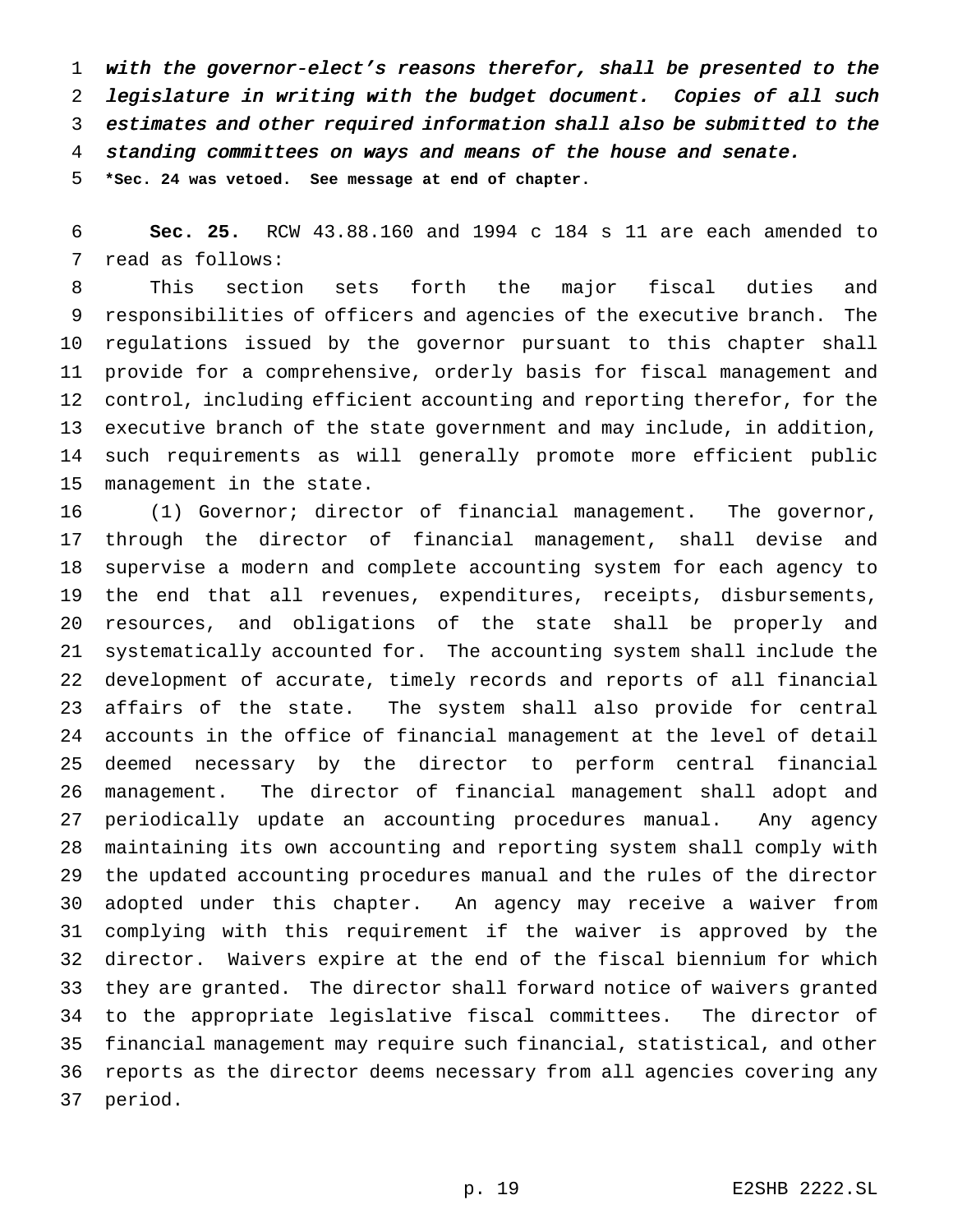(2) The director of financial management is responsible for quarterly reporting of primary operating budget drivers such as applicable workloads, caseload estimates, and appropriate unit cost data. These reports shall be transmitted to the legislative fiscal committees or by electronic means to the legislative evaluation and accountability program committee. Quarterly reports shall include actual monthly data and the variance between actual and estimated data to date. The reports shall also include estimates of these items for the remainder of the budget period.

 (3) The director of financial management shall report at least annually to the appropriate legislative committees regarding the status of all appropriated capital projects, including transportation projects, showing significant cost overruns or underruns. If funds are shifted from one project to another, the office of financial management shall also reflect this in the annual variance report. Once a project is complete, the report shall provide a final summary showing estimated start and completion dates of each project phase compared to actual dates, estimated costs of each project phase compared to actual costs, and whether or not there are any outstanding liabilities or unsettled claims at the time of completion.

 (4) In addition, the director of financial management, as agent of the governor, shall:

 (a) Develop and maintain a system of internal controls and internal audits comprising methods and procedures to be adopted by each agency that will safeguard its assets, check the accuracy and reliability of its accounting data, promote operational efficiency, and encourage adherence to prescribed managerial policies for accounting and financial controls. The system developed by the director shall include criteria for determining the scope and comprehensiveness of internal controls required by classes of agencies, depending on the level of resources at risk.

 Each agency head or authorized designee shall be assigned the responsibility and authority for establishing and maintaining internal audits following the standards of internal auditing of the institute of internal auditors;

 (b) Make surveys and analyses of agencies with the object of determining better methods and increased effectiveness in the use of manpower and materials; and the director shall authorize expenditures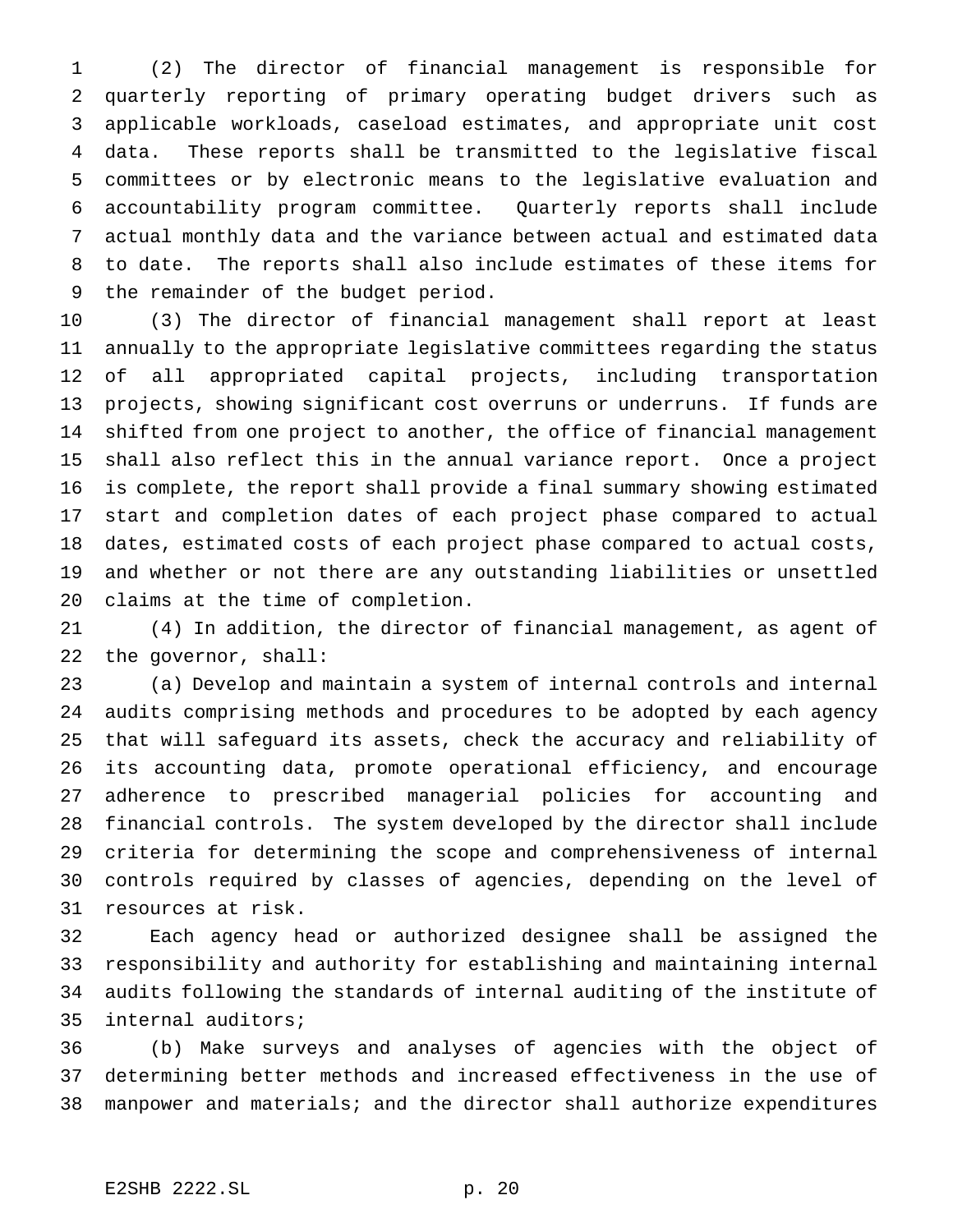for employee training to the end that the state may benefit from training facilities made available to state employees;

 (c) Establish policies for allowing the contracting of child care services;

 (d) Report to the governor with regard to duplication of effort or lack of coordination among agencies;

 (e) Review any pay and classification plans, and changes thereunder, developed by any agency for their fiscal impact: PROVIDED, That none of the provisions of this subsection shall affect merit systems of personnel management now existing or hereafter established by statute relating to the fixing of qualifications requirements for recruitment, appointment, or promotion of employees of any agency. The director shall advise and confer with agencies including appropriate standing committees of the legislature as may be designated by the speaker of the house and the president of the senate regarding the fiscal impact of such plans and may amend or alter said plans, except that for the following agencies no amendment or alteration of said plans may be made without the approval of the agency concerned: Agencies headed by elective officials;

 (f) Fix the number and classes of positions or authorized man years of employment for each agency and during the fiscal period amend the determinations previously fixed by the director except that the director shall not be empowered to fix said number or said classes for the following: Agencies headed by elective officials;

25 (g) ((P<del>rovide for transfers and repayments between the budget</del> stabilization account and the general fund as directed by appropriation 27 and RCW 43.88.525 through 43.88.540;

28  $(h)$ )) Adopt rules to effectuate provisions contained in (a) through 29  $((\forall f))$   $(f)$  of this subsection.

(5) The treasurer shall:

 (a) Receive, keep, and disburse all public funds of the state not expressly required by law to be received, kept, and disbursed by some other persons: PROVIDED, That this subsection shall not apply to those public funds of the institutions of higher learning which are not subject to appropriation;

 (b) Receive, disburse, or transfer public funds under the treasurer's supervision or custody;

 (c) Keep a correct and current account of all moneys received and 39 disbursed by the treasurer, classified by fund or account;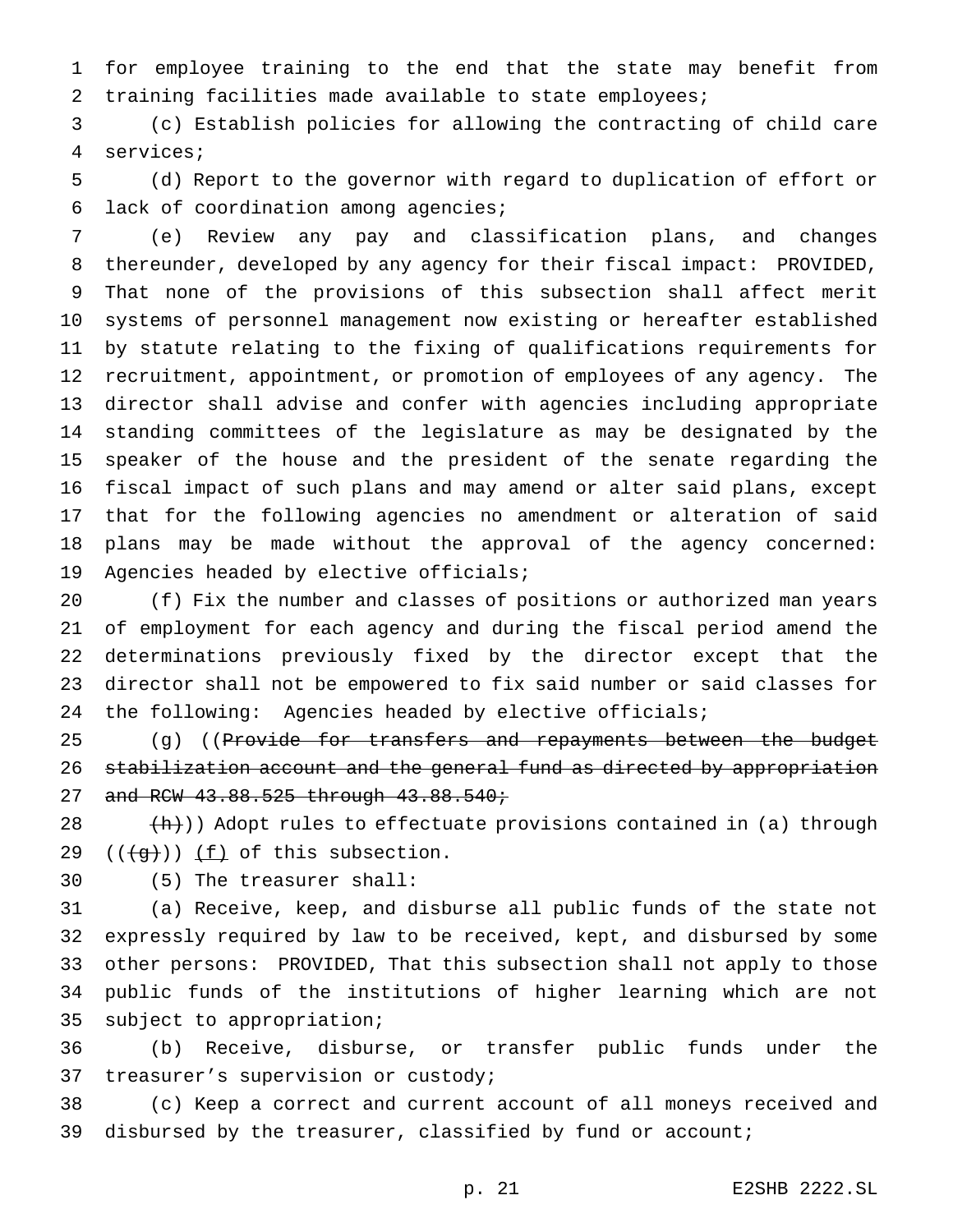(d) Coordinate agencies' acceptance and use of credit cards and other payment methods, if the agencies have received authorization under RCW 43.41.180;

 (e) Perform such other duties as may be required by law or by regulations issued pursuant to this law.

 It shall be unlawful for the treasurer to disburse public funds in the treasury except upon forms or by alternative means duly prescribed by the director of financial management. These forms or alternative means shall provide for authentication and certification by the agency

 head or the agency head's designee that the services have been rendered or the materials have been furnished; or, in the case of loans or 12 grants, that the loans or grants are authorized by law; or, in the case of payments for periodic maintenance services to be performed on state owned equipment, that a written contract for such periodic maintenance services is currently in effect and copies thereof are on file with the office of financial management; and the treasurer shall not be liable under the treasurer's surety bond for erroneous or improper payments so made. When services are lawfully paid for in advance of full performance by any private individual or business entity other than as provided for by RCW 42.24.035, such individual or entity other than central stores rendering such services shall make a cash deposit or furnish surety bond coverage to the state as shall be fixed in an amount by law, or if not fixed by law, then in such amounts as shall be fixed by the director of the department of general administration but in no case shall such required cash deposit or surety bond be less than an amount which will fully indemnify the state against any and all losses on account of breach of promise to fully perform such services. No payments shall be made in advance for any equipment maintenance services to be performed more than three months after such payment. Any such bond so furnished shall be conditioned that the person, firm or corporation receiving the advance payment will apply it toward performance of the contract. The responsibility for recovery of erroneous or improper payments made under this section shall lie with the agency head or the agency head's designee in accordance with regulations issued pursuant to this chapter. Nothing in this section shall be construed to permit a public body to advance funds to a private service provider pursuant to a grant or loan before services have been rendered or material furnished.

(6) The state auditor shall: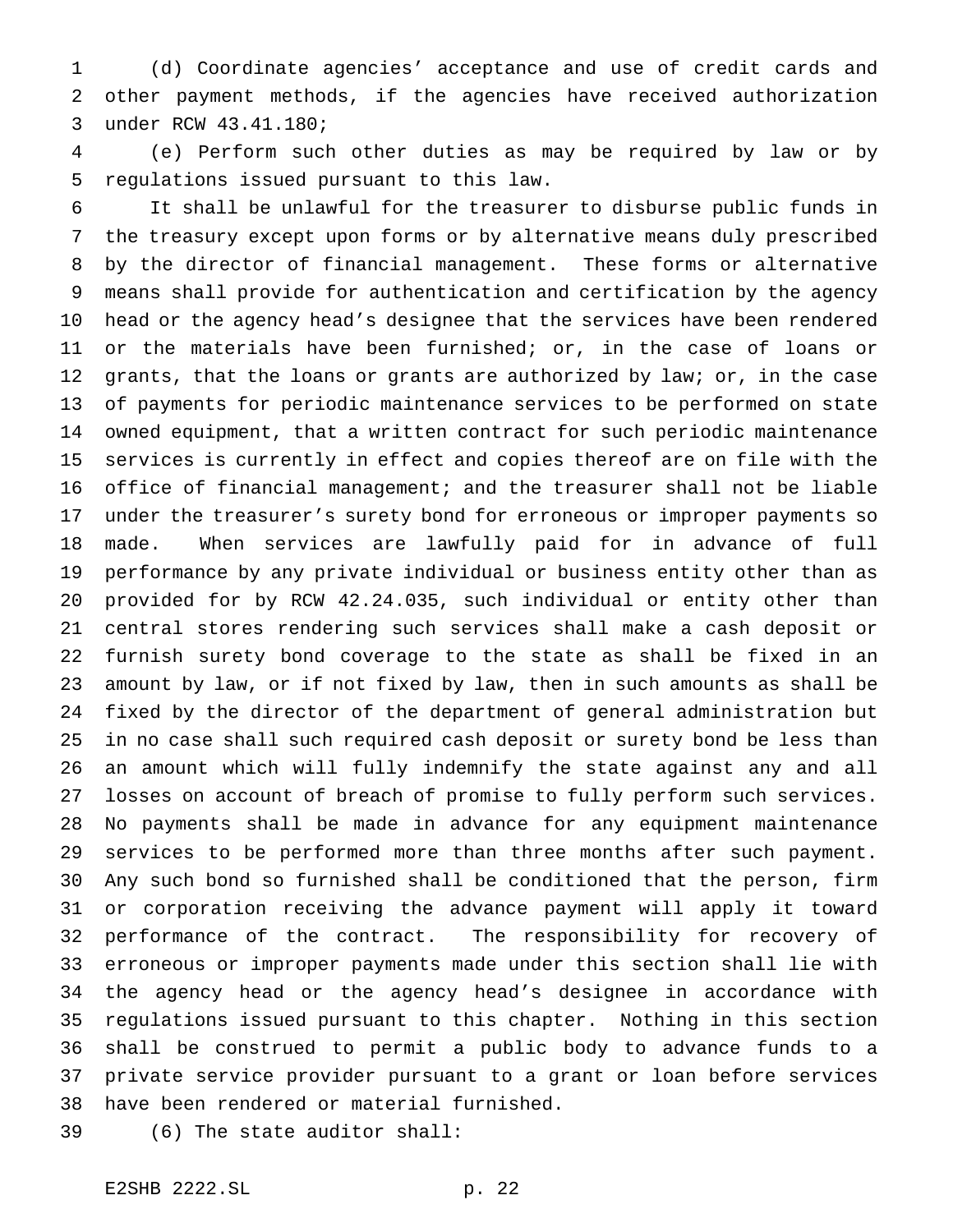(a) Report to the legislature the results of current post audits that have been made of the financial transactions of each agency; to this end the auditor may, in the auditor's discretion, examine the books and accounts of any agency, official, or employee charged with the receipt, custody, or safekeeping of public funds. Where feasible in conducting examinations, the auditor shall utilize data and findings from the internal control system prescribed by the office of financial management. The current post audit of each agency may include a section on recommendations to the legislature as provided in (c) of this subsection.

 (b) Give information to the legislature, whenever required, upon any subject relating to the financial affairs of the state.

 (c) Make the auditor's official report on or before the thirty- first of December which precedes the meeting of the legislature. The report shall be for the last complete fiscal period and shall include determinations as to whether agencies, in making expenditures, complied with the laws of this state. The state auditor is authorized to 18 perform or participate in performance verifications ((only)) and 19 performance audits as expressly authorized by the legislature in the 20 omnibus biennial appropriations acts or in the performance audit work 21 plan approved by the joint legislative audit and review committee. The state auditor, upon completing an audit for legal and financial compliance under chapter 43.09 RCW or a performance verification, may 24 report to the joint legislative ((budget)) audit and review committee or other appropriate committees of the legislature, in a manner 26 prescribed by the joint legislative ((budget)) audit and review committee, on facts relating to the management or performance of governmental programs where such facts are discovered incidental to the legal and financial audit or performance verification. The auditor may make such a report to a legislative committee only if the auditor has determined that the agency has been given an opportunity and has failed to resolve the management or performance issues raised by the auditor. If the auditor makes a report to a legislative committee, the agency may submit to the committee a response to the report. This subsection (6) shall not be construed to authorize the auditor to allocate other than de minimis resources to performance audits except as expressly 37 authorized in the appropriations acts or in the performance audit work 38 plan. The results of a performance audit conducted by the state 39 auditor that has been requested by the joint legislative audit and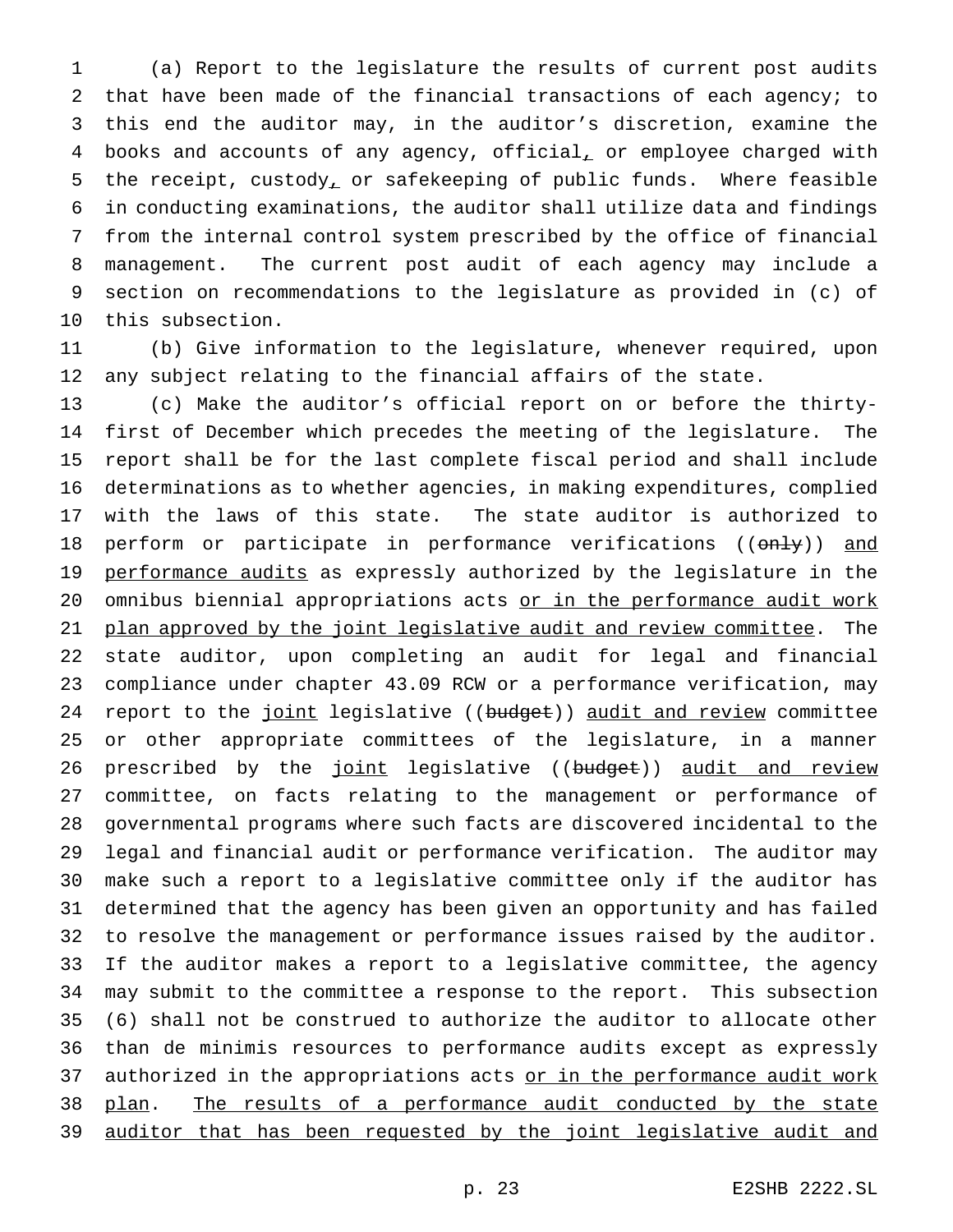1 review committee must only be transmitted to the joint legislative audit and review committee.

 (d) Be empowered to take exception to specific expenditures that have been incurred by any agency or to take exception to other practices related in any way to the agency's financial transactions and to cause such exceptions to be made a matter of public record, including disclosure to the agency concerned and to the director of financial management. It shall be the duty of the director of financial management to cause corrective action to be taken promptly, such action to include, as appropriate, the withholding of funds as provided in RCW 43.88.110.

(e) Promptly report any irregularities to the attorney general.

 (f) Investigate improper governmental activity under chapter 42.40 RCW.

15 (7) The joint legislative ((budget)) audit and review committee may:

 (a) Make post audits of the financial transactions of any agency 18 and management surveys and program reviews as provided for in chapter 19 44.28 RCW ((44.28.085)) as well as performance audits and program 20 evaluations. To this end the joint committee may in its discretion examine the books, accounts, and other records of any agency, official, or employee.

 (b) Give information to the legislature or any legislative committee whenever required upon any subject relating to the performance and management of state agencies.

 (c) Make a report to the legislature which shall include at least the following:

 (i) Determinations as to the extent to which agencies in making expenditures have complied with the will of the legislature and in this connection, may take exception to specific expenditures or financial practices of any agencies; and

 (ii) Such plans as it deems expedient for the support of the state's credit, for lessening expenditures, for promoting frugality and 34 economy in agency affairs, and generally for an improved level of fiscal management.

 **Sec. 26.** RCW 28A.630.830 and 1994 c 13 s 5 are each amended to read as follows: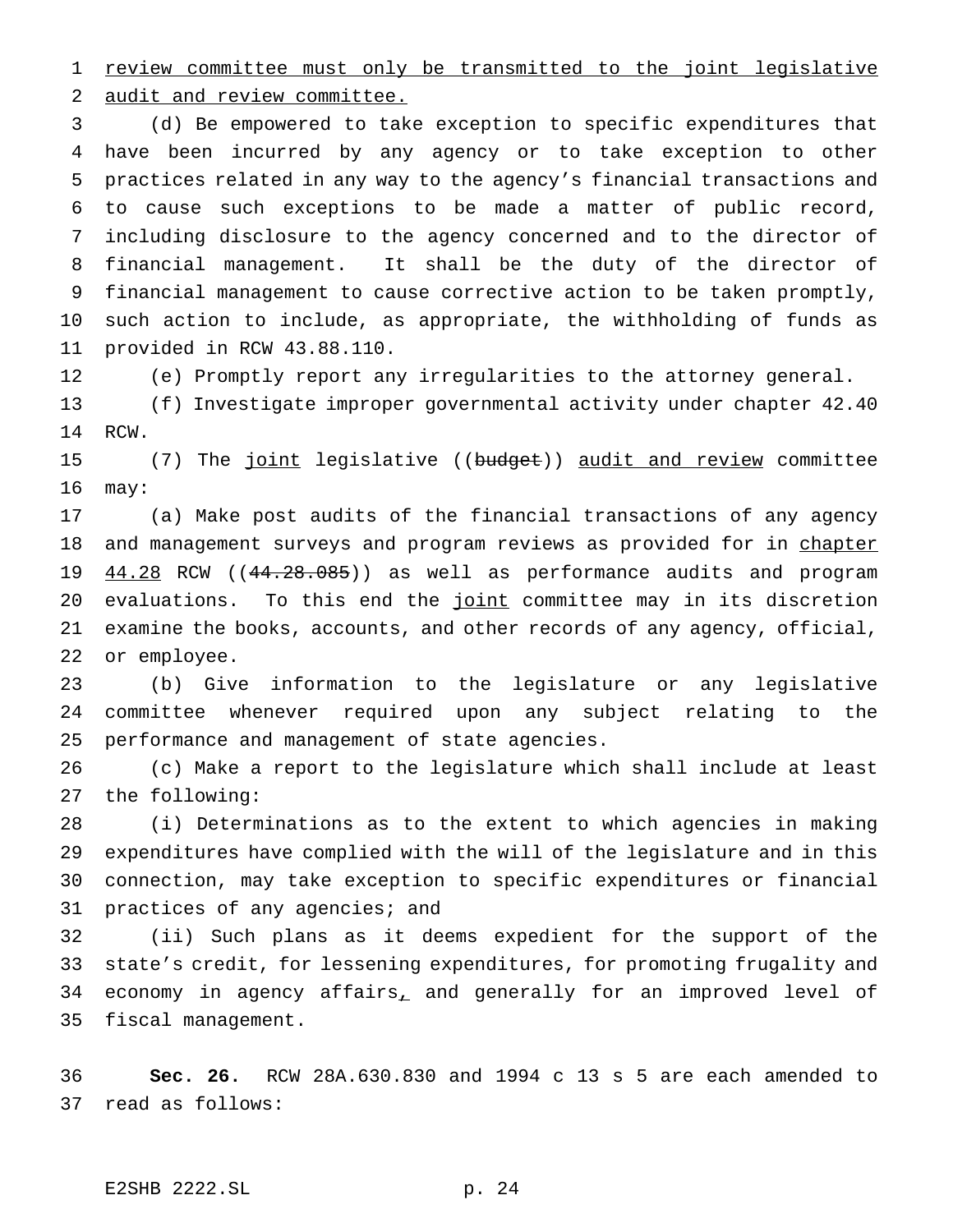(1) The selection advisory committee is created. The committee shall be composed of up to three members from the house of representatives, up to three members from the senate, up to two members from the office of the superintendent of public instruction, and one member from each of the following: The office of financial management, Washington state special education coalition, transitional bilingual instruction educators, and Washington education association.

8 (2) The joint legislative ((budget)) audit and review committee and the superintendent of public instruction shall provide staff for the selection advisory committee.

(3) The selection advisory committee shall:

 (a) Develop appropriate criteria for selecting demonstration projects;

 (b) Issue requests for proposals in accordance with RCW 28A.630.820 through 28A.630.845 for demonstration projects;

 (c) Review proposals and recommend demonstration projects for approval by the superintendent of public instruction; and

 (d) Advise the superintendent of public instruction on the evaluation design.

 **Sec. 27.** RCW 28B.20.382 and 1987 c 505 s 13 are each amended to read as follows:

 Until authorized and empowered to do so by statute of the legislature, the board of regents of the university, with respect to that certain tract of land in the city of Seattle originally known as the "old university grounds" and more recently known as the "Metropolitan Tract" and any land contiguous thereto, shall not sell 27 ((said)) the land or any part thereof or any improvement thereon, or 28 lease ((said)) the land or any part thereof or any improvement thereon or renew or extend any lease thereof for a term ending more than sixty 30 years beyond midnight, December 31, 1980. Any sale of ((said)) the land or any part thereof or any improvement thereon, or any lease or 32 renewal or extension of any lease of ((said)) the land or any part thereof or any improvement thereon for a term ending more than sixty years after midnight, December 31, 1980, made or attempted to be made by the board of regents shall be null and void unless and until the same has been approved or ratified and confirmed by legislative act.

 The board of regents shall have power from time to time to lease 38 ((said)) the land, or any part thereof or any improvement thereon for

p. 25 E2SHB 2222.SL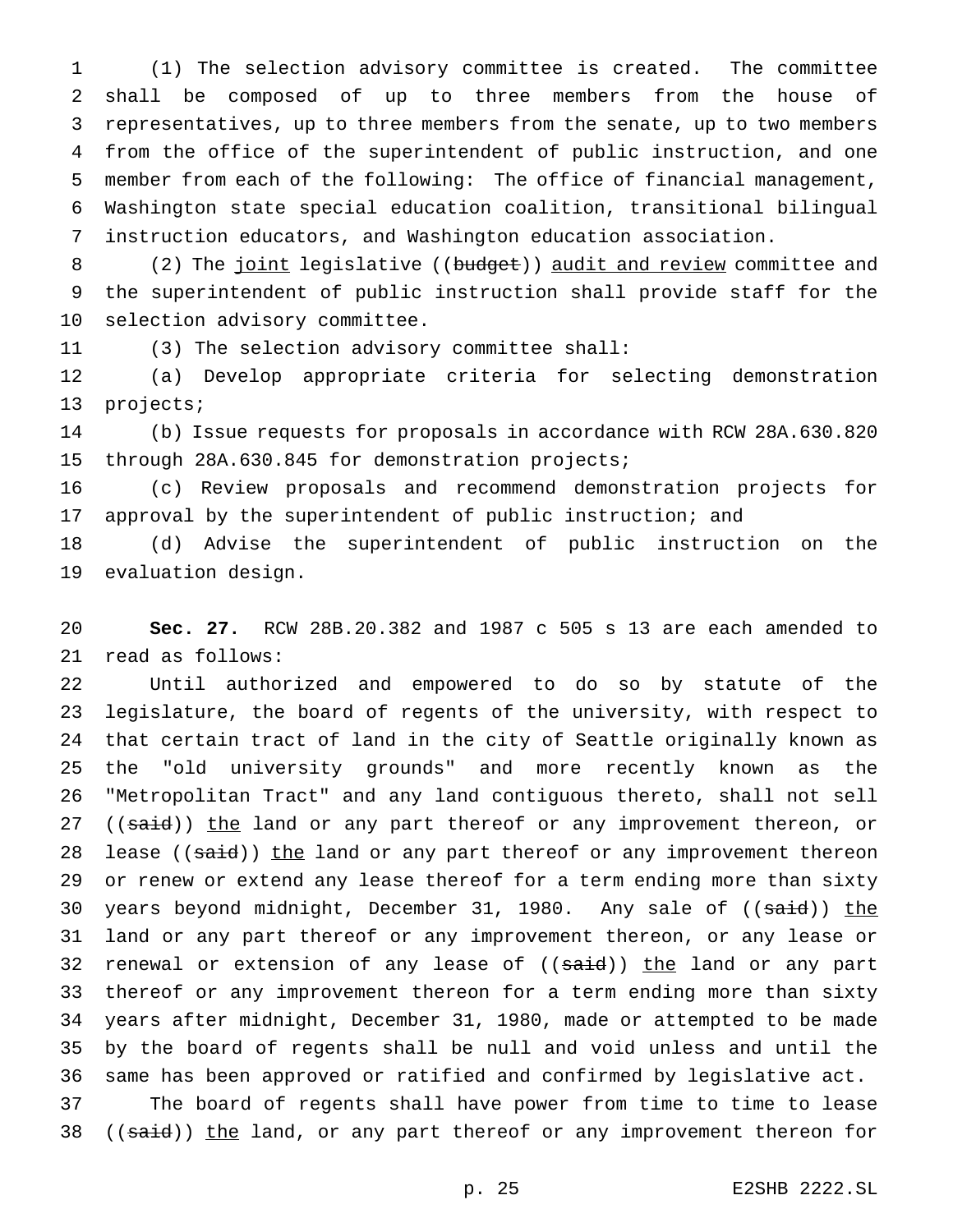a term ending not more than sixty years beyond midnight, December 31, 1980: PROVIDED, That the board of regents shall make a full, detailed 3 report of all leases and transactions pertaining to ((said)) the land 4 or any part thereof or any improvement thereon to the joint legislative 5 ((budget)) audit and review committee, including one copy to the staff of the committee, during an odd-numbered year: PROVIDED FURTHER, That 7 any and all records, books, accounts ((and/or)), and agreements of any lessee or sublessee under this section, pertaining to compliance with the terms and conditions of such lease or sublease, shall be open to 10 inspection by the board of regents  $((and/or))_{\perp}$  the ways and means 11 committee(( $\pm$ )) of the senate (( $\theta$ ))<sub> $\pm$ </sub> the appropriations committee of 12 the house of representatives ((or)), and the joint legislative 13 ((budget)) audit and review committee or any successor committees. It is not intended by this proviso that unrelated records, books, accounts 15 ((and/or)), and agreements of lessees, sublessees, or related companies be open to such inspection.

 **Sec. 28.** RCW 39.19.060 and 1993 c 512 s 9 are each amended to read as follows:

 Each state agency and educational institution shall comply with the annual goals established for that agency or institution under this chapter for public works and procuring goods or services. This chapter applies to all public works and procurement by state agencies and educational institutions, including all contracts and other procurement under chapters 28B.10, 39.04, 39.29, 43.19, and 47.28 RCW. Each state agency shall adopt a plan, developed in consultation with the director and the advisory committee, to insure that minority and women-owned businesses are afforded the maximum practicable opportunity to directly and meaningfully participate in the execution of public contracts for public works and goods and services. The plan shall include specific measures the agency will undertake to increase the participation of certified minority and women-owned businesses. The office shall 32 annually notify the governor, the state auditor, and the joint 33 legislative ((budget)) audit and review committee of all agencies and educational institutions not in compliance with this chapter.

 **Sec. 29.** RCW 39.29.016 and 1987 c 414 s 4 are each amended to read as follows: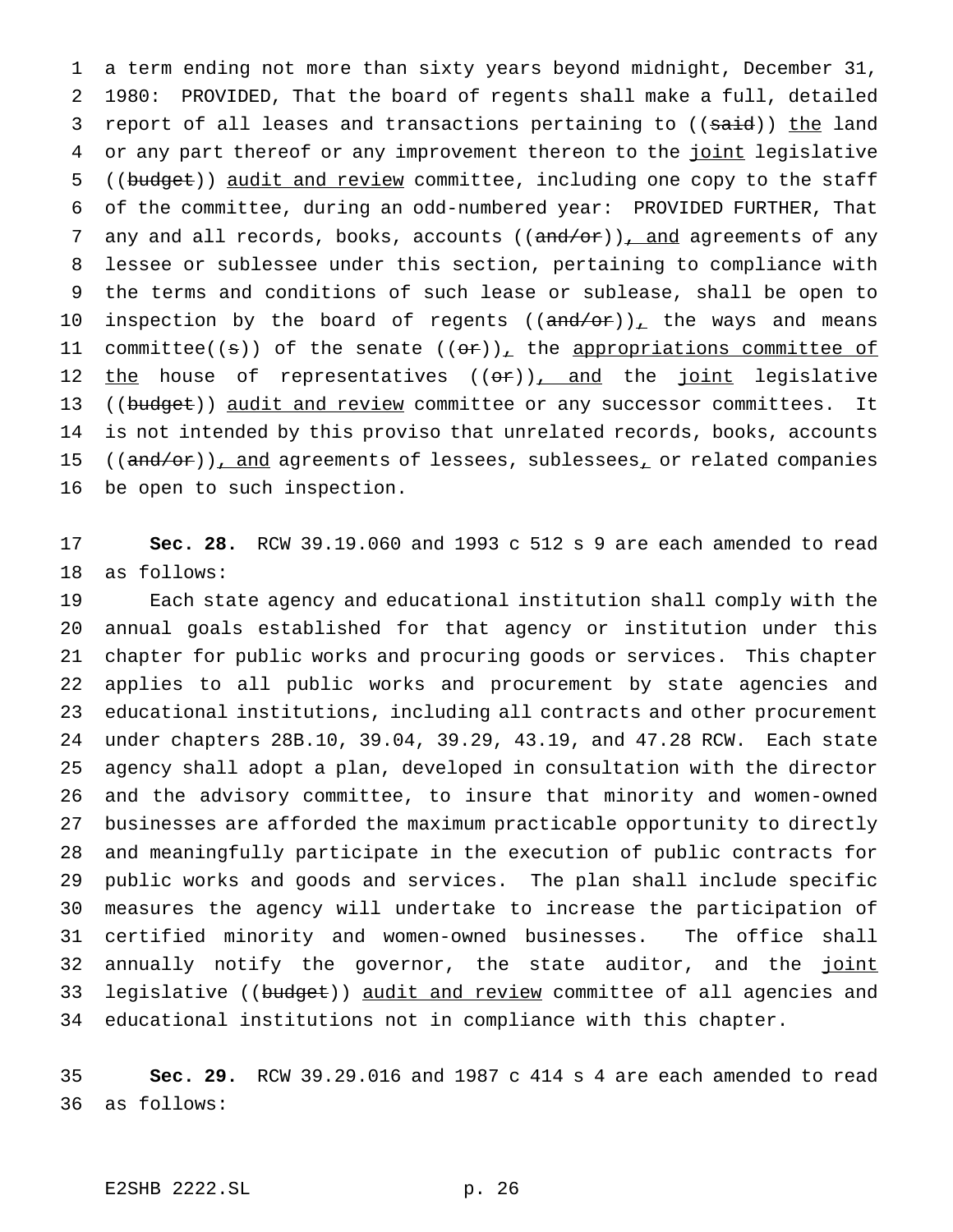Emergency contracts shall be filed with the office of financial 2 management and the joint legislative ((budget)) audit and review committee and made available for public inspection within three working days following the commencement of work or execution of the contract, whichever occurs first. Documented justification for emergency contracts shall be provided to the office of financial management and 7 the joint legislative ((budget)) audit and review committee when the contract is filed.

 **Sec. 30.** RCW 39.29.018 and 1993 c 433 s 5 are each amended to read as follows:

 (1) Sole source contracts shall be filed with the office of 12 financial management and the joint legislative ((budget)) audit and 13 review committee and made available for public inspection at least ten working days prior to the proposed starting date of the contract. Documented justification for sole source contracts shall be provided to 16 the office of financial management and the joint legislative ((budget)) 17 <u>audit and review</u> committee when the contract is filed. For sole source contracts of ten thousand dollars or more that are state funded, documented justification shall include evidence that the agency attempted to identify potential consultants by advertising through state-wide or regional newspapers.

 (2) The office of financial management shall approve sole source contracts of ten thousand dollars or more that are state funded, before any such contract becomes binding and before any services may be performed under the contract. These requirements shall also apply to sole source contracts of less than ten thousand dollars if the total amount of such contracts between an agency and the same consultant is ten thousand dollars or more within a fiscal year. Agencies shall ensure that the costs, fees, or rates negotiated in filed sole source contracts of ten thousand dollars or more are reasonable.

 **Sec. 31.** RCW 39.29.025 and 1993 c 433 s 3 are each amended to read as follows:

 (1) Substantial changes in either the scope of work specified in the contract or in the scope of work specified in the formal solicitation document must generally be awarded as new contracts. Substantial changes executed by contract amendments must be submitted 37 to the office of financial management and the joint legislative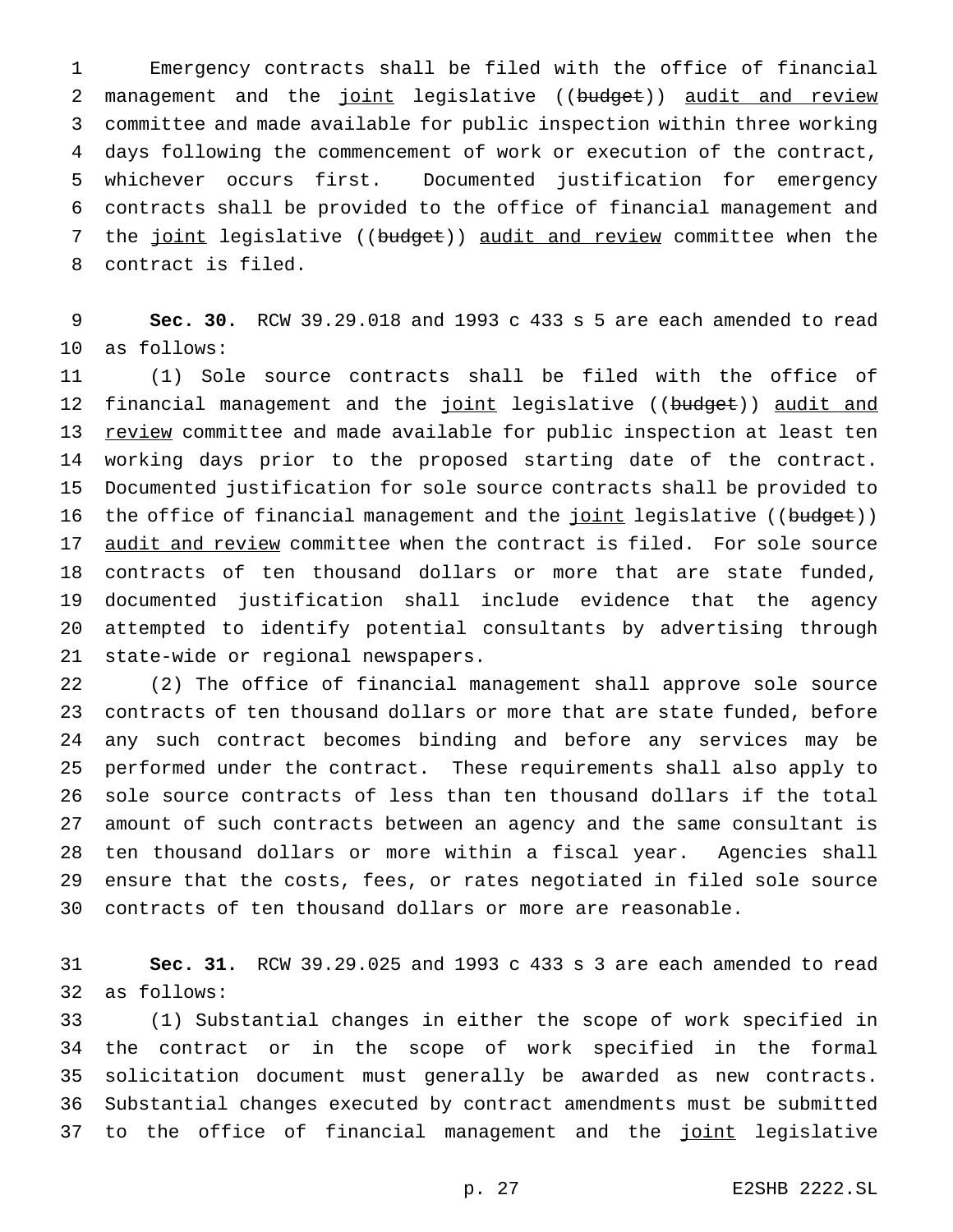1 ((budget)) audit and review committee, and are subject to approval by the office of financial management.

 (2) An amendment or amendments to personal service contracts, if the value of the amendment or amendments, whether singly or cumulatively, exceeds fifty percent of the value of the original contract must be provided to the office of financial management and the 7 joint legislative ((budget)) audit and review committee.

 (3) The office of financial management shall approve amendments provided to it under this section before the amendments become binding and before services may be performed under the amendments.

 (4) The amendments must be filed with the office of financial management and made available for public inspection at least ten working days prior to the proposed starting date of services under the amendments.

 (5) The office of financial management shall approve amendments provided to it under this section only if they meet the criteria for approval of the amendments established by the director of the office of financial management.

 **Sec. 32.** RCW 39.29.055 and 1993 c 433 s 7 are each amended to read as follows:

 (1) State-funded personal service contracts subject to competitive solicitation shall be filed with the office of financial management and 23 the joint legislative ((budget)) audit and review committee and made available for public inspection at least ten working days before the proposed starting date of the contract.

 (2) The office of financial management shall review and approve state-funded personal service contracts subject to competitive solicitation that provide services relating to management consulting, organizational development, marketing, communications, employee training, or employee recruiting.

 **Sec. 33.** RCW 41.06.070 and 1995 c 163 s 1 are each amended to read as follows:

(1) The provisions of this chapter do not apply to:

 (a) The members of the legislature or to any employee of, or position in, the legislative branch of the state government including 36 members, officers, and employees of the legislative council, joint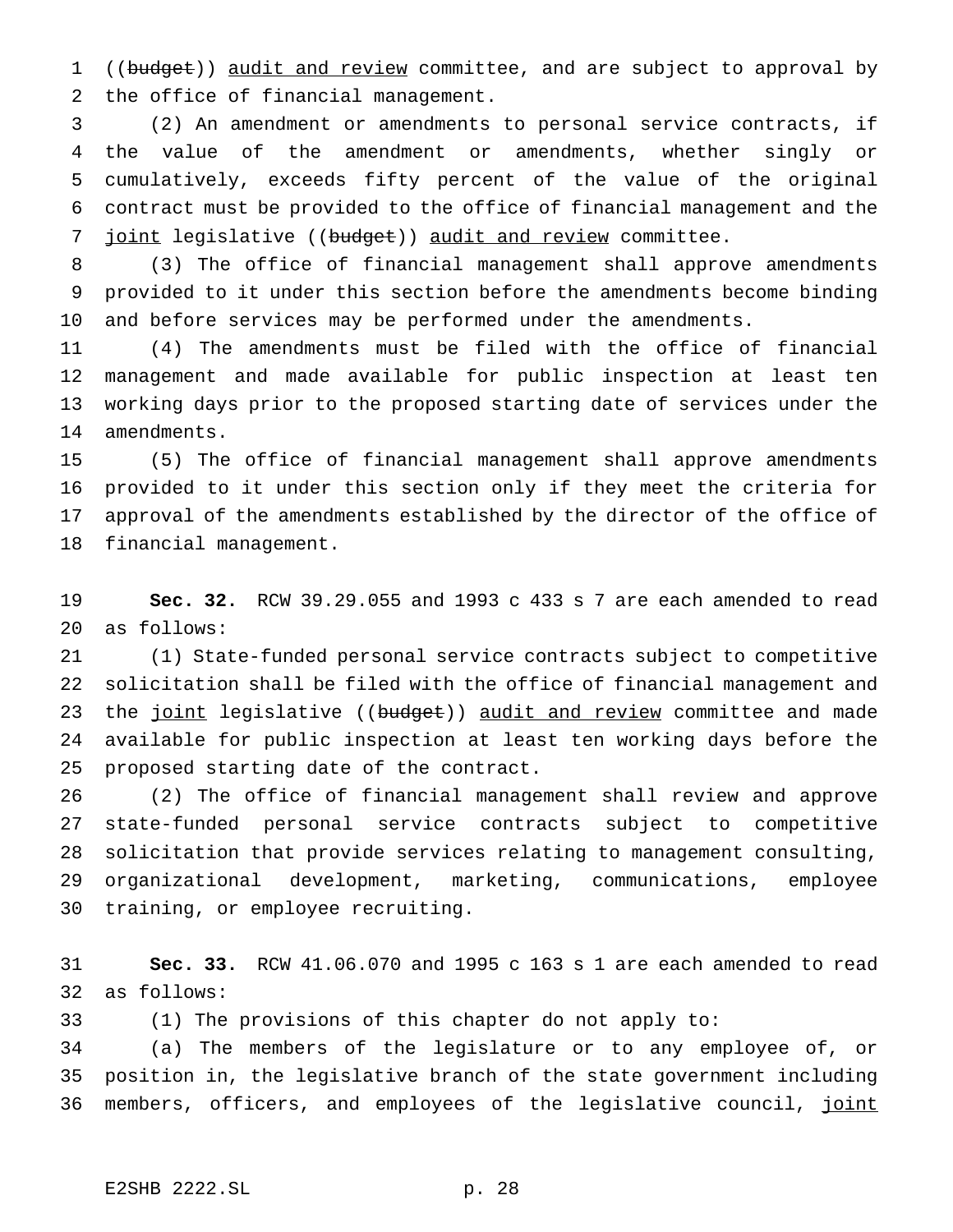1 legislative ((budget)) audit and review committee, statute law committee, and any interim committee of the legislature;

 (b) The justices of the supreme court, judges of the court of appeals, judges of the superior courts or of the inferior courts, or to any employee of, or position in the judicial branch of state government;

 (c) Officers, academic personnel, and employees of technical colleges;

(d) The officers of the Washington state patrol;

(e) Elective officers of the state;

(f) The chief executive officer of each agency;

 (g) In the departments of employment security and social and health services, the director and the director's confidential secretary; in all other departments, the executive head of which is an individual appointed by the governor, the director, his or her confidential secretary, and his or her statutory assistant directors;

 (h) In the case of a multimember board, commission, or committee, whether the members thereof are elected, appointed by the governor or other authority, serve ex officio, or are otherwise chosen:

(i) All members of such boards, commissions, or committees;

 (ii) If the members of the board, commission, or committee serve on a part-time basis and there is a statutory executive officer: The secretary of the board, commission, or committee; the chief executive officer of the board, commission, or committee; and the confidential secretary of the chief executive officer of the board, commission, or committee;

 (iii) If the members of the board, commission, or committee serve on a full-time basis: The chief executive officer or administrative officer as designated by the board, commission, or committee; and a confidential secretary to the chair of the board, commission, or committee;

 (iv) If all members of the board, commission, or committee serve ex officio: The chief executive officer; and the confidential secretary of such chief executive officer;

 (i) The confidential secretaries and administrative assistants in the immediate offices of the elective officers of the state;

(j) Assistant attorneys general;

 (k) Commissioned and enlisted personnel in the military service of the state;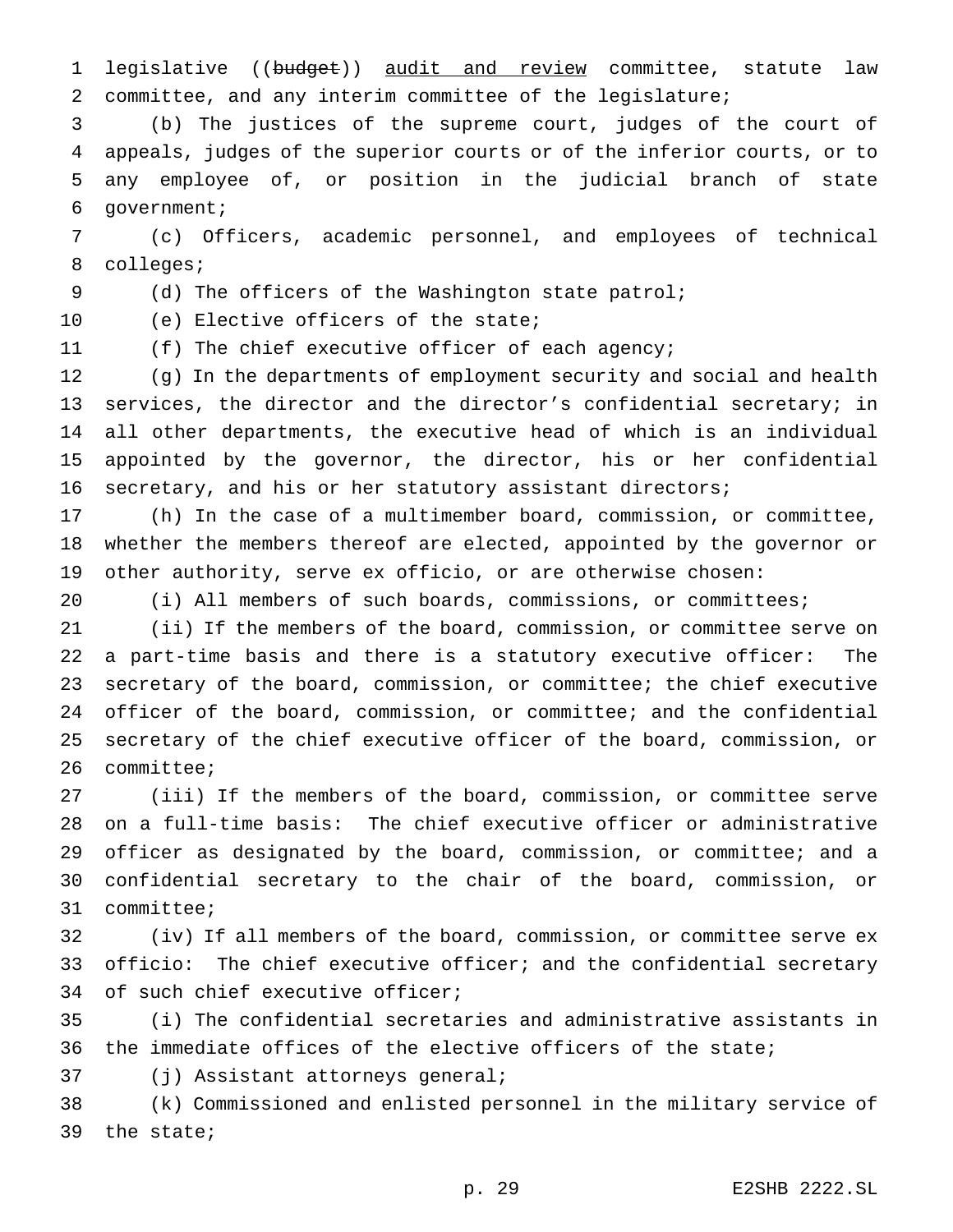(l) Inmate, student, part-time, or temporary employees, and part- time professional consultants, as defined by the Washington personnel resources board;

 (m) The public printer or to any employees of or positions in the state printing plant;

 (n) Officers and employees of the Washington state fruit commission;

 (o) Officers and employees of the Washington state apple advertising commission;

 (p) Officers and employees of the Washington state dairy products commission;

 (q) Officers and employees of the Washington tree fruit research commission;

(r) Officers and employees of the Washington state beef commission;

 (s) Officers and employees of any commission formed under chapter 15.66 RCW;

 (t) Officers and employees of the state wheat commission formed under chapter 15.63 RCW;

 (u) Officers and employees of agricultural commissions formed under chapter 15.65 RCW;

 (v) Officers and employees of the nonprofit corporation formed under chapter 67.40 RCW;

 (w) Executive assistants for personnel administration and labor relations in all state agencies employing such executive assistants including but not limited to all departments, offices, commissions, committees, boards, or other bodies subject to the provisions of this chapter and this subsection shall prevail over any provision of law inconsistent herewith unless specific exception is made in such law;

 (x) In each agency with fifty or more employees: Deputy agency heads, assistant directors or division directors, and not more than three principal policy assistants who report directly to the agency head or deputy agency heads;

(y) All employees of the marine employees' commission;

 (z) Up to a total of five senior staff positions of the western library network under chapter 27.26 RCW responsible for formulating policy or for directing program management of a major administrative unit. This subsection (1)(z) shall expire on June 30, 1997.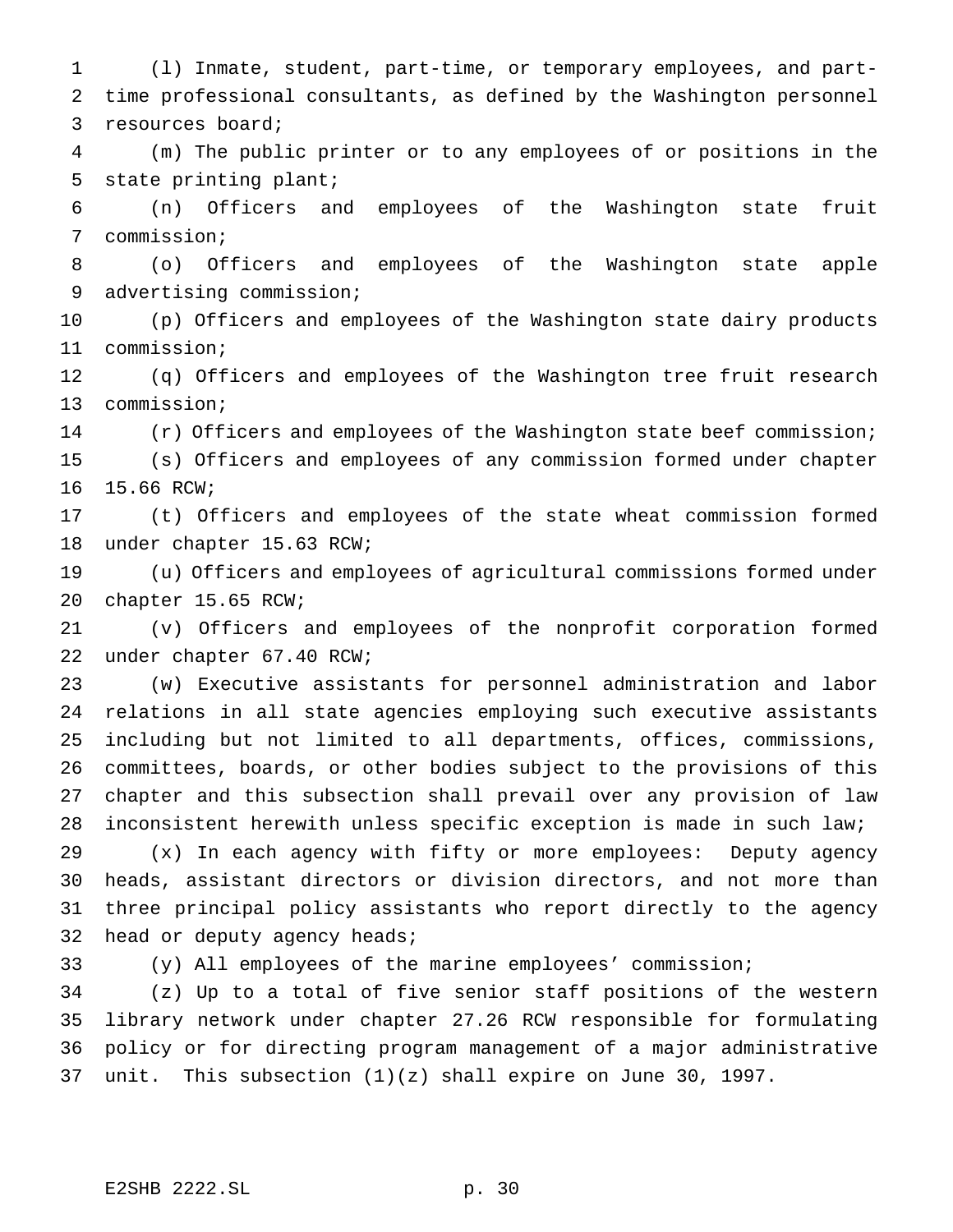(2) The following classifications, positions, and employees of institutions of higher education and related boards are hereby exempted from coverage of this chapter:

 (a) Members of the governing board of each institution of higher education and related boards, all presidents, vice-presidents, and their confidential secretaries, administrative, and personal assistants; deans, directors, and chairs; academic personnel; and executive heads of major administrative or academic divisions employed by institutions of higher education; principal assistants to executive heads of major administrative or academic divisions; other managerial or professional employees in an institution or related board having substantial responsibility for directing or controlling program operations and accountable for allocation of resources and program results, or for the formulation of institutional policy, or for carrying out personnel administration or labor relations functions, legislative relations, public information, development, senior computer systems and network programming, or internal audits and investigations; and any employee of a community college district whose place of work is one which is physically located outside the state of Washington and who is employed pursuant to RCW 28B.50.092 and assigned to an educational program operating outside of the state of Washington;

 (b) Student, part-time, or temporary employees, and part-time professional consultants, as defined by the Washington personnel resources board, employed by institutions of higher education and related boards;

 (c) The governing board of each institution, and related boards, may also exempt from this chapter classifications involving research activities, counseling of students, extension or continuing education activities, graphic arts or publications activities requiring prescribed academic preparation or special training as determined by the board: PROVIDED, That no nonacademic employee engaged in office, clerical, maintenance, or food and trade services may be exempted by the board under this provision;

 (d) Printing craft employees in the department of printing at the University of Washington.

 (3) In addition to the exemptions specifically provided by this chapter, the Washington personnel resources board may provide for further exemptions pursuant to the following procedures. The governor or other appropriate elected official may submit requests for exemption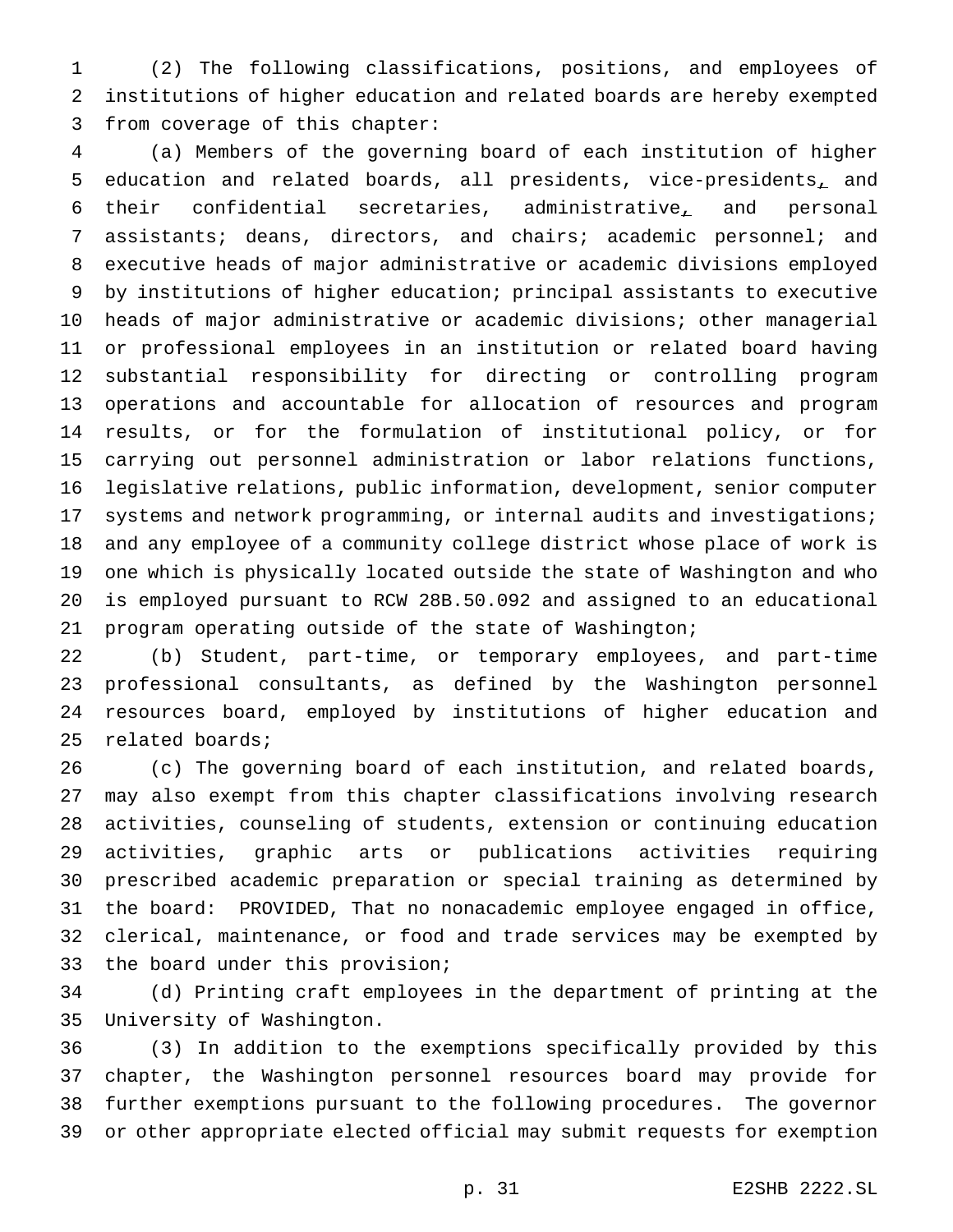to the Washington personnel resources board stating the reasons for requesting such exemptions. The Washington personnel resources board shall hold a public hearing, after proper notice, on requests submitted pursuant to this subsection. If the board determines that the position for which exemption is requested is one involving substantial responsibility for the formulation of basic agency or executive policy or one involving directing and controlling program operations of an agency or a major administrative division thereof, the Washington personnel resources board shall grant the request and such determination shall be final as to any decision made before July 1, 1993. The total number of additional exemptions permitted under this subsection shall not exceed one percent of the number of employees in the classified service not including employees of institutions of higher education and related boards for those agencies not directly under the authority of any elected public official other than the governor, and shall not exceed a total of twenty-five for all agencies under the authority of elected public officials other than the governor. The Washington personnel resources board shall report to each regular session of the legislature during an odd-numbered year all 20 exemptions granted under subsections  $(1)(w)$  and  $(x)$  and  $(2)$  of this section, together with the reasons for such exemptions.

 The salary and fringe benefits of all positions presently or hereafter exempted except for the chief executive officer of each agency, full-time members of boards and commissions, administrative assistants and confidential secretaries in the immediate office of an elected state official, and the personnel listed in subsections (1)(j) through (v) and (2) of this section, shall be determined by the Washington personnel resources board.

 Any person holding a classified position subject to the provisions of this chapter shall, when and if such position is subsequently exempted from the application of this chapter, be afforded the following rights: If such person previously held permanent status in another classified position, such person shall have a right of reversion to the highest class of position previously held, or to a position of similar nature and salary.

 Any classified employee having civil service status in a classified position who accepts an appointment in an exempt position shall have the right of reversion to the highest class of position previously held, or to a position of similar nature and salary.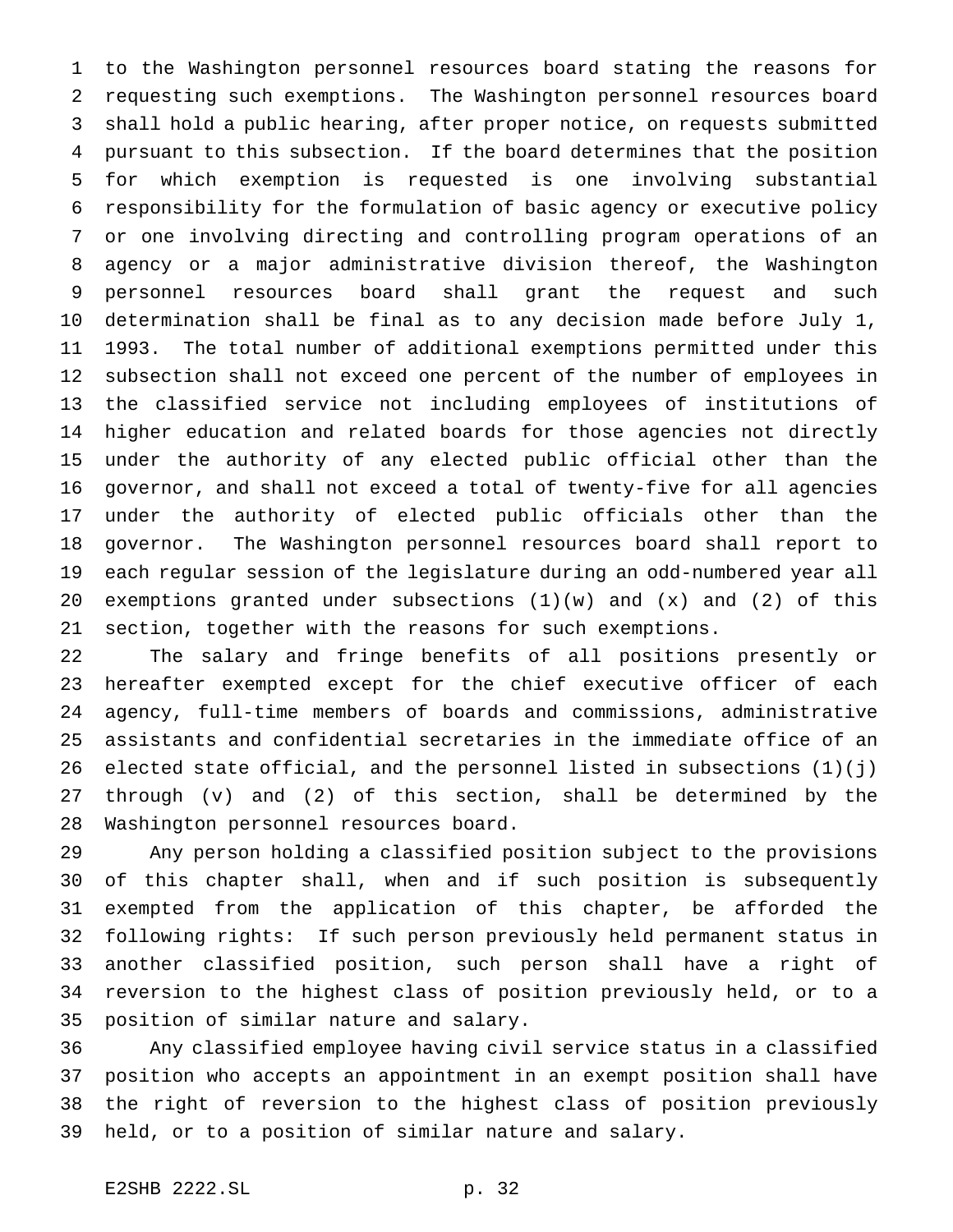A person occupying an exempt position who is terminated from the position for gross misconduct or malfeasance does not have the right of reversion to a classified position as provided for in this section.

 **Sec. 34.** RCW 42.48.060 and 1985 c 334 s 6 are each amended to read as follows:

 Nothing in this chapter is applicable to, or in any way affects, 7 the powers and duties of the state auditor or the joint legislative 8 ((budget)) audit and review committee.

 **Sec. 35.** RCW 43.09.310 and 1995 c 301 s 22 are each amended to read as follows:

 The state auditor shall annually audit the state-wide combined financial statements prepared by the office of financial management and make post-audits of state agencies. Post-audits of state agencies shall be made at such periodic intervals as is determined by the state auditor. Audits of combined financial statements shall include determinations as to the validity and accuracy of accounting methods, procedures and standards utilized in their preparation, as well as the accuracy of the financial statements themselves. A report shall be made of each such audit and post-audit upon completion thereof, and one copy shall be transmitted to the governor, one to the director of 21 financial management, one to the state agency audited, one to the joint 22 legislative ((budget)) audit and review committee, one each to the standing committees on ways and means of the house and senate, one to the chief clerk of the house, one to the secretary of the senate, and at least one shall be kept on file in the office of the state auditor. A copy of any report containing findings of noncompliance with state law shall be transmitted to the attorney general.

 **Sec. 36.** RCW 43.21J.800 and 1993 c 516 s 11 are each amended to read as follows:

30 On or before June 30, 1998, the joint legislative ((budget)) audit 31 and review committee shall prepare a report to the legislature evaluating the implementation of the environmental restoration jobs act of 1993, chapter 516, Laws of 1993.

 **Sec. 37.** RCW 43.79.270 and 1973 c 144 s 2 are each amended to read as follows: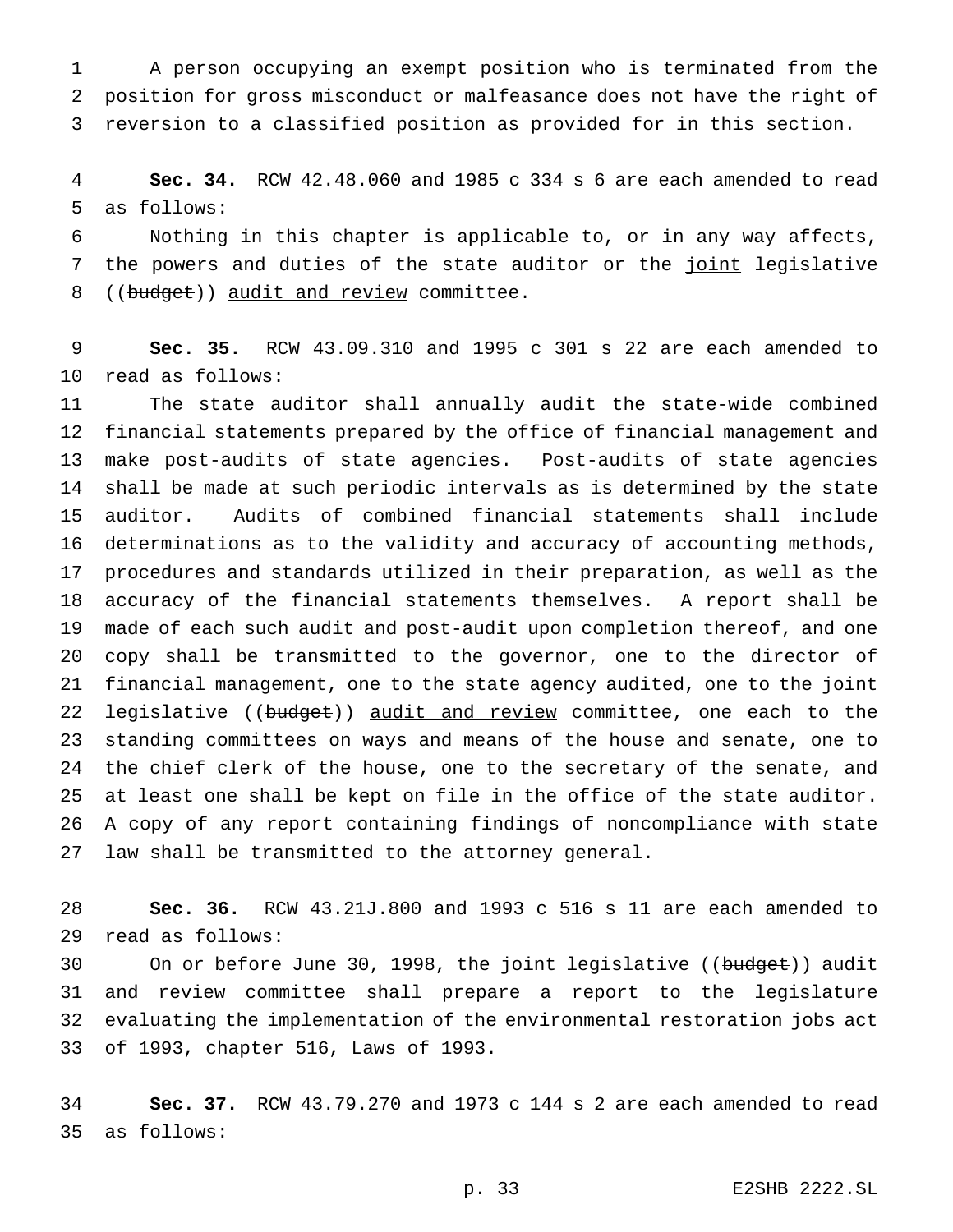Whenever any money, from the federal government, or from other sources, which was not anticipated in the budget approved by the legislature has actually been received and is designated to be spent for a specific purpose, the head of any department, agency, board, or commission through which such expenditure shall be made is to submit to the governor a statement which may be in the form of a request for an allotment amendment setting forth the facts constituting the need for such expenditure and the estimated amount to be expended: PROVIDED, That no expenditure shall be made in excess of the actual amount received, and no money shall be expended for any purpose except the specific purpose for which it was received. A copy of any proposal submitted to the governor to expend money from an appropriated fund or account in excess of appropriations provided by law which is based on 14 the receipt of unanticipated revenues shall be submitted to the joint 15 legislative ((budget)) audit and review committee and also to the standing committees on ways and means of the house and senate if the legislature is in session at the same time as it is transmitted to the governor.

 **Sec. 38.** RCW 43.79.280 and 1973 c 144 s 3 are each amended to read as follows:

 If the governor approves such estimate in whole or part, he shall endorse on each copy of the statement his approval, together with a statement of the amount approved in the form of an allotment amendment, and transmit one copy to the head of the department, agency, board, or commission authorizing the expenditure. An identical copy of the governor's statement of approval and a statement of the amount approved 27 for expenditure shall be transmitted simultaneously to the joint 28 legislative ((budget)) audit and review committee and also to the standing committee on ways and means of the house and senate of all executive approvals of proposals to expend money in excess of appropriations provided by law.

 **Sec. 39.** RCW 43.88.205 and 1979 c 151 s 141 are each amended to read as follows:

 (1) Whenever an agency makes application, enters into a contract or agreement, or submits state plans for participation in, and for grants of federal funds under any federal law, the agency making such application shall at the time of such action, give notice in such form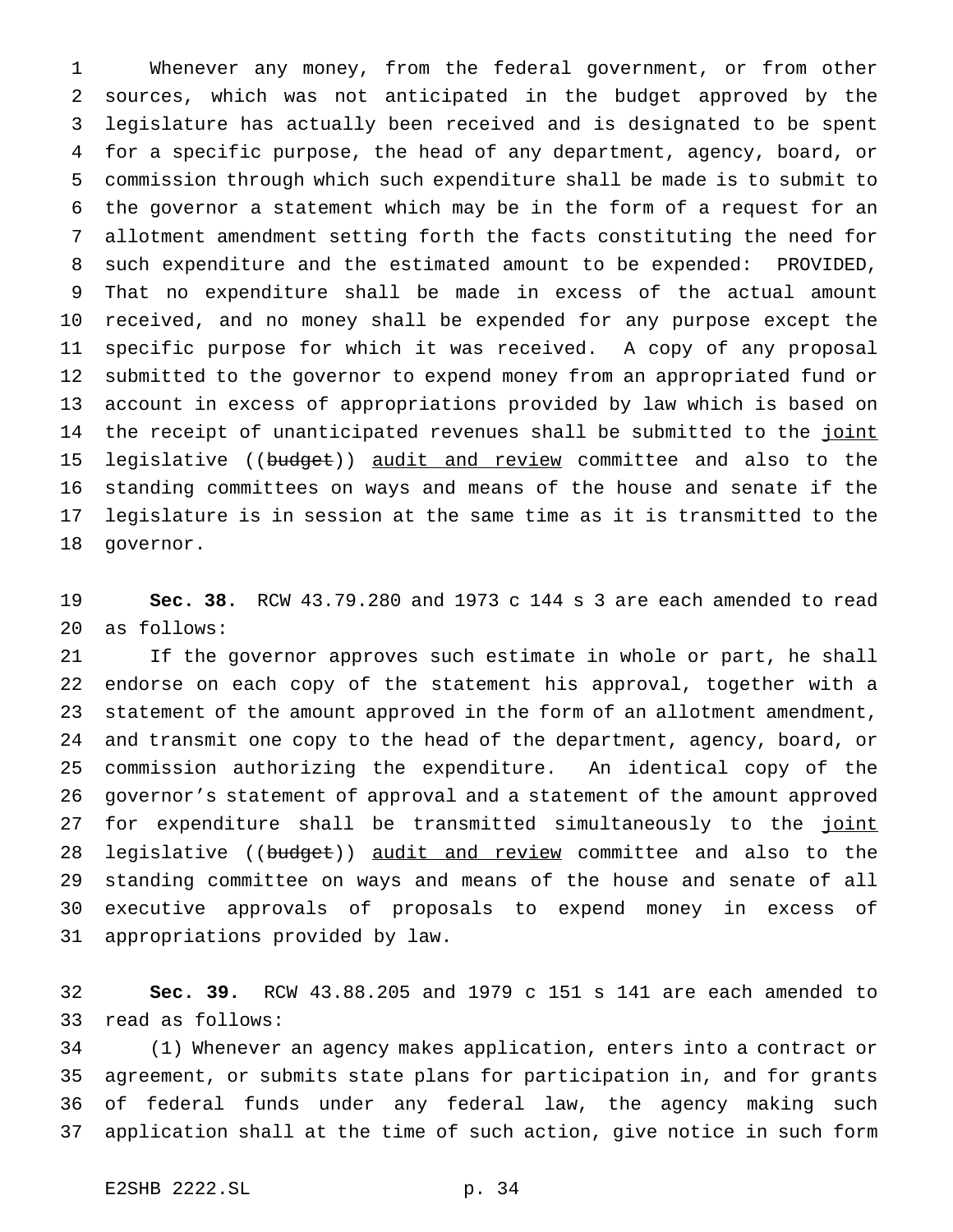and manner as the director of financial management may prescribe, or 2 the ((chairman)) chair of the joint legislative ((budget)) audit and 3 review committee, standing committees on ways and means of the house and senate, the chief clerk of the house, or the secretary of the senate may request.

 (2) Whenever any such application, contract, agreement, or state plan is amended, such agency shall notify each such officer of such action in the same manner as prescribed or requested pursuant to subsection (1) of this section.

 (3) Such agency shall promptly furnish such progress reports in relation to each such application, contract, agreement, or state plan as may be requested following the date of the filing of the application, contract, agreement, or state plan; and shall also file with each such officer a final report as to the final disposition of each such application, contract, agreement, or state plan if such is requested.

 **Sec. 40.** RCW 43.88.230 and 1981 c 270 s 12 are each amended to read as follows:

 For the purposes of this chapter, the statute law committee, the 20 joint legislative ((budget)) audit and review committee, the legislative transportation committee, the legislative evaluation and accountability program committee, the office of state actuary, and all legislative standing committees of both houses shall be deemed a part of the legislative branch of state government.

 **Sec. 41.** RCW 43.88.310 and 1993 c 157 s 1 are each amended to read as follows:

27 (1) The legislative auditor of the office of the joint legislative 28 audit and review committee, with the concurrence of the joint 29 legislative ((budget)) audit and review committee, may file with the attorney general any audit exceptions or other findings of any performance audit, management study, or special report prepared for the 32 joint legislative ((budget)) audit and review committee, any standing or special committees of the house or senate, or the entire legislature which indicate a violation of RCW 43.88.290, or any other act of malfeasance, misfeasance, or nonfeasance on the part of any state officer or employee.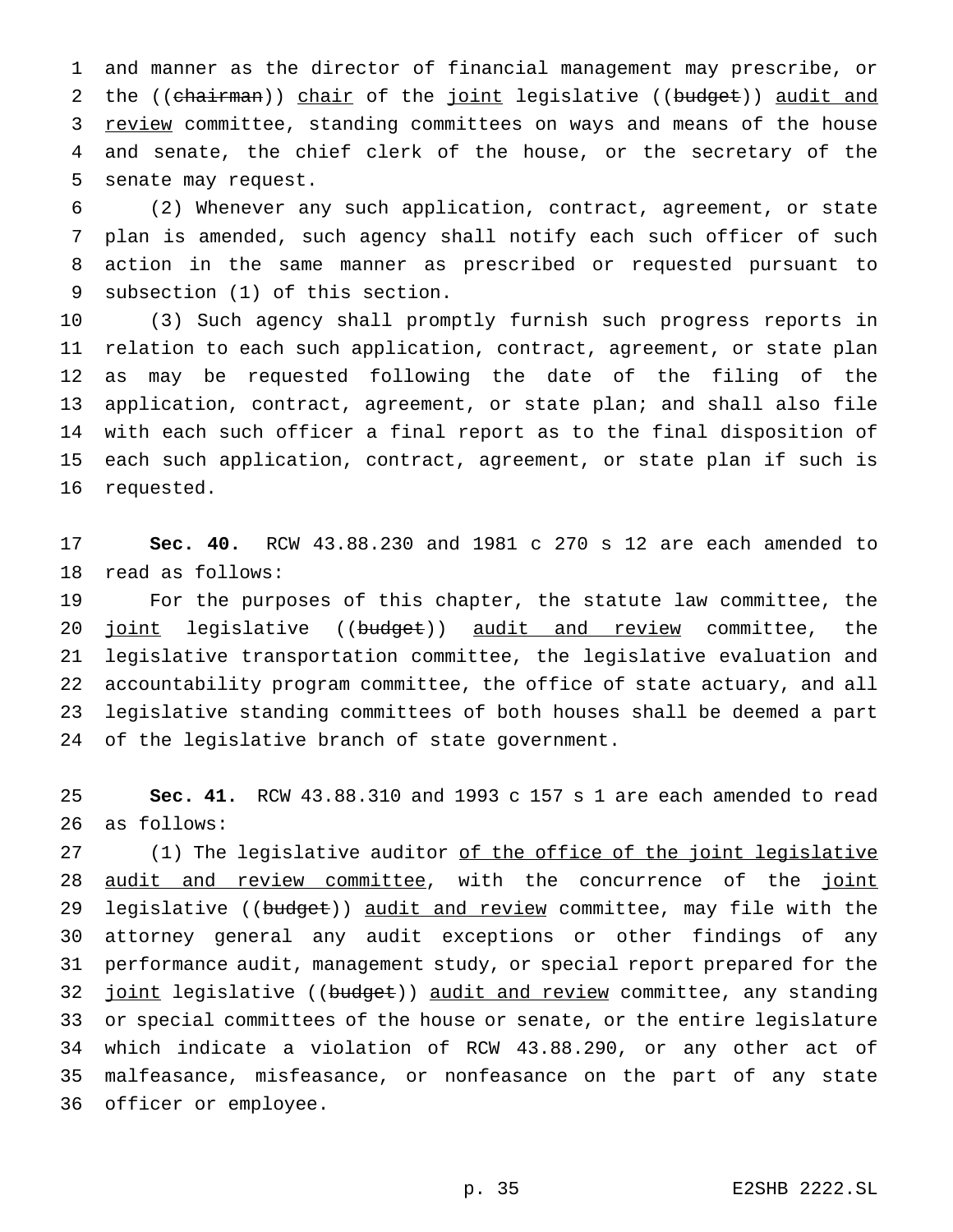(2) The attorney general shall promptly review each filing received from the legislative auditor and may act thereon as provided in RCW 43.88.300, or any other applicable statute authorizing enforcement proceedings by the attorney general. The attorney general shall advise 5 the joint legislative ((budget)) audit and review committee of the status of exceptions or findings referred under this section.

 **Sec. 42.** RCW 43.88.510 and 1987 c 505 s 37 are each amended to read as follows:

 Not later than ninety days after the beginning of each biennium, the director of financial management shall submit the compiled list of boards, commissions, councils, and committees, together with the information on each such group, that is required by RCW 43.88.505 to: (1) The speaker of the house and the president of the senate for distribution to the appropriate standing committees, including one copy to the staff of each of the committees;

16 (2) The chair of the joint legislative ((budget)) audit and review committee, including a copy to the staff of the committee;

 (3) The chairs of the committees on ways and means of the senate 19 and house of representatives; and

 (4) Members of the state government committee of the house of representatives and of the governmental operations committee of the senate, including one copy to the staff of each of the committees.

 **Sec. 43.** RCW 43.131.050 and 1990 c 297 s 2 are each amended to read as follows:

25 The joint legislative ((budget)) audit and review committee shall cause to be conducted a program and fiscal review of any state agency or program scheduled for termination by the processes provided in this chapter. Such program and fiscal review shall be completed and a preliminary report prepared on or before June 30th of the year prior to the date established for termination. Upon completion of its 31 preliminary report, the joint legislative ((budget)) audit and review committee shall transmit copies of the report to the office of financial management. The office of financial management may then conduct its own program and fiscal review of the agency scheduled for termination and shall prepare a report on or before September 30th of the year prior to the date established for termination. Upon completion of its report the office of financial management shall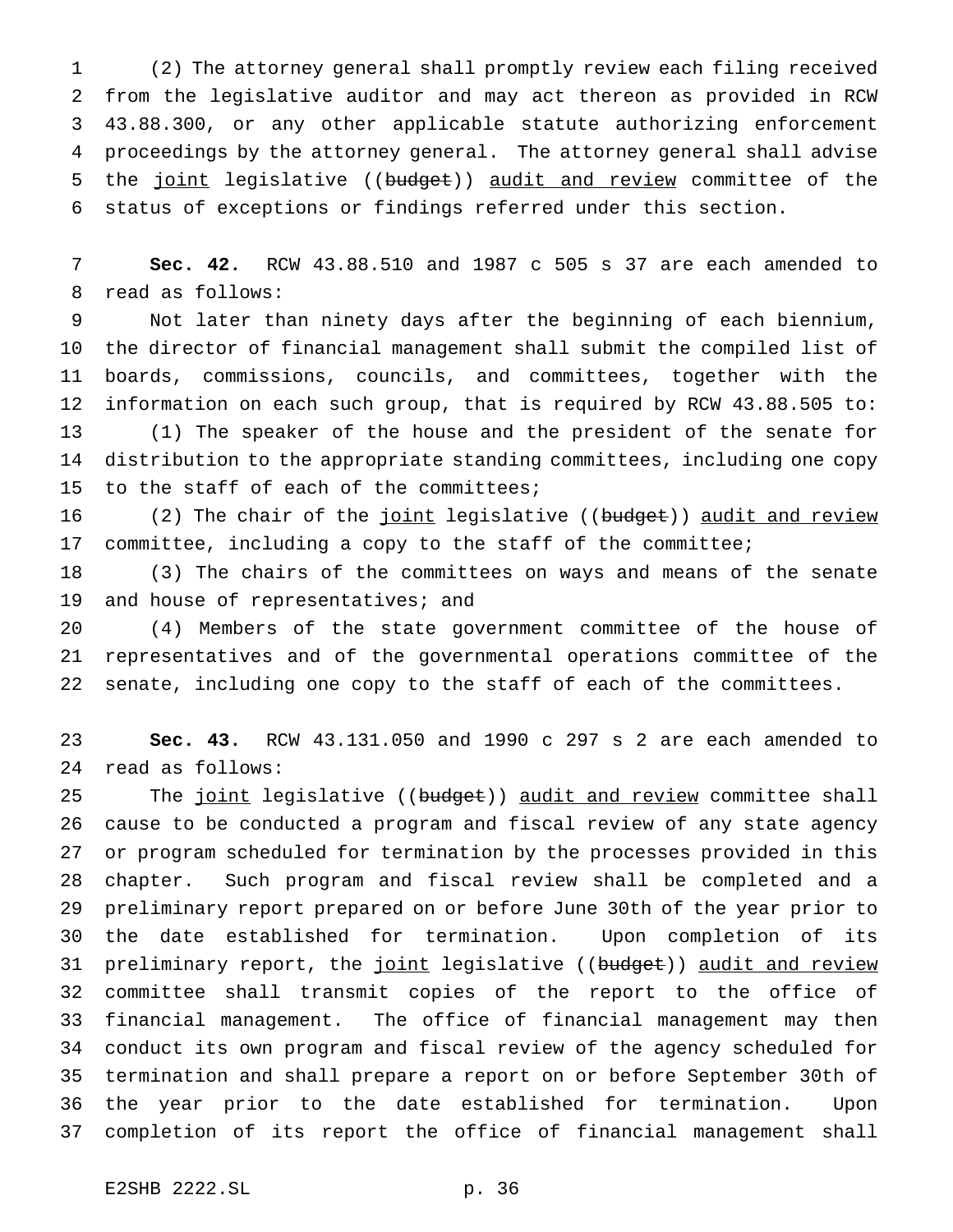1 transmit copies of its report to the joint legislative ((budget)) audit 2 and review committee. The joint legislative ((budget)) audit and 3 review committee shall prepare a final report that includes the reports 4 of both the office of financial management and the joint legislative 5 ((budget)) audit and review committee. The joint legislative ((budget)) audit and review committee and the office of financial management shall, upon request, make available to each other all working papers, studies, and other documents which relate to reports 9 required under this section. The joint legislative ((budget)) audit 10 and review committee shall transmit the final report to the legislature, to the state agency concerned, to the governor, and to the state library.

 **Sec. 44.** RCW 43.131.060 and 1988 c 17 s 1 are each amended to read as follows:

15 In conducting the review of a regulatory entity, the joint 16 legislative ((budget)) audit and review committee shall consider, but not be limited to, the following factors where applicable:

 (1) The extent to which the regulatory entity has operated in the public interest and fulfilled its statutory obligations;

 (2) The duties of the regulatory entity and the costs incurred in 21 carrying out those duties;

 (3) The extent to which the regulatory entity is operating in an 23 efficient, effective, and economical manner;

 (4) The extent to which the regulatory entity inhibits competition or otherwise adversely affects the state's economic climate;

 (5) The extent to which the regulatory entity duplicates the activities of other regulatory entities or of the private sector, where appropriate; and

 (6) The extent to which the absence or modification of regulation would adversely affect, maintain, or improve the public health, safety, or welfare.

 **Sec. 45.** RCW 43.131.070 and 1977 ex.s. c 289 s 7 are each amended to read as follows:

 In conducting the review of a state agency other than a regulatory 35 entity, the joint legislative ((budget)) audit and review committee shall consider, but not be limited to, the following factors where applicable: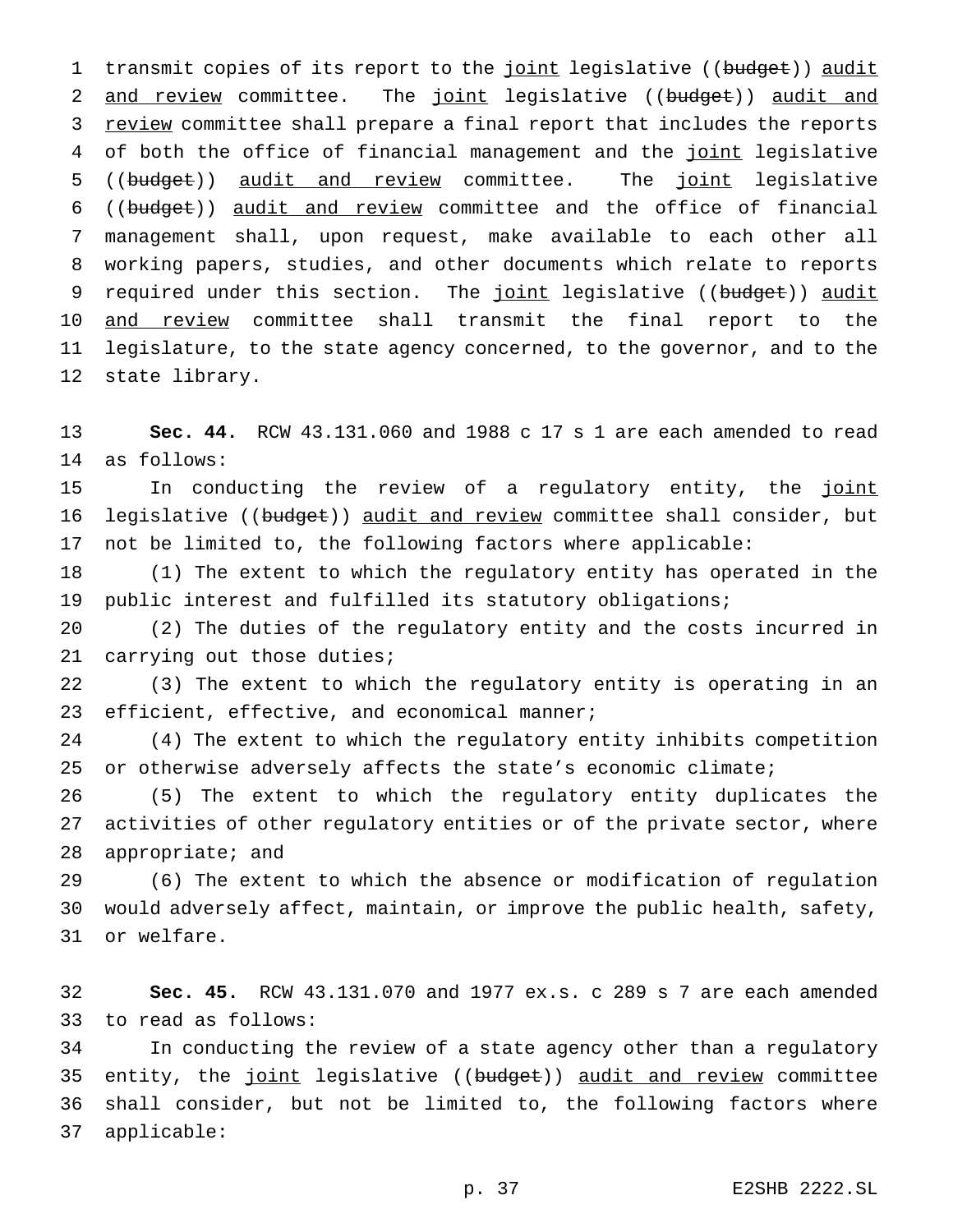(1) The extent to which the state agency has complied with legislative intent;

 (2) The extent to which the state agency is operating in an efficient and economical manner which results in optimum performance; (3) The extent to which the state agency is operating in the public interest by effectively providing a needed service that should be continued rather than modified, consolidated, or eliminated;

 (4) The extent to which the state agency duplicates the activities 9 of other state agencies or of the private sector, where appropriate; and

 (5) The extent to which the termination or modification of the state agency would adversely affect the public health, safety, or welfare.

 **Sec. 46.** RCW 43.131.080 and 1989 c 175 s 109 are each amended to read as follows:

16 (1) Following receipt of the final report from the joint 17 legislative ((budget)) audit and review committee, the appropriate committees of reference in the senate and the house of representatives shall each hold a public hearing, unless a joint hearing is held, to consider the final report and any related data. The committees shall also receive testimony from representatives of the state agency or agencies involved, which shall have the burden of demonstrating a public need for its continued existence; and from the governor or the governor's designee, and other interested parties, including the general public.

 (2) When requested by either of the presiding members of the appropriate senate and house committees of reference, a regulatory entity under review shall mail an announcement of any hearing to the persons it regulates who have requested notice of agency rule-making proceedings as provided in RCW 34.05.320, or who have requested notice of hearings held pursuant to the provisions of this section. On request of either presiding member, such mailing shall include an explanatory statement not exceeding one page in length prepared and supplied by the member's committee.

 (3) The presiding members of the senate committee on ways and means and the house committee on appropriations may designate one or more liaison members to each committee of reference in their respective chambers for purposes of participating in any hearing and in subsequent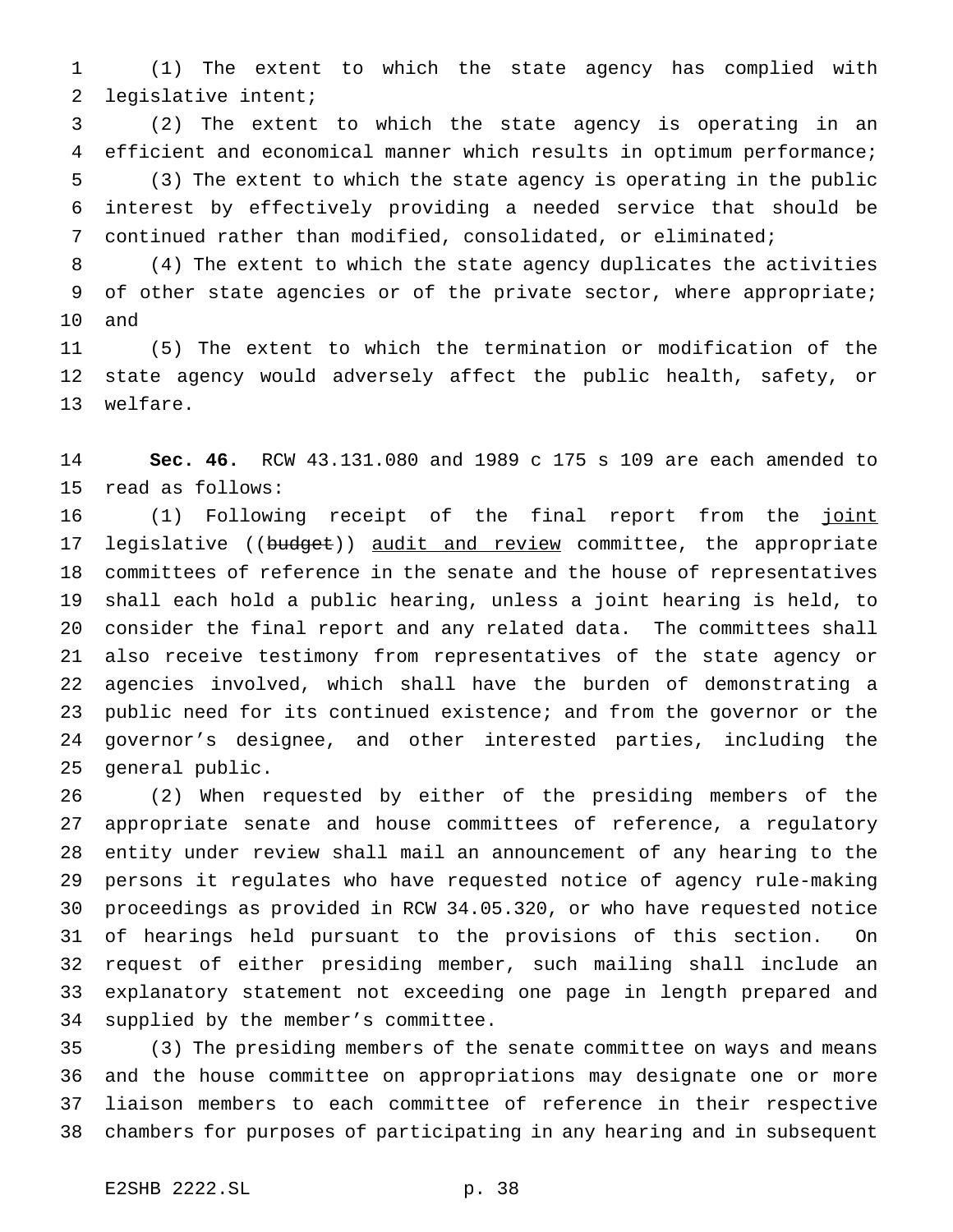committee of reference discussions and to seek a coordinated approach between the committee of reference and the committee they represent in a liaison capacity.

 (4) Following any hearing under subsection (1) of this section by the committees of reference, such committees may hold additional meetings or hearings to come to a final determination as to whether a state agency has demonstrated a public need for its continued existence or whether modifications in existing procedures are needed. In the event that a committee of reference concludes that a state agency shall be reestablished or modified or its functions transferred elsewhere, it shall make such determination as a bill. No more than one state agency shall be reestablished or modified in any one bill.

 **Sec. 47.** RCW 43.131.110 and 1977 ex.s. c 289 s 11 are each amended to read as follows:

 Any reference in this chapter to a committee of the legislature 16 including the joint legislative ((budget)) audit and review committee shall also refer to the successor of that committee.

 **Sec. 48.** RCW 43.250.080 and 1986 c 294 s 8 are each amended to read as follows:

 At the end of each fiscal year, the state treasurer shall submit to 21 the governor, the state auditor, and the joint legislative ((budget)) 22 audit and review committee a summary of the activity of the investment pool. The summary shall indicate the quantity of funds deposited; the 24 earnings of the pool; the investments purchased, sold, or exchanged; 25 the administrative expenses of the investment  $pool:$  and such other information as the state treasurer deems relevant.

 **Sec. 49.** RCW 44.40.025 and 1981 c 270 s 15 are each amended to read as follows:

 In addition to the powers and duties authorized in RCW 44.40.020, the committee and the standing committees on transportation of the 31 house and senate shall, in coordination with the joint legislative 32 ((budget)) audit and review committee, the legislative evaluation and accountability program committee, and the ways and means committees of the senate and house of representatives, ascertain, study, and/or analyze all available facts and matters relating or pertaining to sources of revenue, appropriations, expenditures, and financial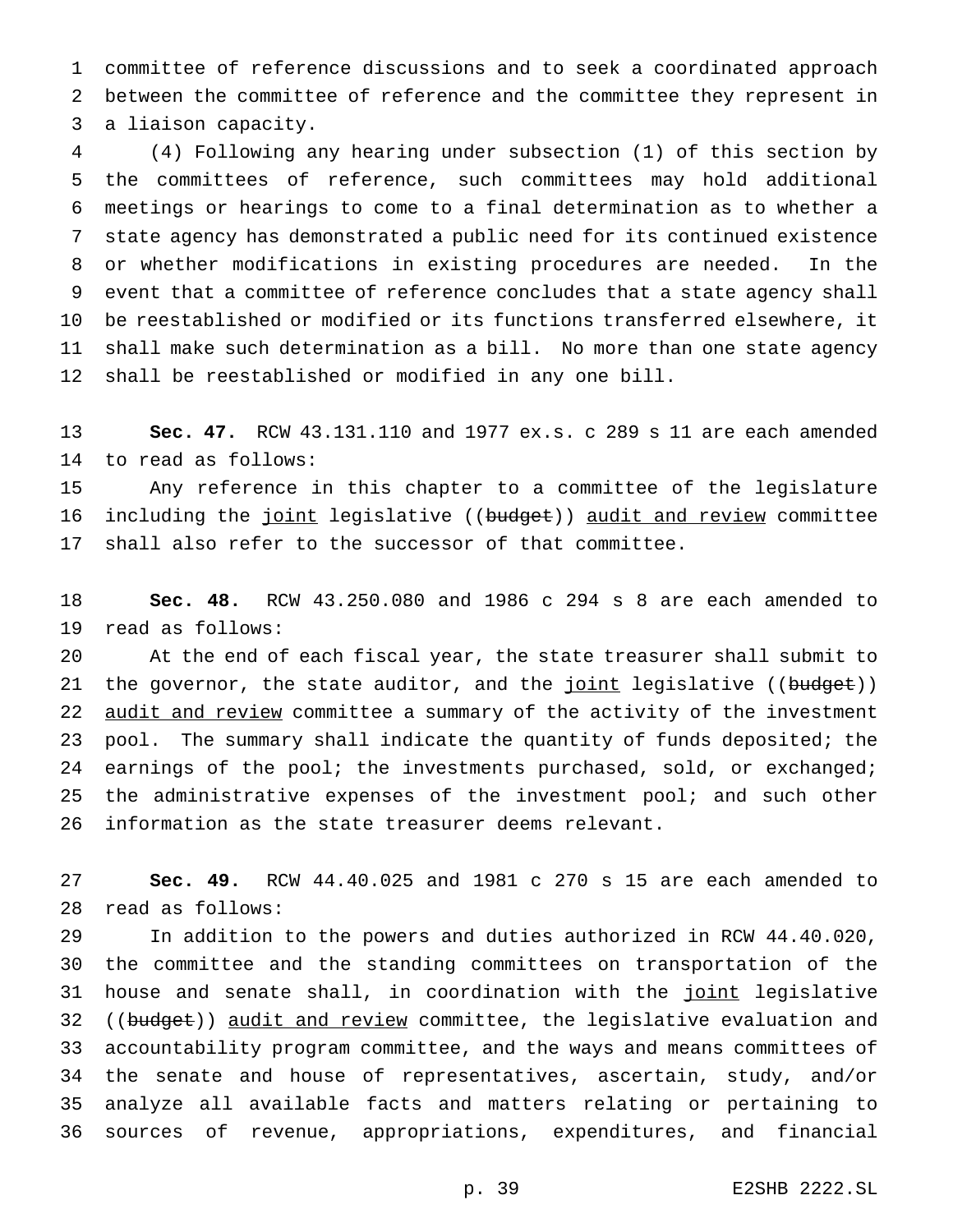condition of the motor vehicle fund and accounts thereof, the highway safety fund, and all other funds or accounts related to transportation programs of the state.

4 The joint legislative ((budget)) audit and review committee, the legislative evaluation and accountability program committee, and the ways and means committees of the senate and house of representatives shall coordinate their activities with the legislative transportation committee in carrying out the committees' powers and duties under chapter 43.88 RCW in matters relating to the transportation programs of the state.

 **Sec. 50.** RCW 67.70.310 and 1982 2nd ex.s. c 7 s 31 are each amended to read as follows:

 The director of financial management may conduct a management review of the commission's lottery operations to assure that:

 (1) The manner and time of payment of prizes to the holder of winning tickets or shares is consistent with this chapter and the rules adopted under this chapter;

 (2) The apportionment of total revenues accruing from the sale of lottery tickets or shares and from all other sources is consistent with this chapter;

 (3) The manner and type of lottery being conducted, and the 22 expenses incidental thereto, are the most efficient and cost-effective; and

 (4) The commission is not unnecessarily incurring operating and administrative costs.

 In conducting a management review, the director of financial management may inspect the books, documents, and records of the commission. Upon completion of a management review, all irregularities 29 shall be reported to the attorney general, the joint legislative 30 ((budget)) audit and review committee, and the state auditor. The director of financial management shall make such recommendations as may be necessary for the most efficient and cost-effective operation of the lottery.

 **Sec. 51.** RCW 79.01.006 and 1991 c 204 s 1 are each amended to read as follows:

 (1) Every five years the department of social and health services and other state agencies that operate institutions shall conduct an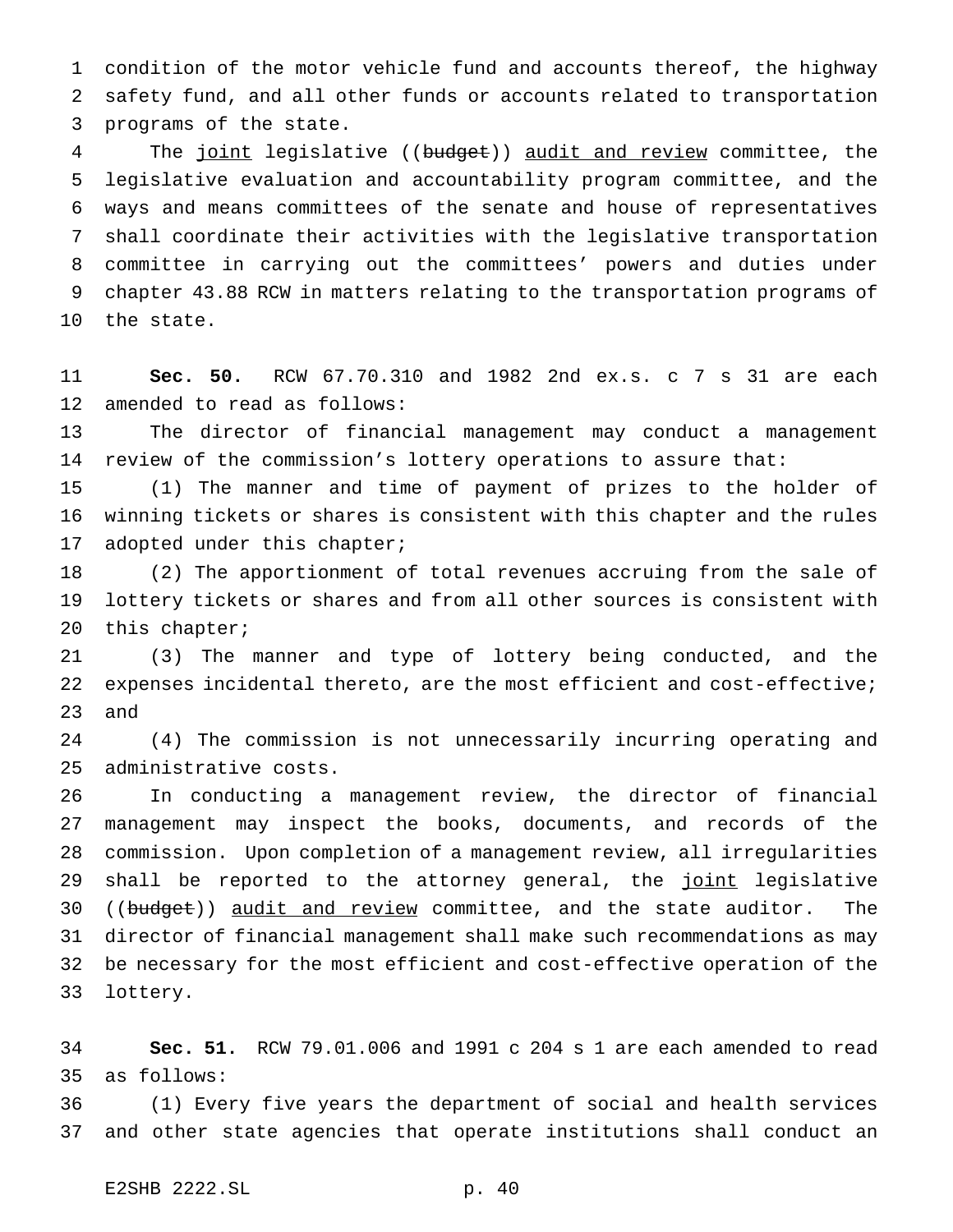inventory of all real property subject to the charitable, educational, penal, and reformatory institution account and other real property acquired for institutional purposes or for the benefit of the blind, deaf, mentally ill, developmentally disabled, or otherwise disabled. The inventory shall identify which of those real properties are not needed for state-provided residential care, custody, or treatment. By December 1, 1992, and every five years thereafter the department shall report the results of the inventory to the house of representatives committee on capital facilities and financing, the senate committee on 10 ways and means, and the joint legislative ((budget)) audit and review committee.

 (2) Real property identified as not needed for state-provided residential care, custody, or treatment shall be transferred to the corpus of the charitable, educational, penal, and reformatory institution account. This subsection shall not apply to real property subject to binding conditions that conflict with the other provisions of this subsection.

 (3) The department of natural resources shall manage all property subject to the charitable, educational, penal, and reformatory institution account and, in consultation with the department of social and health services and other affected agencies, shall adopt a plan for the management of real property subject to the account and other real property acquired for institutional purposes or for the benefit of the blind, deaf, mentally ill, developmentally disabled, or otherwise disabled.

 (a) The plan shall be consistent with state trust land policies and shall be compatible with the needs of institutions adjacent to real property subject to the plan.

 (b) The plan may be modified as necessary to ensure the quality of future management and to address the acquisition of additional real property.

 **Sec. 52.** RCW 44.--.--- and 1996c... (ESSB 6680) s 4 are each amended to read as follows:

 (1) Performance reviews under this chapter shall include a rethinking of the programs and functions of state agencies to assess whether or not they have a vital purpose or valid mission. The director shall work to involve frontline employees, agency and program managers, customers of the program or service, other taxpayers,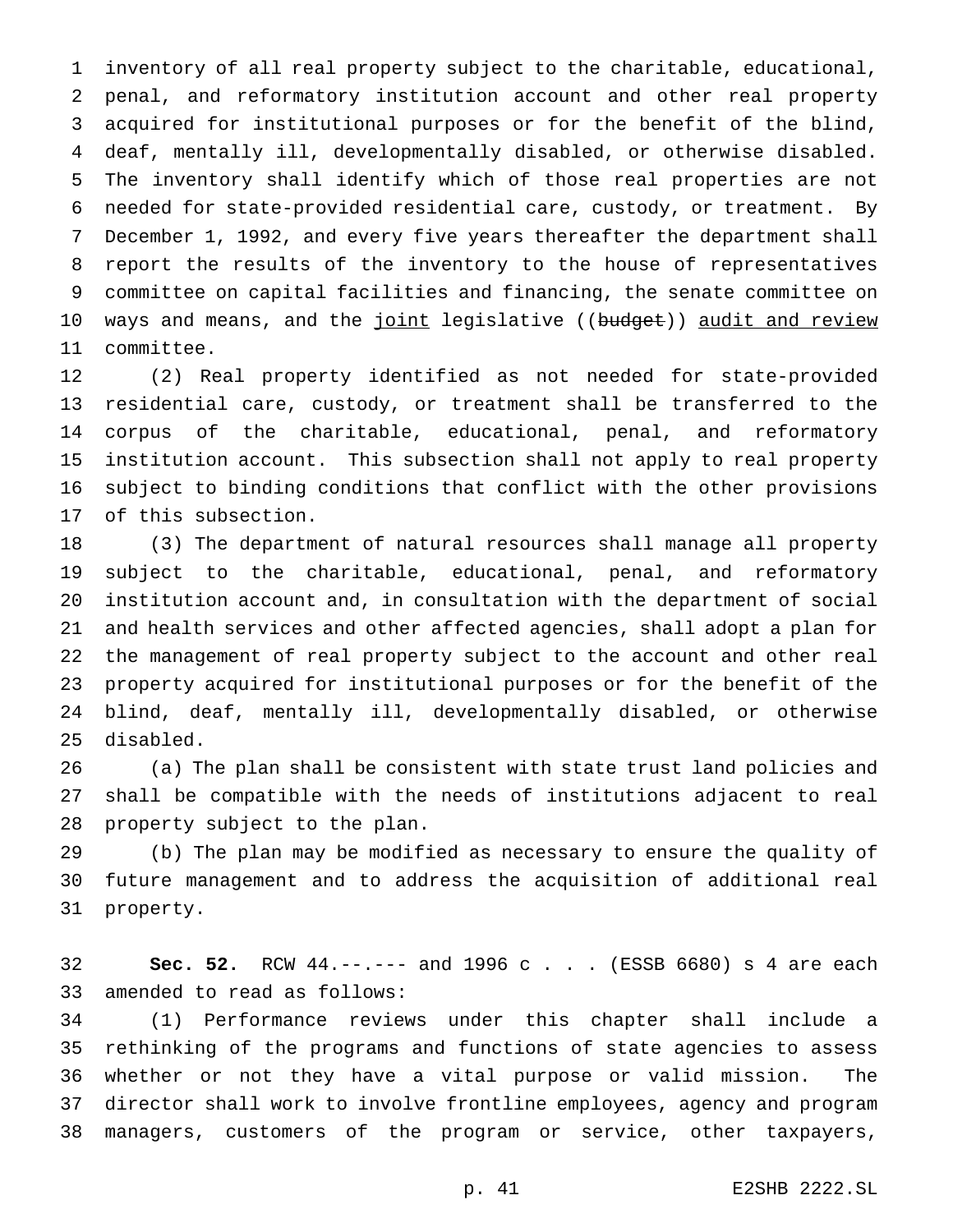legislators, legislative staff, office of financial management staff, and other external public and private sector experts as deemed appropriate in conducting performance reviews. The director shall, as necessary, contract with experts from either the private or public sector to assist in performance reviews.

 (2) In preparation for a performance review, a state agency shall identify each of its discrete functions or activities, along with associated costs and full-time equivalent staff, as requested by the director. In reviewing the agency or program, the director shall identify those activities and programs that should be strengthened, those that should be abandoned, and those that need to be redirected or other alternatives explored. The review should consider: (a) Whether or not the purpose for which the agency or program was created is still valid based on the circumstances under which the program was created 15 versus those that exist at the time of the review; (b) the extent to 16 which the particular activity or function is specifically authorized in 17 statute or is consistent with statutory direction and intent; (c) 18 whether or not the agency or program is achieving the results for which 19 it was established; (d) alternatives for delivering the program or 20 service, either in the public or private sector; (e) duplication of 21 services with other government programs or private enterprises or gaps 22 in services; (f) the relative priority of the program among the 23 agency's functions;  $((e))$   $(g)$  costs or implications of not performing 24 the function;  $((\{d\}))(\underline{h})$  citizen's individual responsibilities and 25 freedoms;  $((+e))$   $(i)$  whether or not the mission of the agency or program is attainable considering the effect of factors and 27 circumstances beyond the control of the agency; and  $((+f))$  (j) in the event of inadequate performance by the program, the potential for a workable, affordable plan to improve performance.

 (3) Performance reviews must also determine the existence and utility of an agency or program strategic plan that includes a concise statement of the agency's or program's mission, a vision for future direction, measurable goals and objectives, and clear strategies and specific timelines to achieve them. The director shall determine the extent to which the plan: (a) Forms the basis of agency management practices and continuous process reevaluation and improvement; (b) can be used to clearly identify and prioritize agency functions; (c) provides a valuable basis for legislative policy and budget deliberations; (d) is used to ensure accountability of employees,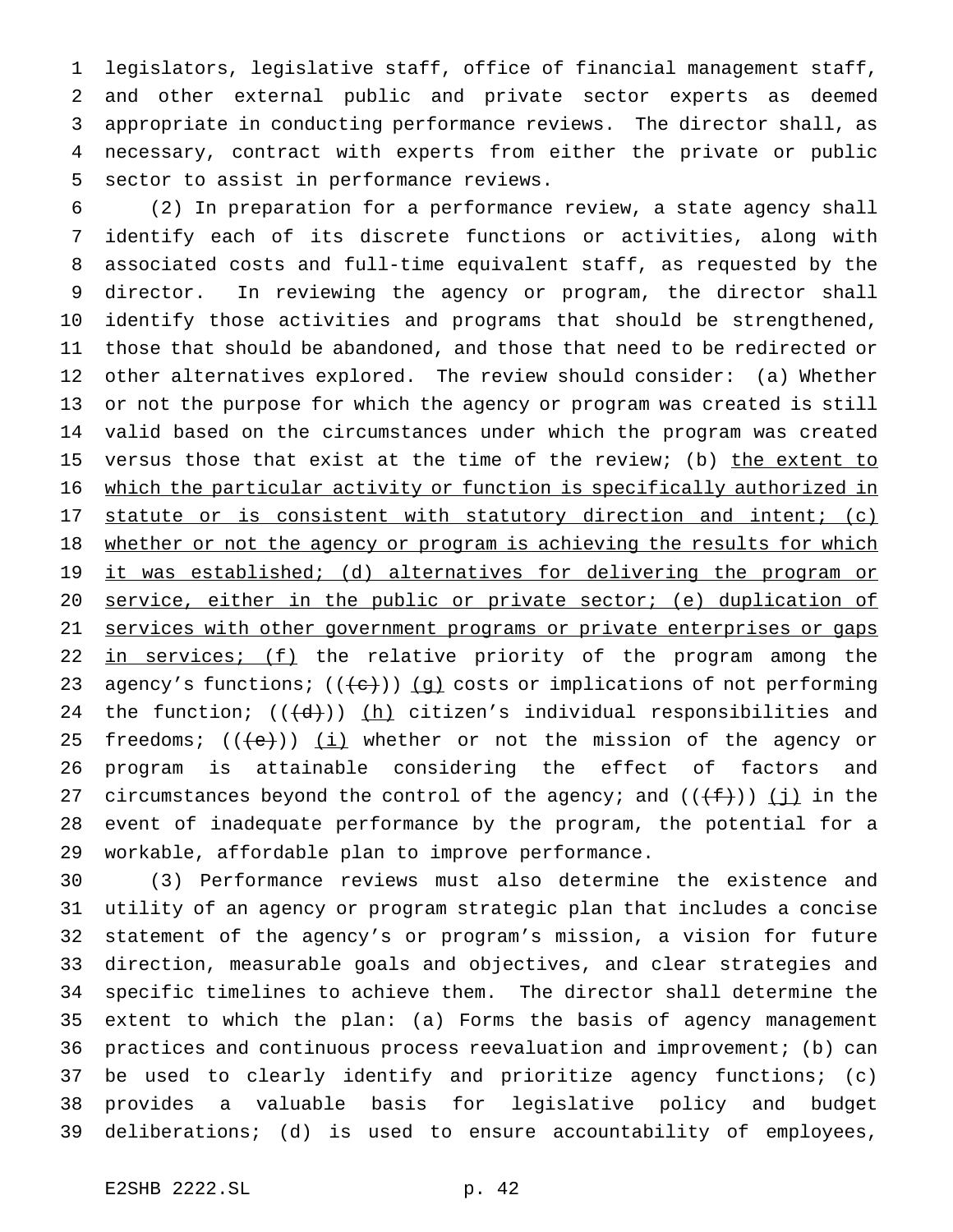particularly managers, for achieving program goals, and is a primary consideration in retention and promotion of staff; (e) is used to assess the quality and effectiveness of the agency's programs and activities; (f) appropriately balances cost objectives, quality objectives, and performance objectives; and (g) is useful in demonstrating public accountability. The agency strategic plan shall provide for periodic self-assessment by the agency to determine whether the agency is achieving the goals and objectives of its programs. Where self-assessments have been completed by an agency, the assessments must be incorporated into a performance review conducted under this chapter.

 (4) If the state agency or program being reviewed has not identified acceptable organizations or programs in the public or private sector to be used as benchmarks against which to measure its performance, the director shall conduct a review sufficient to recommend such benchmarks to the agency, the governor, and the legislature.

 (5) As a part of each performance review and in consultation with the director of the agency being reviewed and the director of financial management, the director of the legislative office of performance review shall develop recommendations regarding statutes that inhibit or do not contribute to the agency's ability to perform its functions effectively and efficiently.

 (6) Based on the information and conclusions compiled from the work required in subsections (1) through (5) of this section, the director shall develop an advisory recommendation for the governor and the legislature regarding whether an agency, programs of an agency, or activities within an agency should be continued, abandoned, or restructured.

 **Sec. 53.** RCW 43.88.030 and 1996c... (ESSB 6680) s 9 are each amended to read as follows:

 (1) The director of financial management shall provide all agencies with a complete set of instructions for submitting biennial budget requests to the director at least three months before agency budget documents are due into the office of financial management. The director shall provide agencies that are required under RCW 44.40.070 to develop comprehensive six-year program and financial plans with a complete set of instructions for submitting these program and financial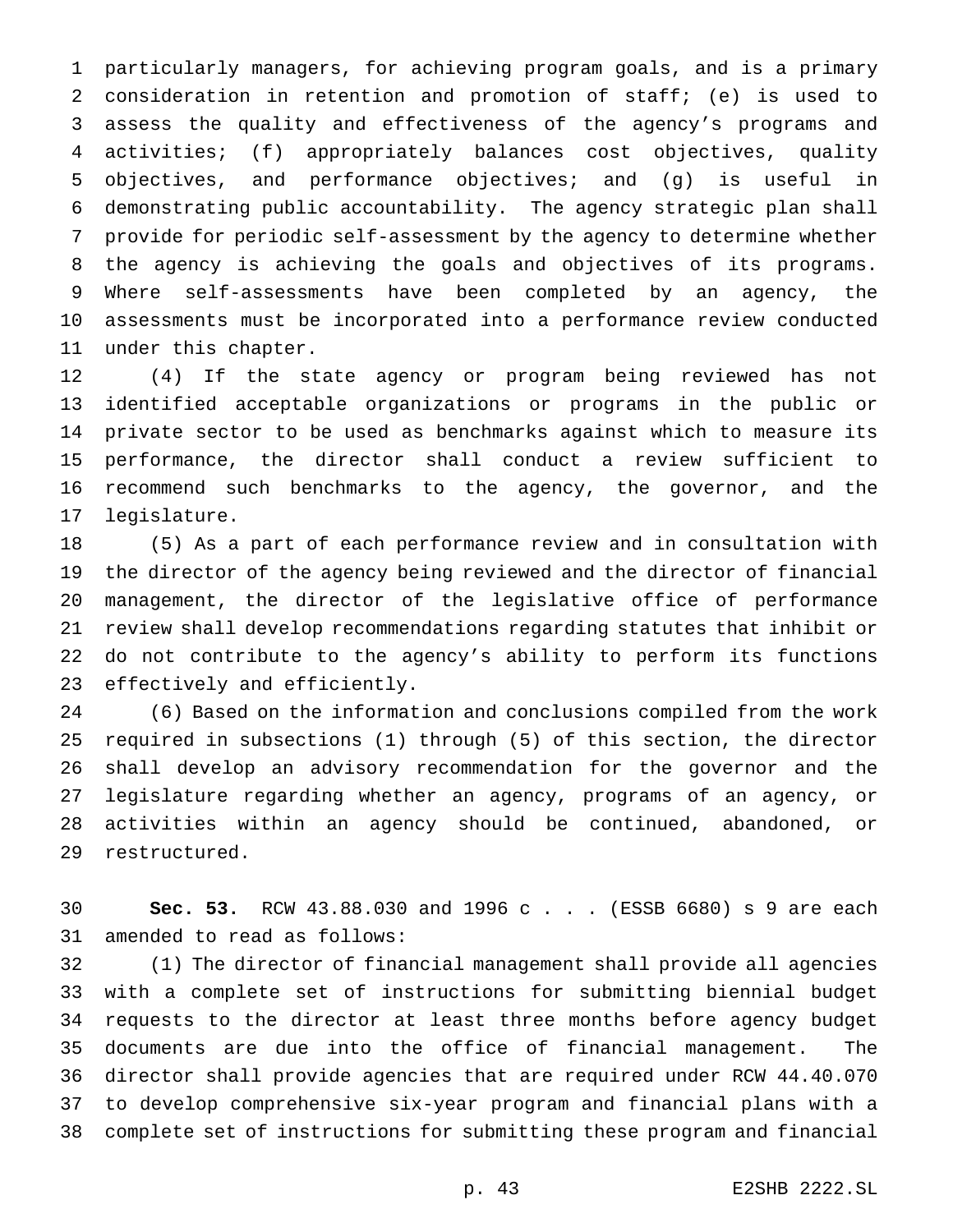plans at the same time that instructions for submitting other budget requests are provided. The budget document or documents shall consist of the governor's budget message which shall be explanatory of the budget and shall contain an outline of the proposed financial policies of the state for the ensuing fiscal period, as well as an outline of the proposed six-year financial policies where applicable, and shall describe in connection therewith the important features of the budget. The message shall set forth the reasons for salient changes from the previous fiscal period in expenditure and revenue items and shall explain any major changes in financial policy. Attached to the budget message shall be such supporting schedules, exhibits and other explanatory material in respect to both current operations and capital improvements as the governor shall deem to be useful to the legislature. The budget document or documents shall set forth a proposal for expenditures in the ensuing fiscal period, or six-year period where applicable, based upon the estimated revenues as approved by the economic and revenue forecast council or upon the estimated revenues of the office of financial management for those funds, accounts, and sources for which the office of the economic and revenue forecast council does not prepare an official forecast, including those revenues anticipated to support the six-year programs and financial plans under RCW 44.40.070. In estimating revenues to support financial plans under RCW 44.40.070, the office of financial management shall rely on information and advice from the interagency revenue task force. Revenues shall be estimated for such fiscal period from the source and at the rates existing by law at the time of submission of the budget document, including the supplemental budgets submitted in the even- numbered years of a biennium. However, the estimated revenues for use in the governor's budget document may be adjusted to reflect budgetary revenue transfers and revenue estimates dependent upon budgetary assumptions of enrollments, workloads, and caseloads. All adjustments to the approved estimated revenues must be set forth in the budget document. The governor may additionally submit, as an appendix to each supplemental, biennial, or six-year agency budget or to the budget document or documents, a proposal for expenditures in the ensuing fiscal period from revenue sources derived from proposed changes in existing statutes.

 Supplemental and biennial documents shall reflect a six-year expenditure plan consistent with estimated revenues from existing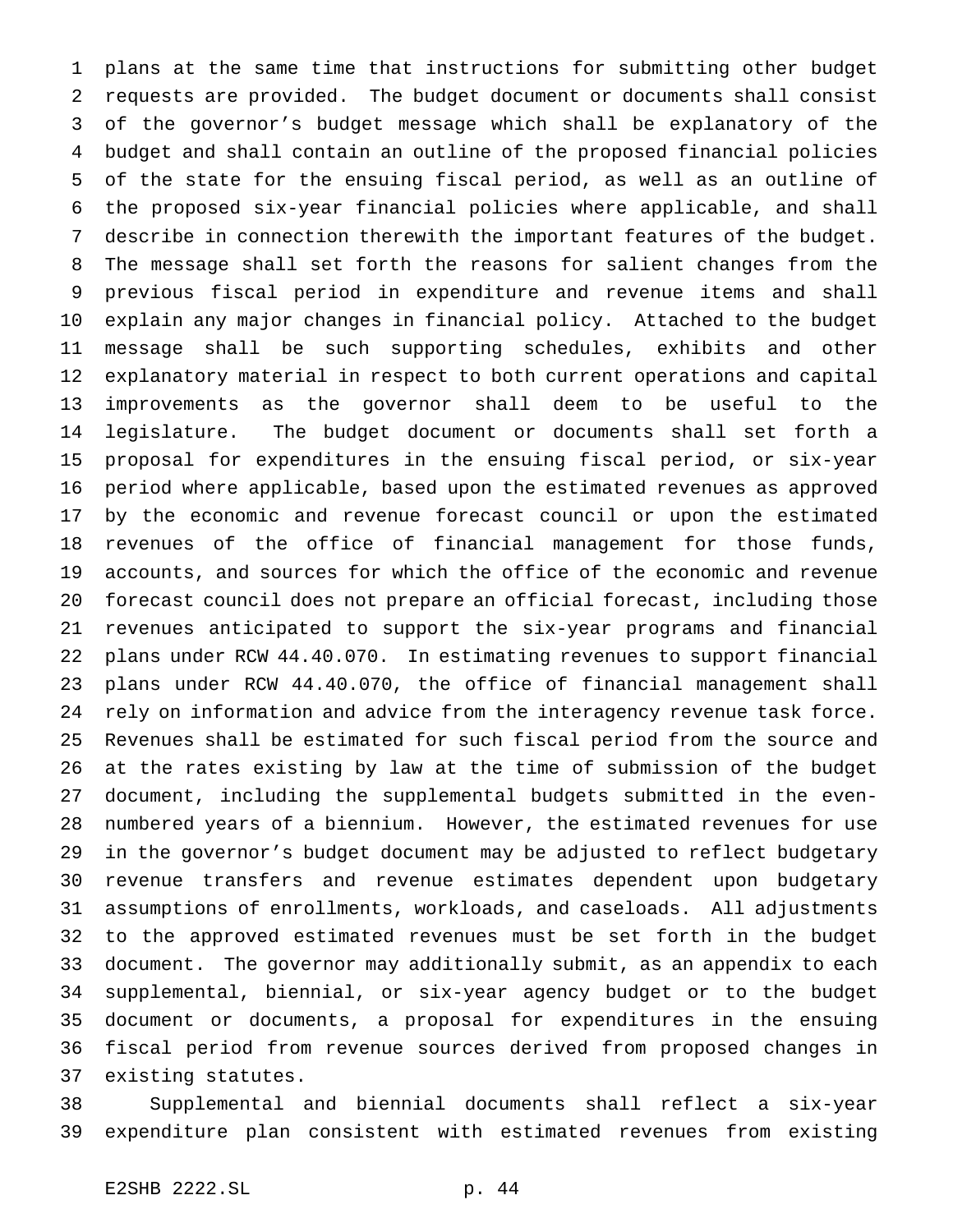sources and at existing rates for those agencies required to submit six-year program and financial plans under RCW 44.40.070. Any additional revenue resulting from proposed changes to existing statutes shall be separately identified within the document as well as related expenditures for the six-year period.

The budget document or documents shall also contain:

 (a) Revenues classified by fund and source for the immediately past fiscal period, those received or anticipated for the current fiscal period, those anticipated for the ensuing biennium, and those anticipated for the ensuing six-year period to support the six-year programs and financial plans required under RCW 44.40.070;

12 (b) The undesignated fund balance or deficit, by fund;

 (c) Such additional information dealing with expenditures, revenues, workload, performance, and personnel as the legislature may direct by law or concurrent resolution;

 (d) Such additional information dealing with revenues and expenditures as the governor shall deem pertinent and useful to the legislature;

 (e) Tabulations showing expenditures classified by fund, function, 20 activity and object;

 (f) A delineation of each agency's activities, including those activities funded from nonbudgeted, nonappropriated sources, including funds maintained outside the state treasury;

 (g) Identification of all proposed direct expenditures to implement the Puget Sound water quality plan under chapter 90.70 RCW, shown by 26 agency and in total; and

 (h) Tabulations showing each postretirement adjustment by retirement system established after fiscal year 1991, to include, but not be limited to, estimated total payments made to the end of the previous biennial period, estimated payments for the present biennium, and estimated payments for the ensuing biennium.

 (2) The budget document or documents shall include detailed estimates of all anticipated revenues applicable to proposed operating or capital expenditures and shall also include all proposed operating or capital expenditures. The total of beginning undesignated fund balance and estimated revenues less working capital and other reserves shall equal or exceed the total of proposed applicable expenditures. The budget document or documents shall further include: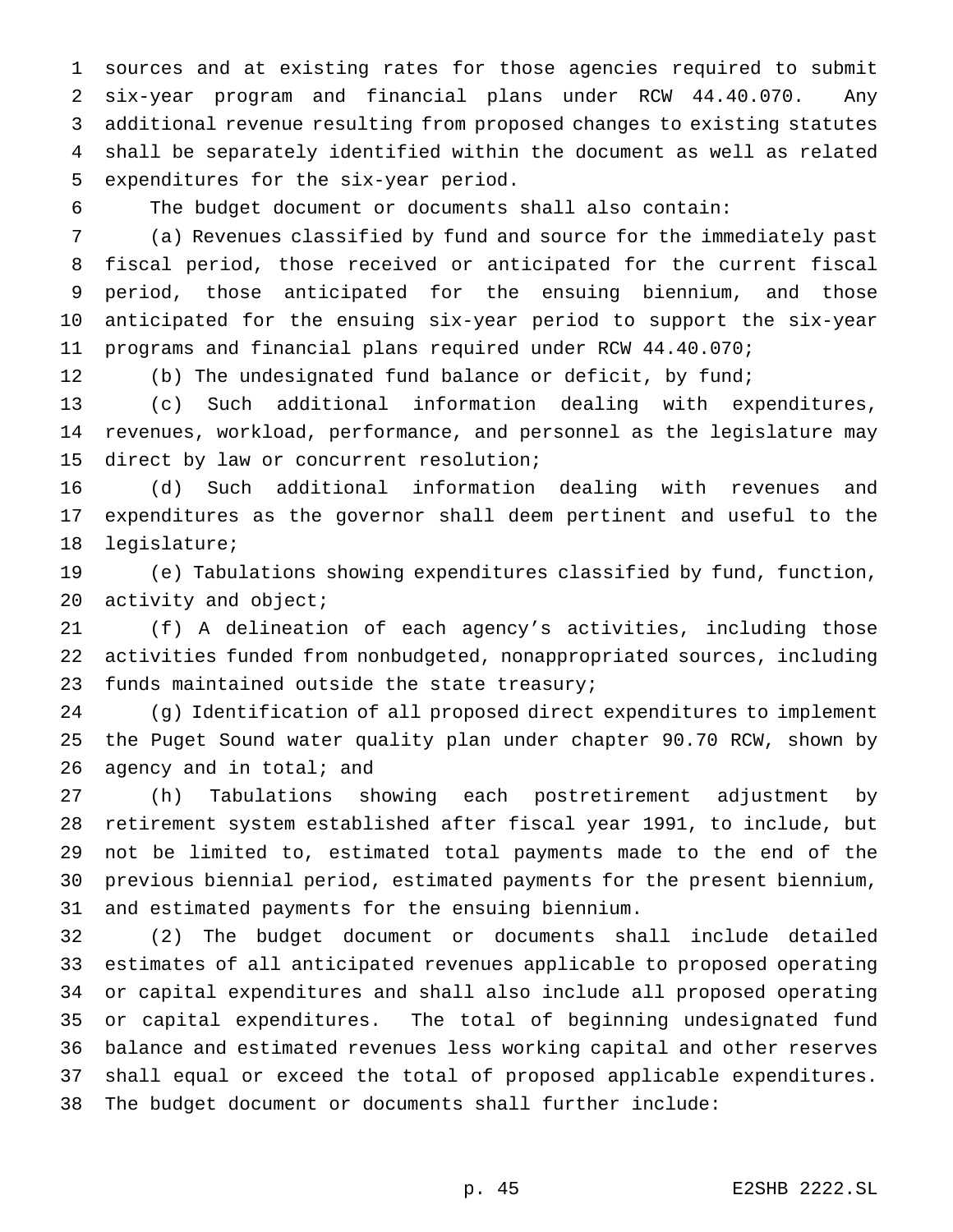(a) Interest, amortization and redemption charges on the state debt;

(b) Payments of all reliefs, judgments and claims;

(c) Other statutory expenditures;

(d) Expenditures incident to the operation for each agency;

(e) Revenues derived from agency operations;

 (f) Expenditures and revenues shall be given in comparative form showing those incurred or received for the immediately past fiscal period and those anticipated for the current biennium and next ensuing biennium, as well as those required to support the six-year programs and financial plans required under RCW 44.40.070;

 (g) A showing and explanation of amounts of general fund and other funds obligations for debt service and any transfers of moneys that otherwise would have been available for appropriation;

(h) Common school expenditures on a fiscal-year basis;

 (i) A showing, by agency, of the value and purpose of financing contracts for the lease/purchase or acquisition of personal or real 18 property for the current and ensuing fiscal periods;

 (j) A showing and explanation of anticipated amounts of general fund and other funds required to amortize the unfunded actuarial accrued liability of the retirement system specified under chapter 41.45 RCW, and the contributions to meet such amortization, stated in 23 total dollars and as a level percentage of total compensation; and

 (k) For each agency, a description of the findings and recommendations of any applicable review by the legislative office of performance review conducted during the prior fiscal period. The budget document must describe the potential costs and savings associated with implementing the findings and recommendations, 29 including any recommendations for program eliminations and alternative 30 delivery methods.

 (3) A separate capital budget document or schedule shall be submitted that will contain the following:

 (a) A statement setting forth a long-range facilities plan for the state that identifies and includes the highest priority needs within affordable spending levels;

 (b) A capital program consisting of proposed capital projects for the next biennium and the two biennia succeeding the next biennium consistent with the long-range facilities plan. Insomuch as is practical, and recognizing emergent needs, the capital program shall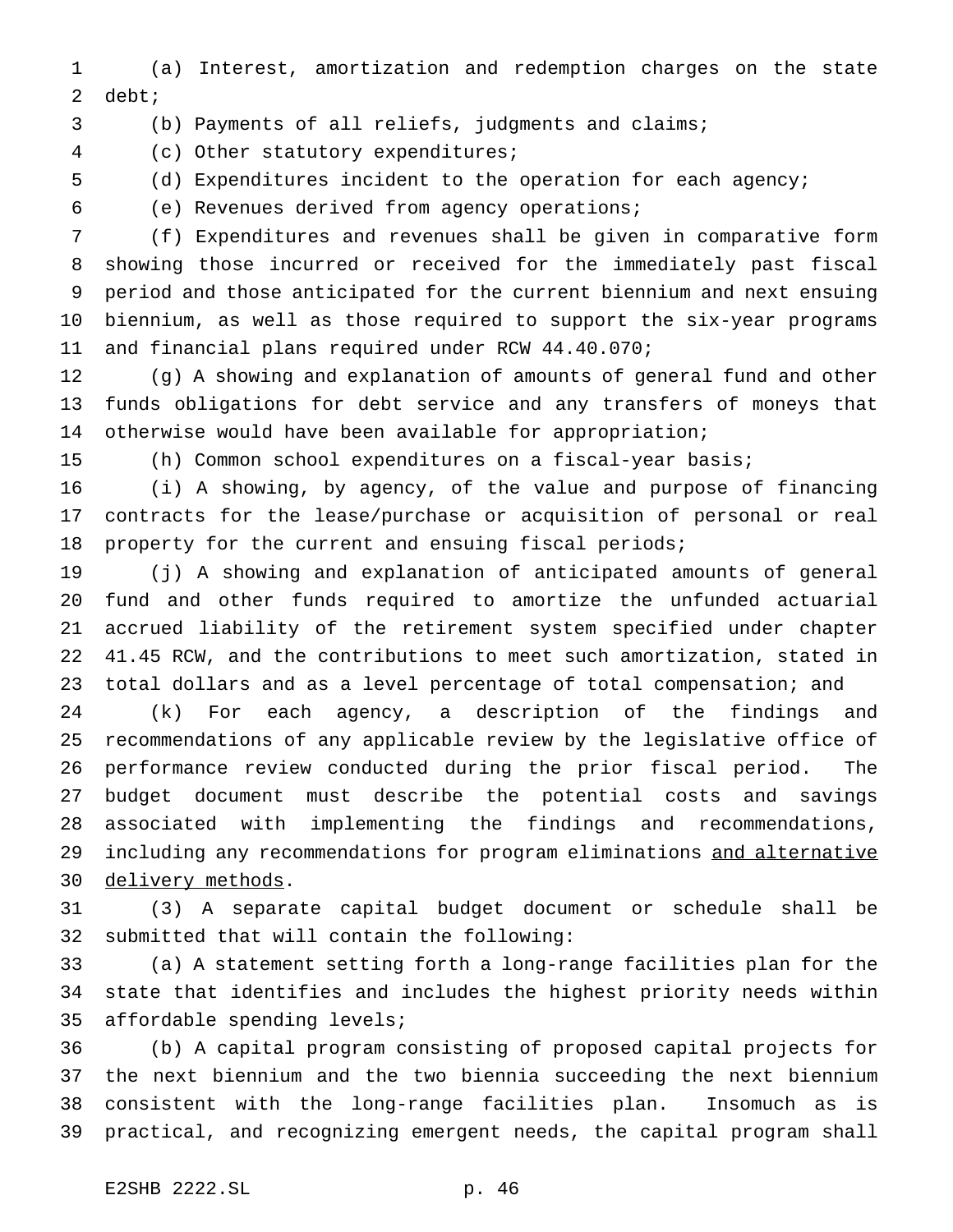reflect the priorities, projects, and spending levels proposed in previously submitted capital budget documents in order to provide a reliable long-range planning tool for the legislature and state agencies;

 (c) A capital plan consisting of proposed capital spending for at least four biennia succeeding the next biennium;

(d) A statement of the reason or purpose for a project;

 (e) Verification that a project is consistent with the provisions set forth in chapter 36.70A RCW;

 (f) A statement about the proposed site, size, and estimated life of the project, if applicable;

(g) Estimated total project cost;

 (h) For major projects valued over five million dollars, estimated costs for the following project components: Acquisition, consultant services, construction, equipment, project management, and other costs included as part of the project. Project component costs shall be displayed in a standard format defined by the office of financial management to allow comparisons between projects;

 (i) Estimated total project cost for each phase of the project as 20 defined by the office of financial management;

(j) Estimated ensuing biennium costs;

(k) Estimated costs beyond the ensuing biennium;

(l) Estimated construction start and completion dates;

(m) Source and type of funds proposed;

(n) Estimated ongoing operating budget costs or savings resulting

26 from the project, including staffing and maintenance costs;

 (o) For any capital appropriation requested for a state agency for the acquisition of land or the capital improvement of land in which the primary purpose of the acquisition or improvement is recreation or wildlife habitat conservation, the capital budget document, or an omnibus list of recreation and habitat acquisitions provided with the governor's budget document, shall identify the projected costs of operation and maintenance for at least the two biennia succeeding the next biennium. Omnibus lists of habitat and recreation land acquisitions shall include individual project cost estimates for operation and maintenance as well as a total for all state projects included in the list. The document shall identify the source of funds from which the operation and maintenance costs are proposed to be funded;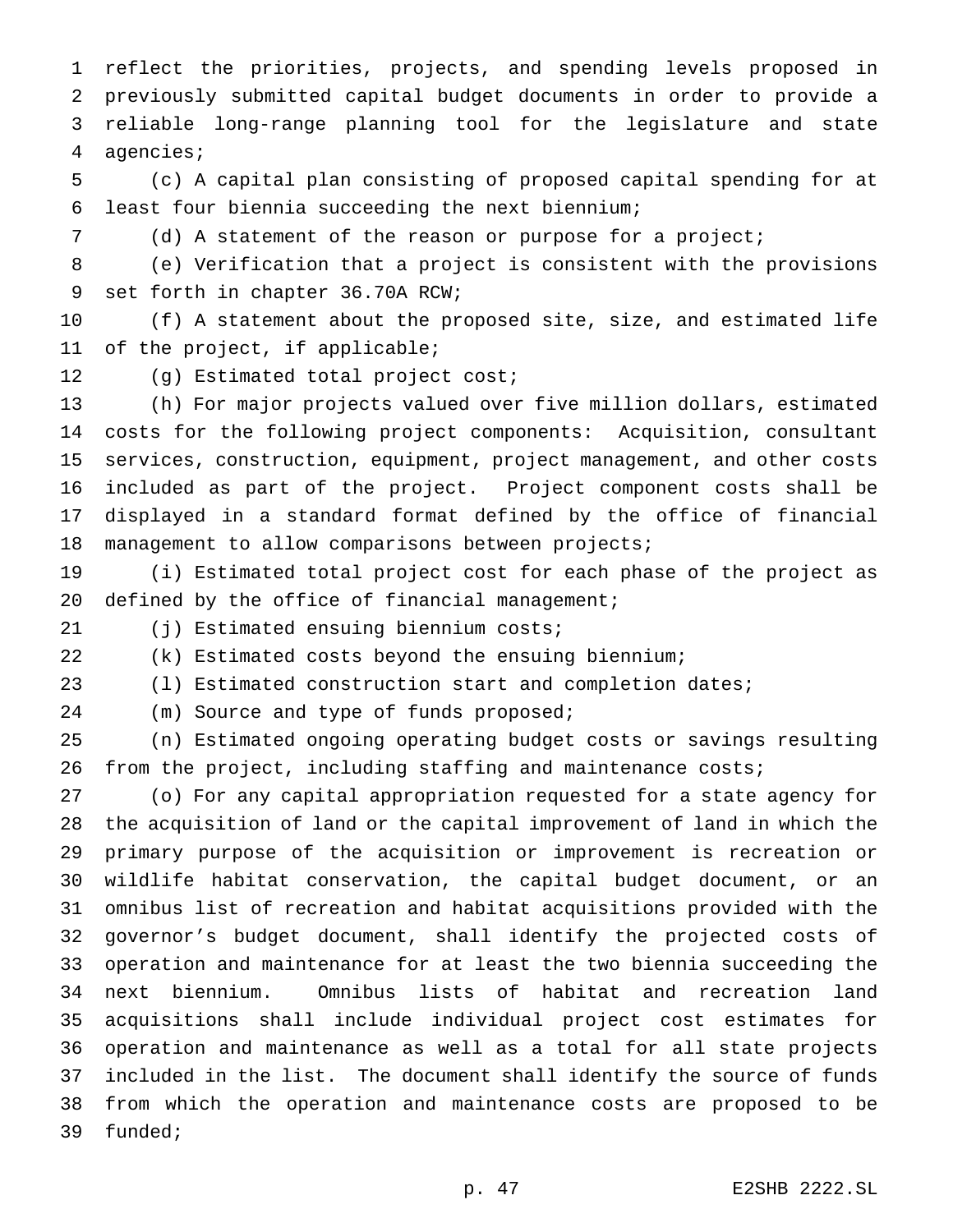(p) Such other information bearing upon capital projects as the governor deems to be useful;

 (q) Standard terms, including a standard and uniform definition of maintenance for all capital projects;

 (r) Such other information as the legislature may direct by law or concurrent resolution.

 For purposes of this subsection (3), the term "capital project" shall be defined subsequent to the analysis, findings, and recommendations of a joint committee comprised of representatives from the house capital appropriations committee, senate ways and means committee, legislative transportation committee, legislative evaluation and accountability program committee, and office of financial management.

 (4) No change affecting the comparability of agency or program information relating to expenditures, revenues, workload, performance and personnel shall be made in the format of any budget document or report presented to the legislature under this section or RCW 43.88.160(1) relative to the format of the budget document or report which was presented to the previous regular session of the legislature during an odd-numbered year without prior legislative concurrence. Prior legislative concurrence shall consist of (a) a favorable majority vote on the proposal by the standing committees on ways and means of both houses if the legislature is in session or (b) a favorable majority vote on the proposal by members of the legislative evaluation and accountability program committee if the legislature is not in session.

 NEW SECTION. **Sec. 54.** Sections 2, 9, 10, and 13 through 17 of this act are each added to chapter 44.28 RCW.

 NEW SECTION. **Sec. 55.** RCW 44.28.140, 44.28.180, and 44.28.087, as amended by this act, are each recodified within chapter 44.28 RCW in the order in which they appear in this act.

 NEW SECTION. **Sec. 56.** If sections 4 and 9 of chapter . . . , Laws of 1996 (ESSB 6680) do not become law, sections 52 and 53 of this act are null and void.

# E2SHB 2222.SL p. 48